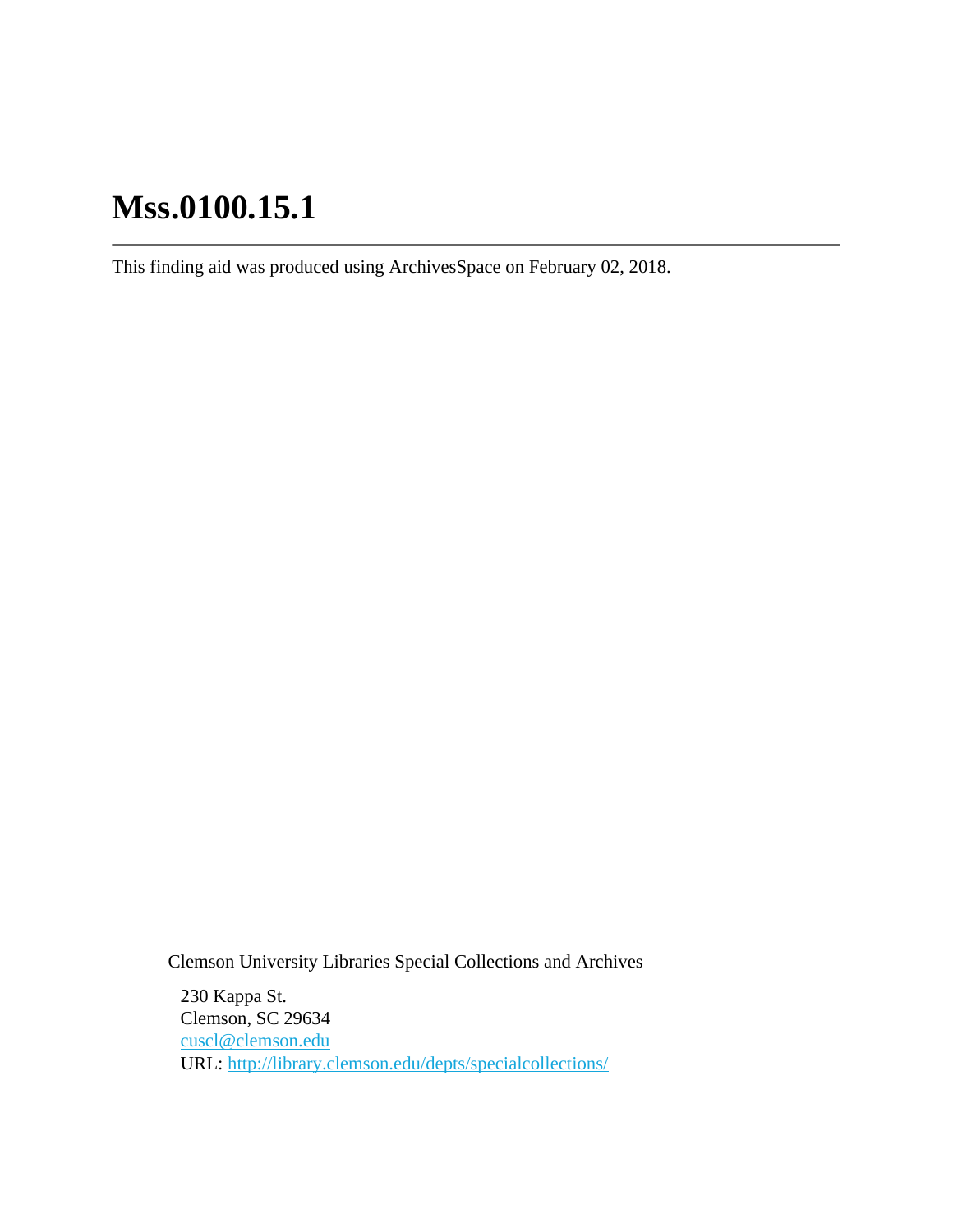## <span id="page-1-0"></span>**Table of Contents**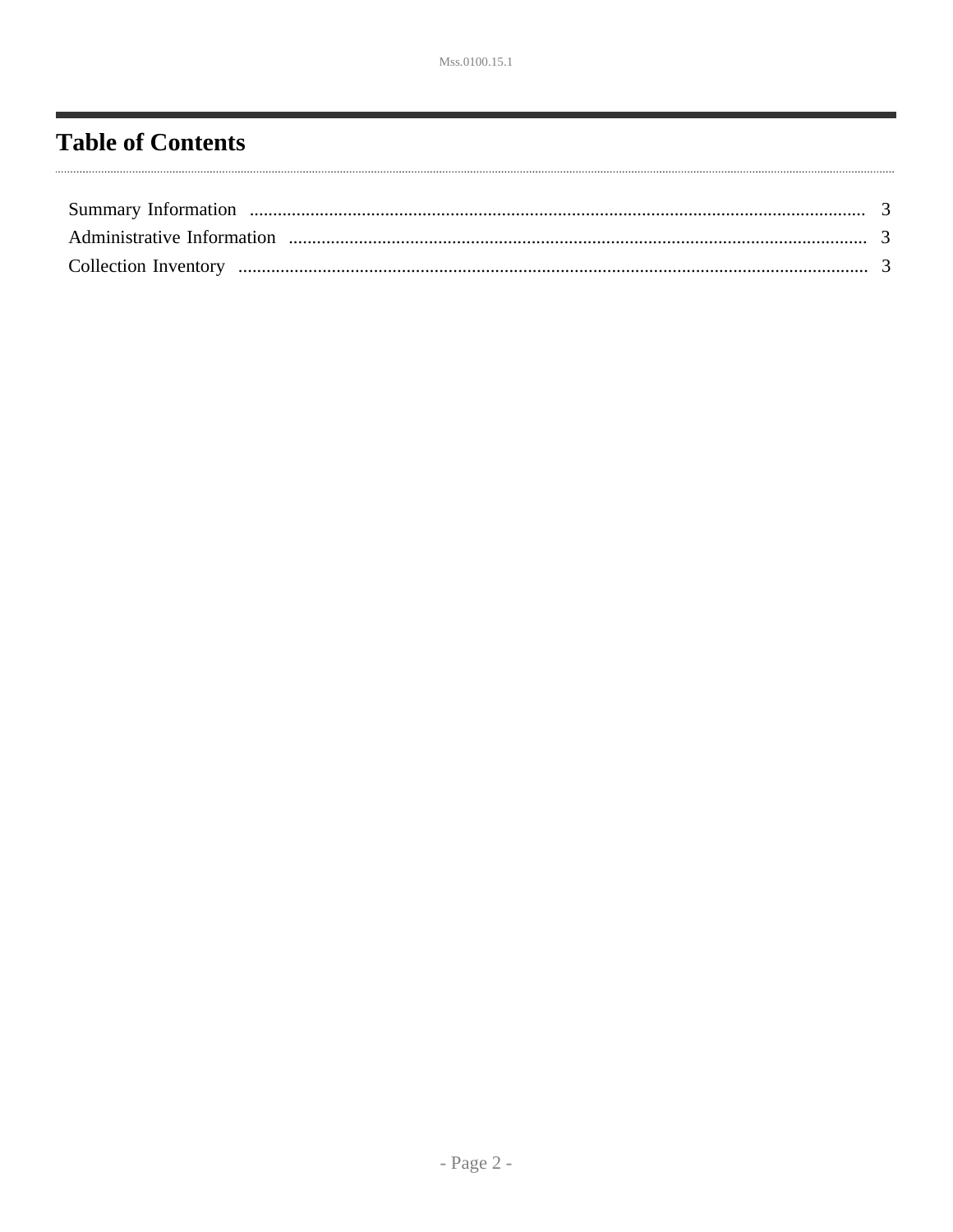### <span id="page-2-0"></span>**Summary Information**

| <b>Repository:</b>                  | <b>Clemson University Libraries Special Collections and Archives</b>                |
|-------------------------------------|-------------------------------------------------------------------------------------|
| <b>Title:</b>                       | Strom Thurmond Collection, Legislative Assistant Series Addition (see<br>Series 15) |
| ID:                                 | Mss.0100.15.1                                                                       |
| Date [inclusive]:                   | 1960-1998                                                                           |
| <b>Physical Description:</b>        | 10.35 Cubic Feet                                                                    |
| Language of the<br><b>Material:</b> | English                                                                             |
| <b>Box</b> [box]:                   |                                                                                     |
| $Box [box]$ :                       | 24                                                                                  |
|                                     |                                                                                     |

**^** [Return to Table of Contents](#page-1-0)

### <span id="page-2-1"></span>**Administrative Information**

### **Publication Statement**

Clemson University Libraries Special Collections and Archives

230 Kappa St. Clemson, SC 29634 [cuscl@clemson.edu](mailto:cuscl@clemson.edu) URL:<http://library.clemson.edu/depts/specialcollections/>

**^** [Return to Table of Contents](#page-1-0)

### <span id="page-2-2"></span>**Collection Inventory**

| <b>Title/Description</b>                    | <i><u><b>Instances</b></u></i> |
|---------------------------------------------|--------------------------------|
| Legislative Assistant: 1960-1968, 1960-1968 | box                            |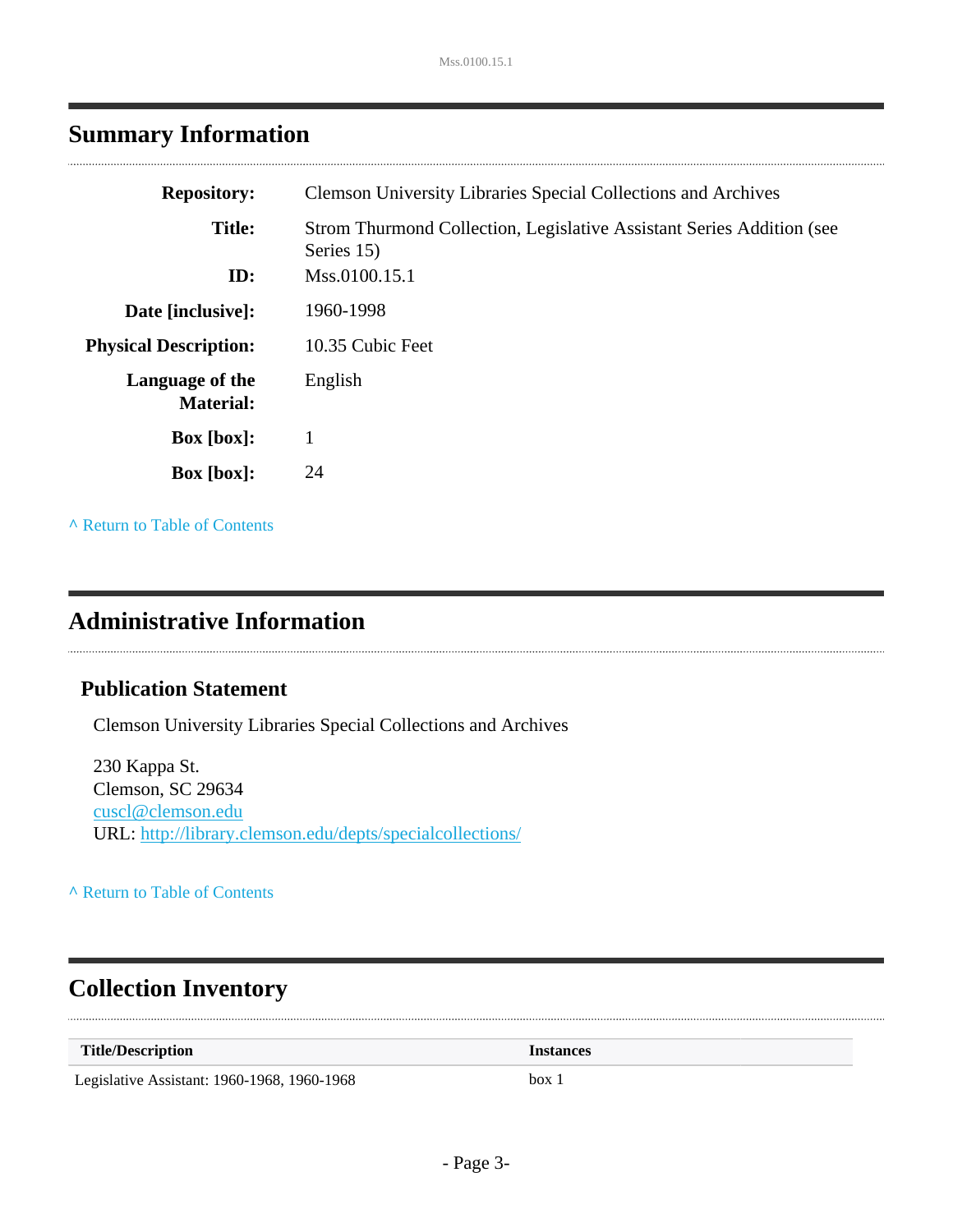| Legislative Assistant - 86th Congress, 2nd Session, 87th Congress,<br>1st Session, Civil Rights: Supreme Court Appellate Docket, Part<br>1, 1960-1961                     | box 1 | folder 1  |
|---------------------------------------------------------------------------------------------------------------------------------------------------------------------------|-------|-----------|
| Legislative Assistant - 86th Congress, 2nd Session, 87th Congress,<br>1st Session, Civil Rights: Supreme Court Appellate Docket, Part<br>2, 1960-1961                     | box 1 | folder 2  |
| Legislative Assistant - 86th Congress, 2nd Session, 87th Congress,<br>1st Session, Civil Rights: Supreme Court Appellate Docket, Part<br>3, 1960-1961                     | box 1 | folder 3  |
| Legislative Assistant - 86th Congress, 2nd Session, 87th Congress,<br>1st Session, Civil Rights: Supreme Court Appellate Docket, Part<br>4, 1960-1961                     | box 1 | folder 4  |
| Legislative Assistant - 86th Congress, 2nd Session, 87th Congress,<br>1st Session, Civil Rights: Supreme Court Appellate Docket, Part<br>5, 1960-1961                     | box 1 | folder 5  |
| Legislative Assistant - 86th Congress, 2nd Session, 87th Congress,<br>1st Session, Civil Rights: Supreme Court Appellate Docket, Part<br>6, 1960-1961                     | box 1 | folder 6  |
| Legislative Assistant - 86th Congress, 2nd Session, 87th Congress,<br>1st Session, Civil Rights: Supreme Court Appellate Docket, Part<br>7, 1960-1961                     | box 1 | folder 7  |
| Legislative Assistant - 87th Congress, 2nd Session, Civil Rights:<br>Supreme Court Appellate Docket, Part 1, 1962                                                         | box 1 | folder 8  |
| Legislative Assistant - 87th Congress, 2nd Session, Civil Rights:<br>Supreme Court Appellate Docket, Part 2, 1962                                                         | box 1 | folder 9  |
| Legislative Assistant - 87th Congress, 2nd Session, Foreign<br>Affairs: United States Foreign Policy on Communist Cuba, Korea,<br>& Soviet Union, 1962                    | box 1 | folder 10 |
| Legislative Assistant - 87th Congress, 2nd Session, Textiles:<br>Tariffs on Textile Imports, 1962                                                                         | box 1 | folder 11 |
| Legislative Assistant - 88th Congress, 1st Session, Civil Rights -<br>Civil Rights: Decision of 4th Circuit Court of Appeals on Harvey<br>Gantt and Clemson College, 1963 | box 1 | folder 12 |
| Legislative Assistant - 89th Congress, 2nd Session, Civil Rights:<br>Different Cases, Part 1, 1966                                                                        | box 1 | folder 13 |
| Legislative Assistant - 89th Congress, 2nd Session, Civil Rights:<br>Different Cases, Part 2, 1966                                                                        | box 1 | folder 14 |
| Legislative Assistant - 89th Congress, 2nd Session, Civil Rights -<br>Research: Federal Laws and Programs, 1966                                                           | box 1 | folder 15 |
| Legislative Assistant - 89th Congress, 2nd Session, Civil Rights -<br>Research: Race and Psychology, 1966                                                                 | box 1 | folder 16 |
| Legislative Assistant - 89th Congress, 2nd Session, Civil Rights -<br>Research: Race and Biology, 1966                                                                    | box 1 | folder 17 |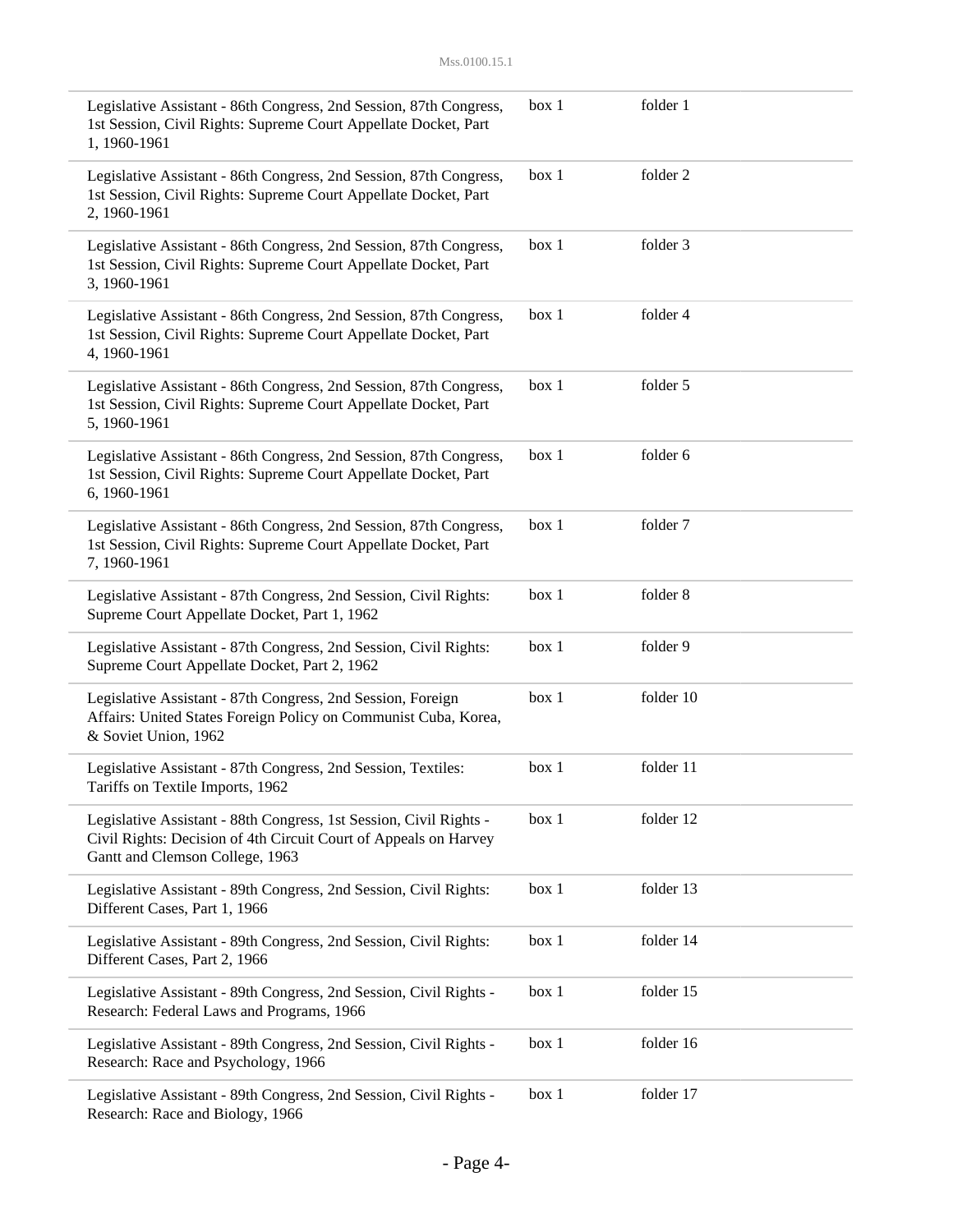| Legislative Assistant - 89th Congress, 2nd Session, Civil Rights -<br>Research: Race and Biology, 1966                                                                  | box 1 | folder 18 |
|-------------------------------------------------------------------------------------------------------------------------------------------------------------------------|-------|-----------|
| Legislative Assistant - 90th Congress, 1st & 2nd Session, Civil<br>Rights: Supreme Court Appellate Docket: Cameron, et al v<br>Johnson, et al Docket No. 699, 1967-1968 | box 1 | folder 19 |
| Legislative Assistant: 1970-1979, 1970-1979                                                                                                                             | box 2 |           |
| Legislative Assistant - 91st Congress, 2nd Session, Labor: Migrant<br>And Seasonal Worker Protection Act, 1970                                                          | box 2 | folder 20 |
| Legislative Assistant - 94th Congress, 2nd Session, Environment:<br>Authorize the Establishment of Congaree Swamp National<br>Preserve in SC, 1976                      | box 2 | folder 21 |
| Legislative Assistant - 94th Congress, 2nd Session, Government<br>Personnel: Hatch Act Overhaul, 1976                                                                   | box 2 | folder 22 |
| Legislative Assistant - 94th Congress, 2nd Session, Government<br>Personnel: The Hatch Act, 1976                                                                        | box 2 | folder 23 |
| Legislative Assistant - 94th Congress, 2nd Session, Personal -<br>Thank You Letter: Ronald Reagan, 1976                                                                 | box 2 | folder 24 |
| Legislative Assistant - 94th Congress, 2nd Session, Information<br>Photos: Congaree Swamp, 1976                                                                         | box 2 | folder 25 |
| Legislative Assistant - 94th Congress, 2nd Session, Textiles:<br>Research in Urban Centers, 1976                                                                        | box 2 | folder 26 |
| Legislative Assistant - 95th Congress, 1st Session, Environment:<br>Panama Canal, 1977                                                                                  | box 2 | folder 27 |
| Legislative Assistant - 95th Congress, 1st Session, Environment:<br>Panama Canal/Statements, 1977                                                                       | box 2 | folder 28 |
| Legislative Assistant - 95th Congress, 1st Session, Government<br>Personnel - The Hatch Act: Republican Reports, 1977                                                   | box 2 | folder 29 |
| Legislative Assistant - 95th Congress, 1st Session, Government<br>Personnel: The Hatch Act includes news articles, 1977                                                 | box 2 | folder 30 |
| Legislative Assistant - 95th Congress, 1st Session, Personal:<br>Thank You Letters, Part 1, 1977                                                                        | box 2 | folder 31 |
| Legislative Assistant - 95th Congress, 1st Session, Personal:<br>Thank You Letters, Part 2, 1977                                                                        | box 2 | folder 32 |
| Legislative Assistant - 95th Congress, 1st Session, Textiles:<br>Imports/Quotes, 1977                                                                                   | box 2 | folder 33 |
| Legislative Assistant - 95th Congress, 1st Session, Textiles:<br>Imports/Quotes, 1977                                                                                   | box 2 | folder 34 |
| Legislative Assistant - 95th Congress, 1st Session, Textiles:<br>Tariffs on Imports, 1977                                                                               | box 2 | folder 35 |
| Legislative Assistant - 95th Congress, 2nd Session, Textiles:<br>Information Regarding Tariffs on Imports, 1978                                                         | box 2 | folder 36 |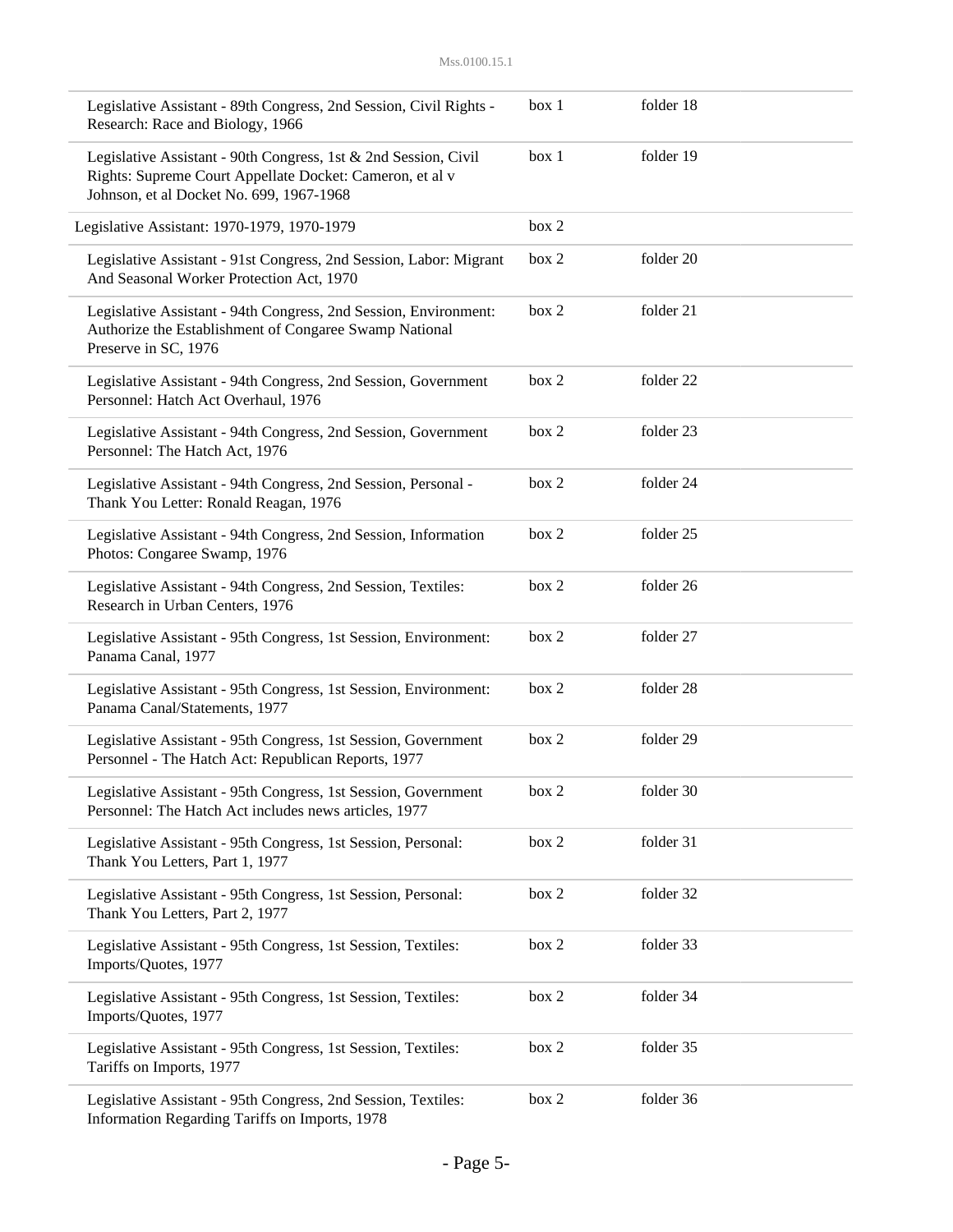| Legislative Assistant - 95th Congress, 2nd Session, Agriculture:<br>Field Hearing in Columbia, SC Part 1, 1978                         | box 2 | folder 37 |
|----------------------------------------------------------------------------------------------------------------------------------------|-------|-----------|
| Legislative Assistant - 95th Congress, 2nd Session, Agriculture:<br>Field Hearing in Columbia, SC Part 2, 1978                         | box 2 | folder 38 |
| Legislative Assistant - 95th Congress, 2nd Session, Election<br>Reform: The Hatch Act, 1978                                            | box 2 | folder 39 |
| Legislative Assistant - 95th Congress, 2nd Session, Textiles:<br>Health Threats Related to Brown Lung Disease, 1978                    | box 2 | folder 40 |
| Legislative Assistant - 95th Congress, 2nd Session, Textiles:<br>Foreign Imports, 1978                                                 | box 2 | folder 41 |
| Legislative Assistant - 95th Congress, 2nd Session, Textiles:<br>Tariffs and Quotes, 1978                                              | box 2 | folder 42 |
| Legislative Assistant - 96th Congress, 1st Session, Election<br>Reform: The Hatch Act continued, 1979                                  | box 2 | folder 43 |
| Legislative Assistant - 96th Congress, 1st Session, Health:<br>Alcohol Warning Labels: Amendments, 1979                                | box 2 | folder 44 |
| Legislative Assistant - 96th Congress, 1st Session, Textiles:<br>Amendment to Trade Act of 1974, 1979                                  | box 2 | folder 45 |
| Legislative Assistant - 96th Congress, 1st Session, Textiles:<br>Brown Lung Talking Points, 1979                                       | box 2 | folder 46 |
| Legislative Assistant - 96th Congress, 1st Session, Textiles: Trade<br>Reorganization Plan, 1979                                       | box 2 | folder 47 |
| Legislative Assistant: 1980-1982, 1980-1982                                                                                            | box 3 |           |
| Legislative Assistant - 96th Congress, 2nd Session, Budget:<br>Federal Budget-1981, 1980                                               | box 3 | folder 48 |
| Legislative Assistant - 96th Congress, 2nd Session, Employment:<br>Letter from President Reagan to Strom Thurmond on Textiles,<br>1980 | box 3 | folder 49 |
| Legislative Assistant - 96th Congress, 2nd Session, Health:<br>Families in America, 1980                                               | box 3 | folder 50 |
| Legislative Assistant - 96th Congress, 2nd Session, Monuments:<br>Congaree Swamp National Monument: Environmental Review,<br>1980      | box 3 | folder 51 |
| Legislative Assistant - 96th Congress, 2nd Session, Monuments:<br>Congaree Swamp National Monument, 1980                               | box 3 | folder 52 |
| Legislative Assistant - 96th Congress, 2nd Session, Social<br>Services: Domestic Violence and Prevention Services Act, 1980            | box 3 | folder 53 |
| Legislative Assistant - 96th Congress, 2nd Session, Textiles:<br>Bilateral Textile Agreement, 1980                                     | box 3 | folder 54 |
| Legislative Assistant - 97th Congress, 1st Session, Budget:<br>Appropriations - Reconciliation Bill, 1981                              | box 3 | folder 55 |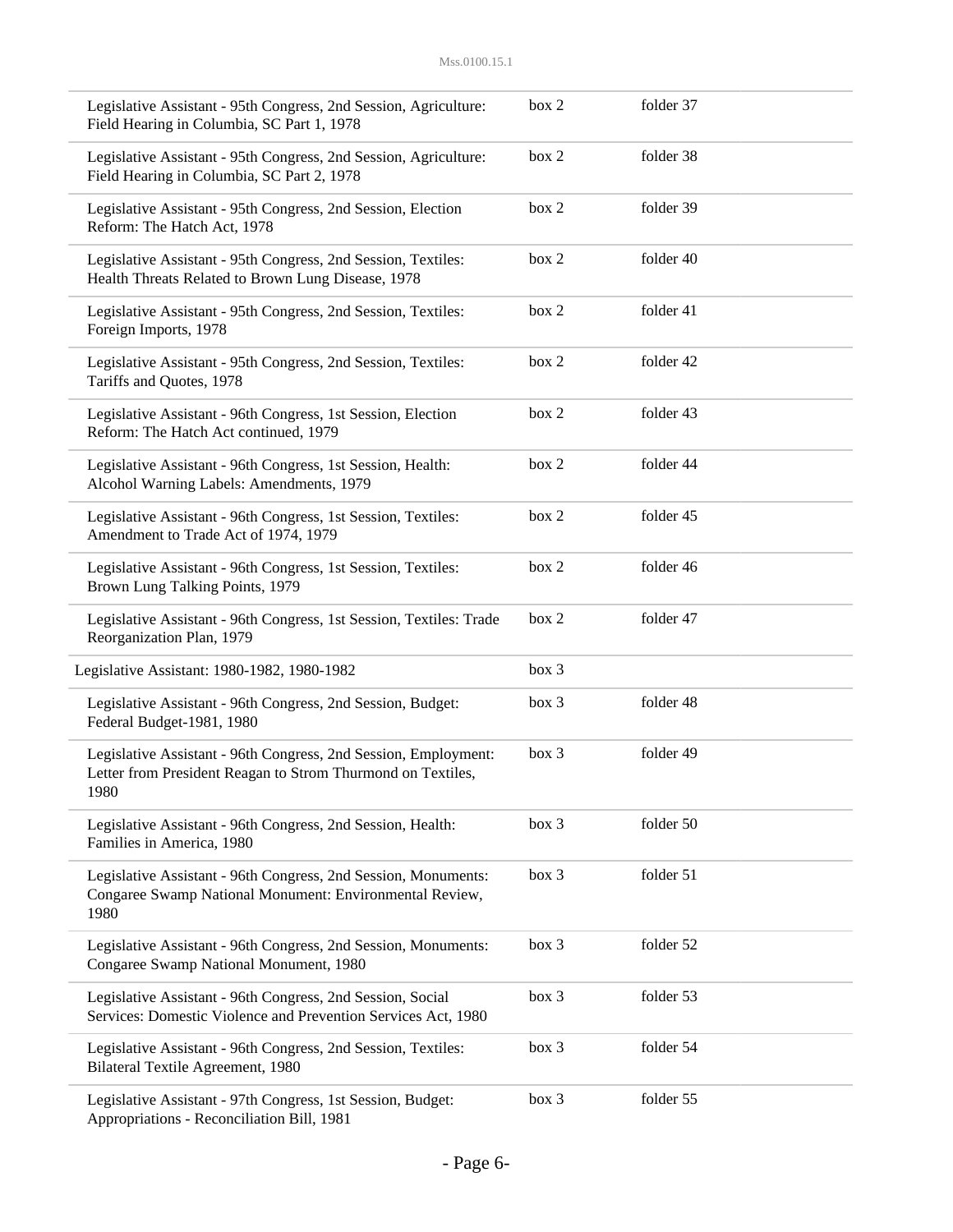| Legislative Assistant - 97th Congress, 1st Session, Budget:<br>Federal Budget - 1982, 1981                                                             | box 3 | folder 56 |
|--------------------------------------------------------------------------------------------------------------------------------------------------------|-------|-----------|
| Legislative Assistant - 97th Congress, 1st Session, Business<br>Taxation: Tobacco Price Support Program, 1981                                          | box 3 | folder 57 |
| Legislative Assistant - 97th Congress, 1st Session, Civil Rights -<br>Voting Rights Act, 1981                                                          | box 3 | folder 58 |
| Legislative Assistant - 97th Congress, 1st Session, Congress:<br>Reconciliation Bill, 1981                                                             | box 3 | folder 59 |
| Legislative Assistant - 97th Congress, 1st Session, Historic<br>Preservation - Project '87, 1981                                                       | box 3 | folder 60 |
| Legislative Assistant - 97th Congress, 1st Session, Monuments:<br>Sierra Club and SCWF, 1981                                                           | box 3 | folder 61 |
| Legislative Assistant - 97th Congress, 1st Session, Textiles: Loss<br>of Jobs due to Imports, 1981                                                     | box 3 | folder 62 |
| Legislative Assistant - 97th Congress, 1st Session, Textiles: Multi<br>Fiber Agreement: Loss of U.S. Textile Jobs, 1981                                | box 3 | folder 63 |
| Legislative Assistant - 97th Congress, 1st Session, Textiles:<br>Multifiber Agreement: Imports Problem, 1981                                           | box 3 | folder 64 |
| Legislative Assistant - 97th Congress, 2nd Session, Budget:<br>Federal Budget-1983, 1982                                                               | box 3 | folder 65 |
| Legislative Assistant - 97th Congress, 2nd Session, Budget:<br>Federal Budget-1983, 1982                                                               | box 3 | folder 66 |
| Legislative Assistant - 97th Congress, 2nd Session, Budget:<br>Federal Budget-1983, 1982                                                               | box 3 | folder 67 |
| Legislative Assistant - 97th Congress, 2nd Session, Monuments:<br>Boundries of Swamp National Monument, 1982                                           | box 3 | folder 68 |
| Legislative Assistant - 97th Congress, 2nd Session, Monuments:<br>Congaree Swamp National Monument, 1982                                               | box 3 | folder 69 |
| Legislative Assistant - 97th Congress, 2nd Session, Congress-<br>Monuments: Congaree Swamp National Monument, 1982                                     | box 3 | folder 70 |
| Legislative Assistant - 97th Congress, 2nd Session, Monuments<br>Congaree Swamp National Monument, 1982                                                | box 3 | folder 71 |
| Legislative Assistant - 97th Congress, 2nd Session, Personal:<br>Letter From President Reagan, 1982                                                    | box 3 | folder 72 |
| Legislative Assistant - 97th Congress, 2nd Session, Projects:<br>Project '87 - The American Constitutional Bicentennial, 1982                          | box 3 | folder 73 |
| Legislative Assistant - 97th Congress, 2nd Session, Textiles:<br>Renegotiation of the Bilateral Textile Agreement with other<br>Countries Part 1, 1982 | box 3 | folder 74 |
| Legislative Assistant - 97th Congress, 2nd Session, Textiles:<br>Renegotiation of the Bilateral Textile Agreement with other<br>Countries Part 2, 1982 | box 3 | folder 75 |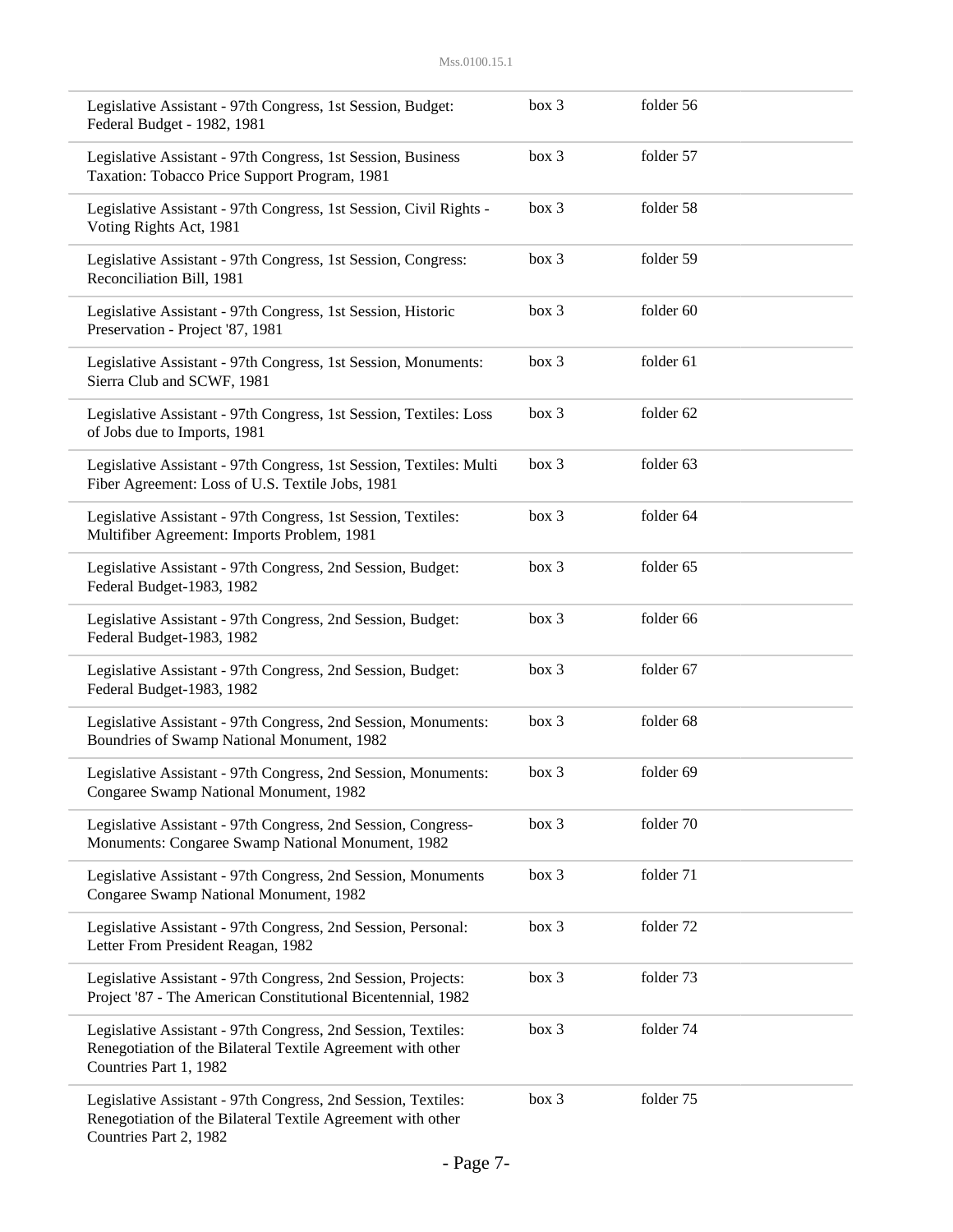| Legislative Assistant - 97th Congress, 2nd Session, Textiles:<br>Renegotiation of the Bilateral Textile Agreement with other<br>Countries Part 3, 1982 | box 3 | folder 76 |  |
|--------------------------------------------------------------------------------------------------------------------------------------------------------|-------|-----------|--|
| Legislative Assistant: 1984, 1984                                                                                                                      | box 4 |           |  |
| Legislative Assistant - 98th Congress, 1st Session, Environment:<br>Congaree Swamp National Monument, 1983                                             | box 4 | folder 77 |  |
| Legislative Assistant - 98th Congress, 1st Session, Monuments:<br>Congaree Swamp, 1983                                                                 | box 4 | folder 78 |  |
| Legislative Assistant - 98th Congress, 1st Session, Monuments:<br>Congaree Swamp Bill Amendments, 1983                                                 | box 4 | folder 79 |  |
| Legislative Assistant - 98th Congress, 1st Session, Taxes: Cuts to<br>US, 1983                                                                         | box 4 | folder 80 |  |
| Legislative Assistant - 98th Congress, 1st Session, Textiles:<br>Agreements for Imports, 1983                                                          | box 4 | folder 81 |  |
| Legislative Assistant - 98th Congress, 1st Session, Textiles:<br>Imports Effect on South Carolina, 1983                                                | box 4 | folder 82 |  |
| Legislative Assistant - 98th Congress, 1st Session, Textiles:<br>Industry Research, 1983                                                               | box 4 | folder 83 |  |
| Legislative Assistant - 98th Congress, 1st Session, Textiles: PRC<br>in South Carolina, 1983                                                           | box 4 | folder 84 |  |
| Legislative Assistant - 98th Congress, 1st Session, Textiles:<br>Textile Trading Policy Part 1, 1983                                                   | box 4 | folder 85 |  |
| Legislative Assistant - 98th Congress, 1st Session, Textiles:<br>Textile Trading Policy Part 2, 1983                                                   | box 4 | folder 86 |  |
| Legislative Assistant - 98th Congress, 2nd Session, Civil Rights:<br>Act of 1982, 1984                                                                 | box 4 | folder 87 |  |
| Legislative Assistant - 98th Congress, 2nd Session,<br>Communication: Regarding S. 1765, 1984                                                          | box 4 | folder 88 |  |
| Legislative Assistant - 98th Congress, 2nd Session,<br>Communication: South Carolina Federation of Republcian<br>Women, 1984                           | box 4 | folder 89 |  |
| Legislative Assistant - 98th Congress, 2nd Session, Energy Policy:<br>Augusta Hydroelectric Plant, 1984                                                | box 4 | folder 90 |  |
| Legislative Assistant - 98th Congress, 2nd Session, Environment:<br>Santee-Cooper Project, 1984                                                        | box 4 | folder 91 |  |
| Legislative Assistant - 98th Congress, 2nd Session, Health: Drug<br>Price and Patent Term Restoration Act of 1984, 1984                                | box 4 | folder 92 |  |
| Legislative Assistant - 98th Congress, 2nd Session, Justice:<br>Defense Authorization Act, 1984                                                        | box 4 | folder 93 |  |
| Legislative Assistant - 98th Congress, 2nd Session, Monuments:<br>Congaree National Swamp, 1984                                                        | box 4 | folder 94 |  |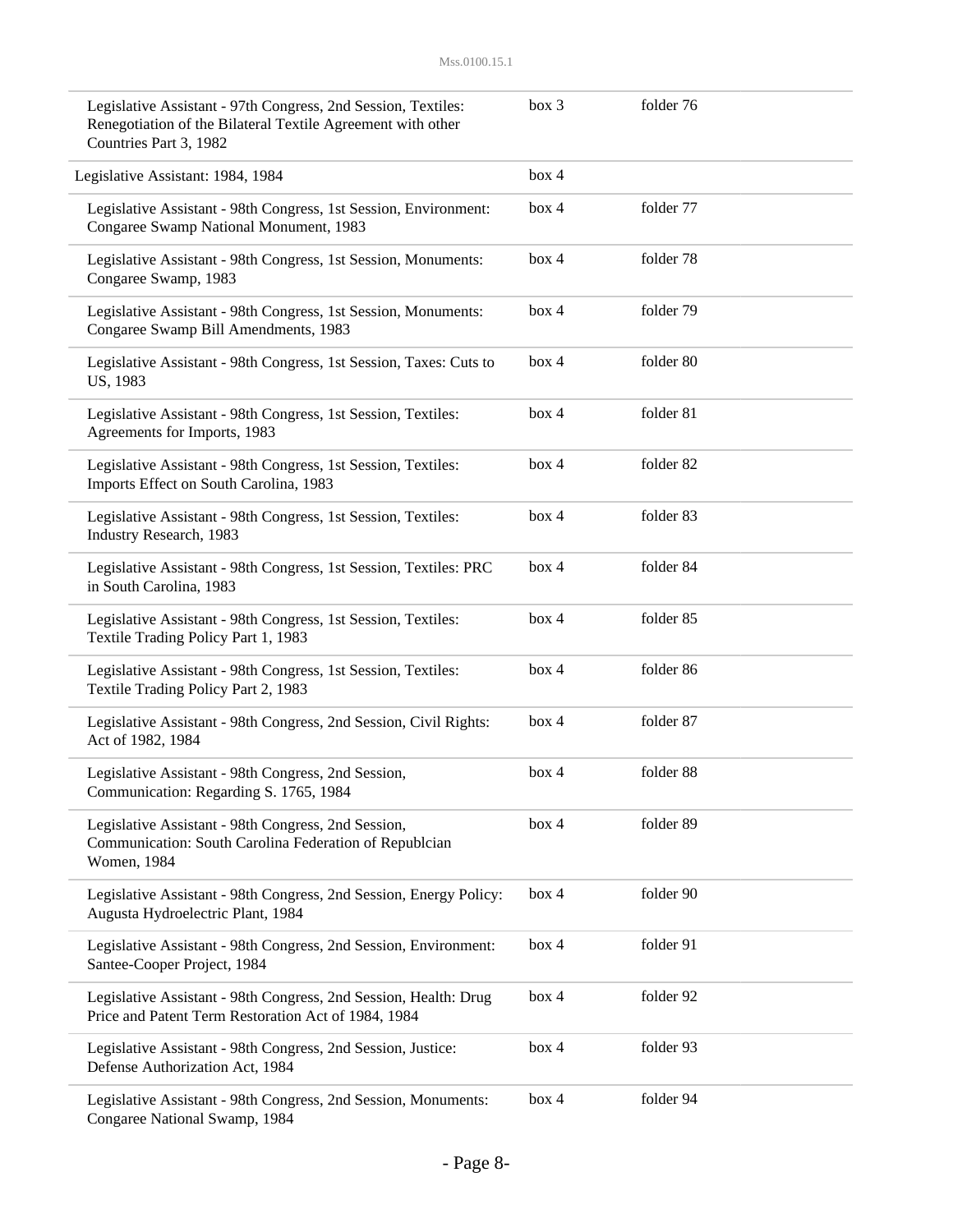| Legislative Assistant - 98th Congress, 2nd Session, Textiles:<br>Customs in other Countries, 1984                                                                   | box 4 | folder 95  |
|---------------------------------------------------------------------------------------------------------------------------------------------------------------------|-------|------------|
| Legislative Assistant - 98th Congress, 2nd Session, Textiles: Fiber<br>and Wool Identification Act, 1984                                                            | box 4 | folder 96  |
| Legislative Assistant - 98th Congress, 2nd Session, Textiles:<br>Imports on Apparel, 1984                                                                           | box 4 | folder 97  |
| Legislative Assistant - 98th Congress, 2nd Session, Textiles:<br>Regulation on Military Footwear, 1984                                                              | box 4 | folder 98  |
| Legislative Assistant - 98th Congress, 2nd Session, Textiles: US/<br>Israel Free Trade Agreement, 1984                                                              | box 4 | folder 99  |
| Legislative Assistant: 1985, 1985                                                                                                                                   | box 5 |            |
| Legislative Assistant - 99th Congress, 1st Session, Agriculture:<br>Floor Statements - Cargo Preference Legislation, 1985                                           | box 5 | folder 100 |
| Legislative Assistant - 99th Congress, 1st Session, Agriculture:<br>Floor Statements - Nomination of Wallace L. Clark, Farmers<br>Home Administration, 1985         | box 5 | folder 101 |
| Legislative Assistant - 99th Congress, 1st Session, Agriculture:<br>Floor Statements - General Foods Corporation, Tribute to James<br>L. Ferguson, 1985             | box 5 | folder 102 |
| Legislative Assistant - 99th Congress, 1st Session,<br>Agriculture: Floor Statements - S.1714, "The Farm Bill", 1985                                                | box 5 | folder 103 |
| Legislative Assistant - 99th Congress, 1st Session, Agriculture:<br>Floor Statements - Taxation on Farmer Cooperatives, 1985                                        | box 5 | folder 104 |
| Legislative Assistant - 99th Congress, 1st Session, Agriculture -<br>Floor Statements - Tobacco Legislation, 1985                                                   | box 5 | folder 105 |
| Legislative Assistant - 99th Congress, 1st Session, Agriculture:<br>State of SC Agriculture, 1985                                                                   | box 5 | folder 106 |
| Legislative Assistant - 99th Congress, 1st Session, Appointments<br>- Floor Statements - Appointment of Robert B. Sims, Assistant<br>Secretary of Defense, 1985     | box 5 | folder 107 |
| Legislative Assistant - 99th Congress, 1st Session, Appointments -<br>Floor Statements - Appointments to the Board of Directors, 1985                               | box 5 | folder 108 |
| Legislative Assistant - 99th Congress, 1st Session, Appointments -<br>Floor Statements - Donald K. Hicks - Under Secretary of Defense,<br>1985                      | box 5 | folder 109 |
| Legislative Assistant - 99th Congress, 1st Session, Appointments<br>- Floor Statements - Nomination of James C. Miller to Office of<br>Management, 1985             | box 5 | folder 110 |
| Legislative Assistant - 99th Congress, 1st Session, Appointments<br>- Floor Statements - Robert K. Dawson, Assistant Secretary of the<br>Army for Civil Works, 1985 | box 5 | folder 111 |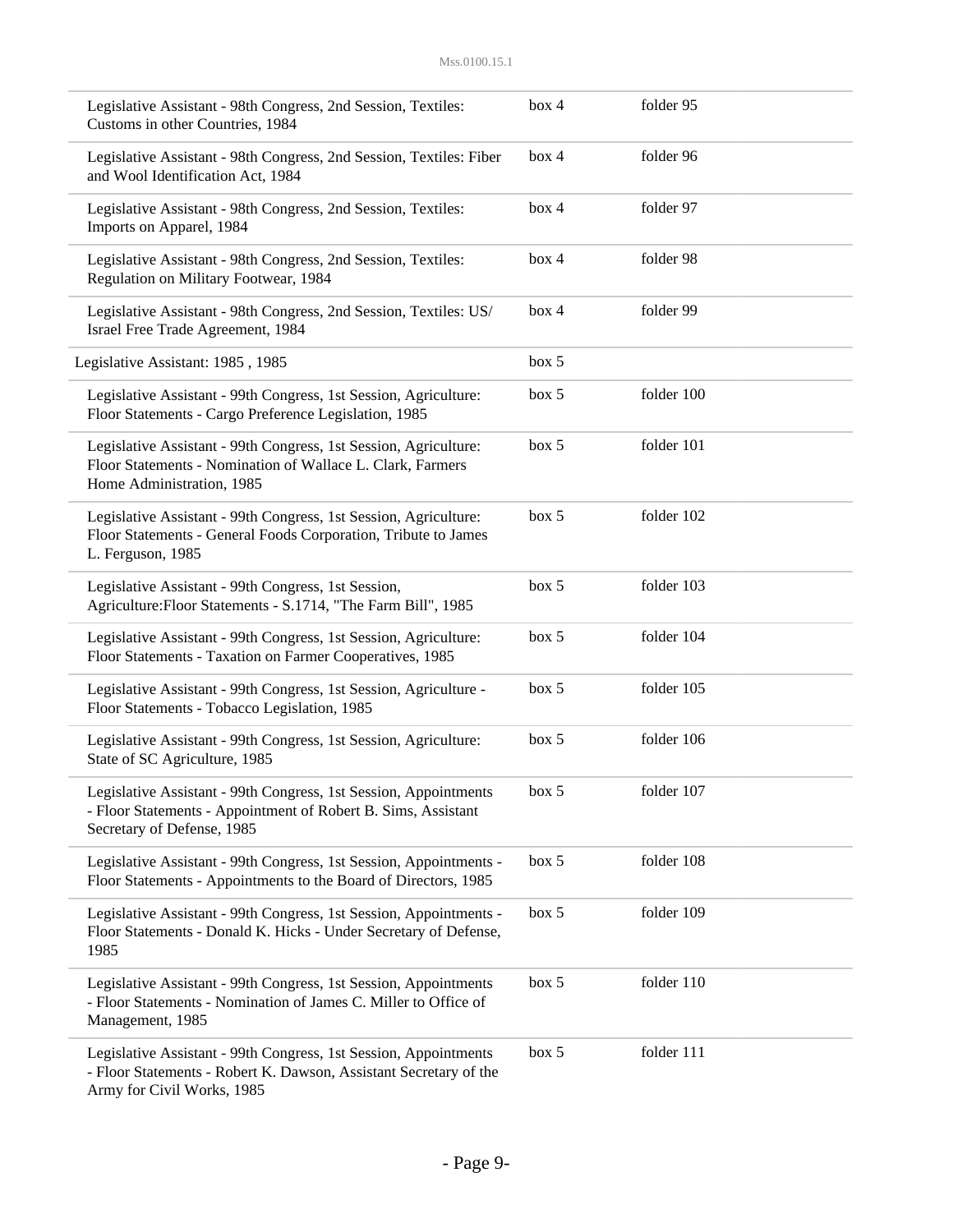| Legislative Assistant - 99th Congress, 1st Session, Arms Control -<br>Floor Statements - "Nuclear Winter", 1985                                                                  | box 5 | folder 112 |  |
|----------------------------------------------------------------------------------------------------------------------------------------------------------------------------------|-------|------------|--|
| Legislative Assistant - 99th Congress, 1st Session, Arms Control -<br>Floor Statements - Soviet Strategic Force Developments, 1985                                               | box 5 | folder 113 |  |
| Legislative Assistant - 99th Congress, 1st Session, Arts and<br>Entertainment - Floor Statements - Clemson/ Carolina Pregame<br>Party, 1985                                      | box 5 | folder 114 |  |
| Legislative Assistant - 99th Congress, 1st Session, Budget:<br>Federal Budget - Floor Statements - Attorney Fee Awards Against<br>Judges, 1985                                   | box 5 | folder 115 |  |
| Legislative Assistant - 99th Congress, 1st Session, Budget:<br>Federal Budget - Floor Statements - Balanced Budget<br><b>Constitutional Amendment, 1985</b>                      | box 5 | folder 116 |  |
| Legislative Assistant - 99th Congress, 1st Session, Budget:<br>Federal Budget - Floor Statements - Bankruptcy Filings, 1985                                                      | box 5 | folder 117 |  |
| Legislative Assistant - 99th Congress, 1st Session, Budget:<br>Federal Budget - Floor Statements - "Debt Ceiling Bill", 1985                                                     | box 5 | folder 118 |  |
| Legislative Assistant - 99th Congress, 1st Session, Budget:<br>Federal Budget - Floor Statements - "Legal Fees Equity Act",<br>1985                                              | box 5 | folder 119 |  |
| Legislative Assistant - 99th Congress, 1st Session, Budget:<br>Federal Budget - Floor Statements - Omnibus Budget<br>Reconciliation Act, Delete Compromise Tobacco Section, 1985 | box 5 | folder 120 |  |
| Legislative Assistant - 99th Congress, 1st Session, Budget:<br>Federal Budget - Floor Statements - PBGC Conference Report to<br>the Reconciliation Bill, 1985                    | box 5 | folder 121 |  |
| Legislative Assistant - 99th Congress, 1st Session, Budget:<br>Federal Budget - Floor Statements - United States Trustee Act of<br>1985, 1985                                    | box 5 | folder 122 |  |
| Legislative Assistant - 99th Congress, 1st Session, Budget: State<br>Budget - Floor Statements - Marlboro County General Hospital,<br>1985                                       | box 5 | folder 123 |  |
| Legislative Assistant - 99th Congress, 1st Session, Civil Rights -<br>Floor Statements - Handicapped Reference S.974, 1985                                                       | box 5 | folder 124 |  |
| Legislative Assistant - 99th Congress, 1st Session,<br>Communciations - Convention II, 1985                                                                                      | box 5 | folder 125 |  |
| Legislative Assistant - 99th Congress, 1st Session,<br>Communciations - Floor Statements - "Who's Who In America",<br>1985                                                       | box 5 | folder 126 |  |
| Legislative Assistant - 99th Congress, 1st Session,<br>Communciations - President: Textile Imports Cause Loss in SC<br>Jobs, 1985                                                | box 5 | folder 127 |  |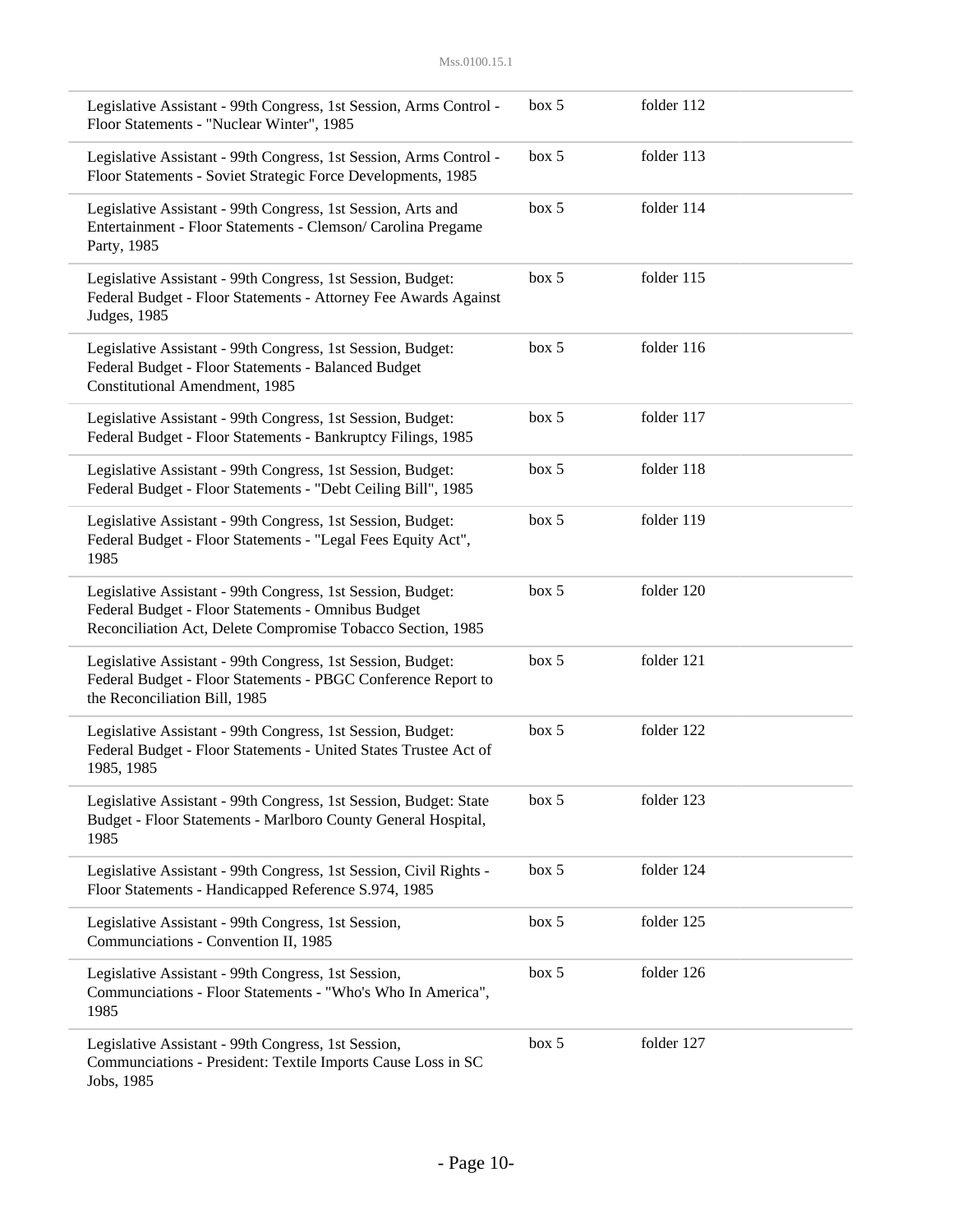| Legislative Assistant - 99th Congress, 1st Session, Congress -<br>Floor Statements - Intercourt Panel of the US Court of Appeals,<br>1985   | box~5 | folder 128 |  |
|---------------------------------------------------------------------------------------------------------------------------------------------|-------|------------|--|
| Legislative Assistant - 99th Congress, 1st Session, Congress<br>Communications - Textile Acts Part 1, 1985                                  | box~5 | folder 129 |  |
| Legislative Assistant - 99th Congress, 1st Session, Congress<br>Communications - Textile Acts Part 1, 1985                                  | box 5 | folder 130 |  |
| Legislative Assistant - 99th Congress, 1st Session,<br>Communications: Trade & Apparel Enforcement Act, 1985                                | box 5 | folder 131 |  |
| Legislative Assistant - 99th Congress, 1st Session, Congress: Bill<br>to Suspend Chemical DCBS, 1985                                        | box 5 | folder 132 |  |
| Legislative Assistant - 99th Congress, 1st Session, Congress -<br>Textil Imports: Loss of US Jobs, 1985                                     | box 5 | folder 133 |  |
| Legislative Assistant - 99th Congress, 1st Session, Economy -<br>Floor Statements - Senate Courtyard Ice Cream Party, 1985                  | box 5 | folder 134 |  |
| Legislative Assistant - 99th Congress, 1st Session, Education -<br>Floor Statements - "Education for All Handicapped Children Act",<br>1985 | box~5 | folder 135 |  |
| Legislative Assistant - 99th Congress, 1st Session, Education -<br>Floor Statements - Group Silent Prayer - S.J. Res. 2, 1985               | box 5 | folder 136 |  |
| Legislative Assistant - 99th Congress, 1st Session, Education -<br>Floor Statements - Importance of Education, 1985                         | box 5 | folder 137 |  |
| Legislative Assistant - 99th Congress, 1st Session, Education -<br>Floor Statements - Nomination of Gary L. Bauer, 1985                     | box 5 | folder 139 |  |
| Legislative Assistant - 99th Congress, 1st Session, Education -<br>Floor Statements - Proposed School Prayer, 1985                          | box 5 | folder 140 |  |
| Legislative Assistant - 99th Congress, 1st Session, Education -<br>Floor Statements - Reauthorization of Higher Education Act, 1985         | box 5 | folder 141 |  |
| Legislative Assistant - 99th Congress, 1st Session, Education -<br>Floor Statements - Employee Benefits, 1985                               | box 5 | folder 142 |  |
| Legislative Assistant - 99th Congress, 1st Session, Energy Policy -<br>Electoral Reforms, 1985                                              | box 5 | folder 143 |  |
| Legislative Assistant - 99th Congress, 1st Session, Energy Policy -<br>Energy Program of Senator Strom Thurmond, 1985                       | box 5 | folder 144 |  |
| Legislative Assistant - 99th Congress, 1st Session, Environment -<br>Floor Statements - HR 2475 - DCBS, 1985                                | box 5 | folder 145 |  |
| Legislative Assistant - 99th Congress, 1st Session, Environment -<br>Floor Statements - S. 51 Reauthorization, 1985                         | box 5 | folder 146 |  |
| Legislative Assistant - 99th Congress, 1st Session, Federal and<br>Public Lands - Floor Statements - Regarding Land Near Aiken,<br>SC, 1985 | box 5 | folder 147 |  |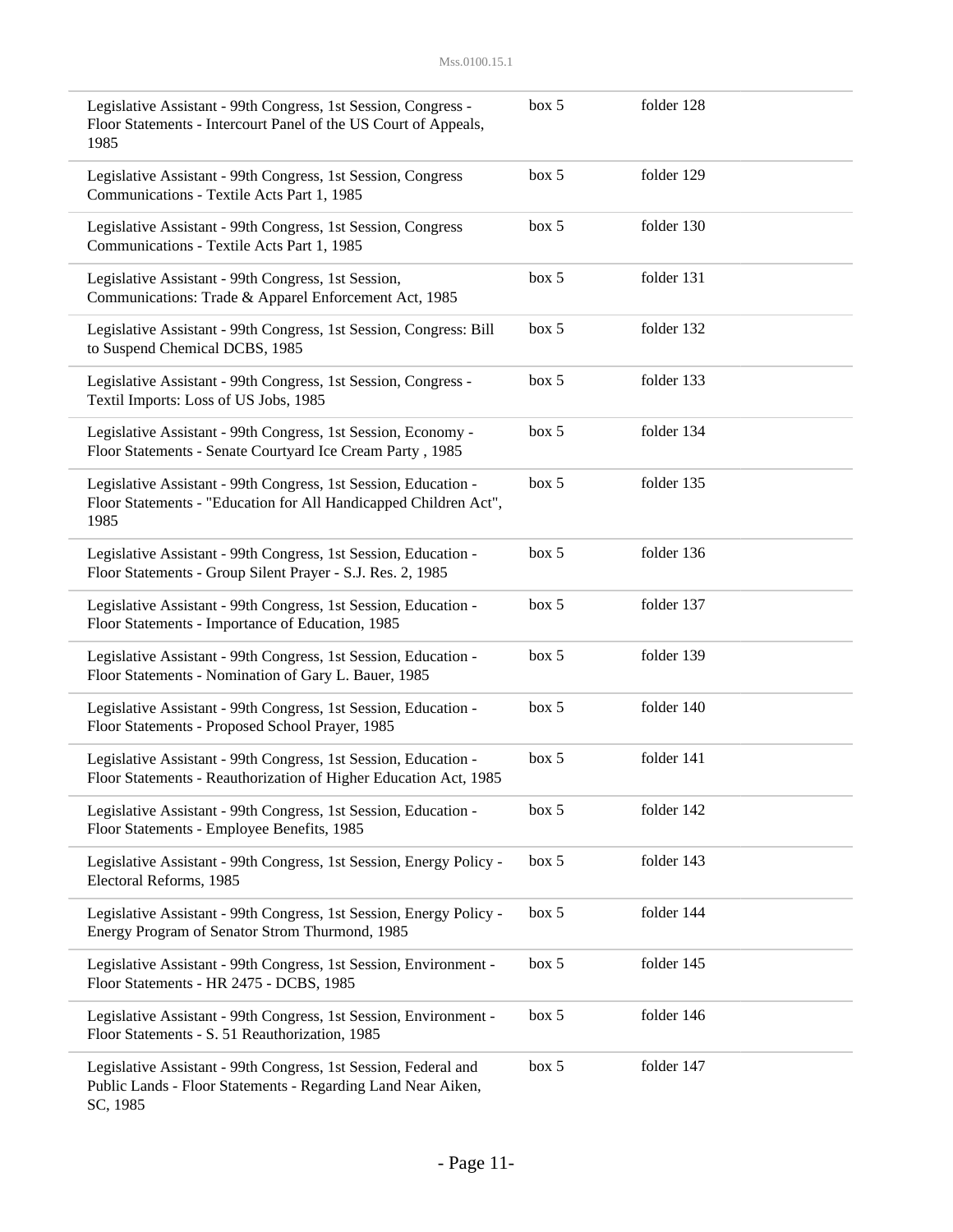| Legislative Assistant - 99th Congress, 1st Session, Foreign Affairs<br>- Floor Statements - Byrd Amendment to Bill S. 1003, 1985         | box 5 | folder 148 |  |
|------------------------------------------------------------------------------------------------------------------------------------------|-------|------------|--|
| Legislative Assistant - 99th Congress, 1st Session, Foreign Affairs<br>- Floor Statements - International Court of Justice, 1985         | box 5 | folder 149 |  |
| Legislative Assistant - 99th Congress, 1st Session, Foreign Affairs<br>- Floor Statements - Israeli Espionage, 1985                      | box 5 | folder 150 |  |
| Legislative Assistant - 99th Congress, 1st Session, Foreign Affairs<br>- Floor Statements - Jordanian Arms Sale, 1985                    | box 5 | folder 151 |  |
| Legislative Assistant - 99th Congress, 1st Session, Foreign Affairs<br>- Floor Statements - Latvian Independence Day, 1985               | box 5 | folder 152 |  |
| Legislative Assistant - 99th Congress, 1st Session, Foreign Affairs<br>- Floor Statements - Nicaraguan Freedom Fighters, 1985            | box 5 | folder 153 |  |
| Legislative Assistant - 99th Congress, 1st Session, Foreign Affairs<br>- Floor Statements - Nomination of J. WIlliam Middendorf, 1985    | box 5 | folder 154 |  |
| Legislative Assistant - 99th Congress, 1st Session, Foreign Affairs<br>- Floor Statements - S. 995 - Anti-Apartheid Day, 1985            | box 5 | folder 155 |  |
| Legislative Assistant - 99th Congress, 1st Session, Foreign Affairs<br>- Floor Statements - Soviet Jews, 1985                            | box 5 | folder 156 |  |
| Legislative Assistant - 99th Congress, 1st Session, Foreign<br>Relations - The US and Foreign Relations, 1985                            | box 5 | folder 157 |  |
| Legislative Assistant - 99th Congress, 1st Session, Health - Floor<br>Statements - Childhood Vaccinations, 1985                          | box 5 | folder 158 |  |
| Legislative Assistant - 99th Congress, 1st Session, Health - Floor<br>Statements - Chronically Ill Children, 1985                        | box 5 | folder 159 |  |
| Legislative Assistant - 99th Congress, 1st Session, Health - Floor<br>Statements - Healthcare Caucus, 1985                               | box 5 | folder 160 |  |
| Legislative Assistant - 99th Congress, 1st Session, Health - Floor<br>Statements - In Regards to Osteoporosis, 1985                      | box 5 | folder 161 |  |
| Legislative Assistant - 99th Congress, 1st Session, Health - Floor<br>Statements - S.D. 430 Fitness and Nutrition, 1985                  | box 5 | folder 162 |  |
| Legislative Assistant - 99th Congress, 1st Session, Health - Floor<br>Statements - S.R. 418, 1985                                        | box 5 | folder 163 |  |
| Legislative Assistant - 99th Congress, 1st Session, Industries -<br>Floor Statements - Remarks Concerning Dr. Alexander Zeitlin,<br>1985 | box 5 | folder 164 |  |
| Legislative Assistant - 99th Congress, 1st Session, Industries -<br>Floor Statements - SC Trade, 1985                                    | box 5 | folder 165 |  |
| Legislative Assistant - 99th Congress, 1st Session, Justice - Floor<br>Statements - Antitrust Review on Proposed Sale of Conrail, 1985   | box 5 | folder 166 |  |
| Legislative Assistant - 99th Congress, 1st Session, Justice - Floor<br>Statements - Bill to Add Bankruptcy Judges, 1985                  | box 5 | folder 167 |  |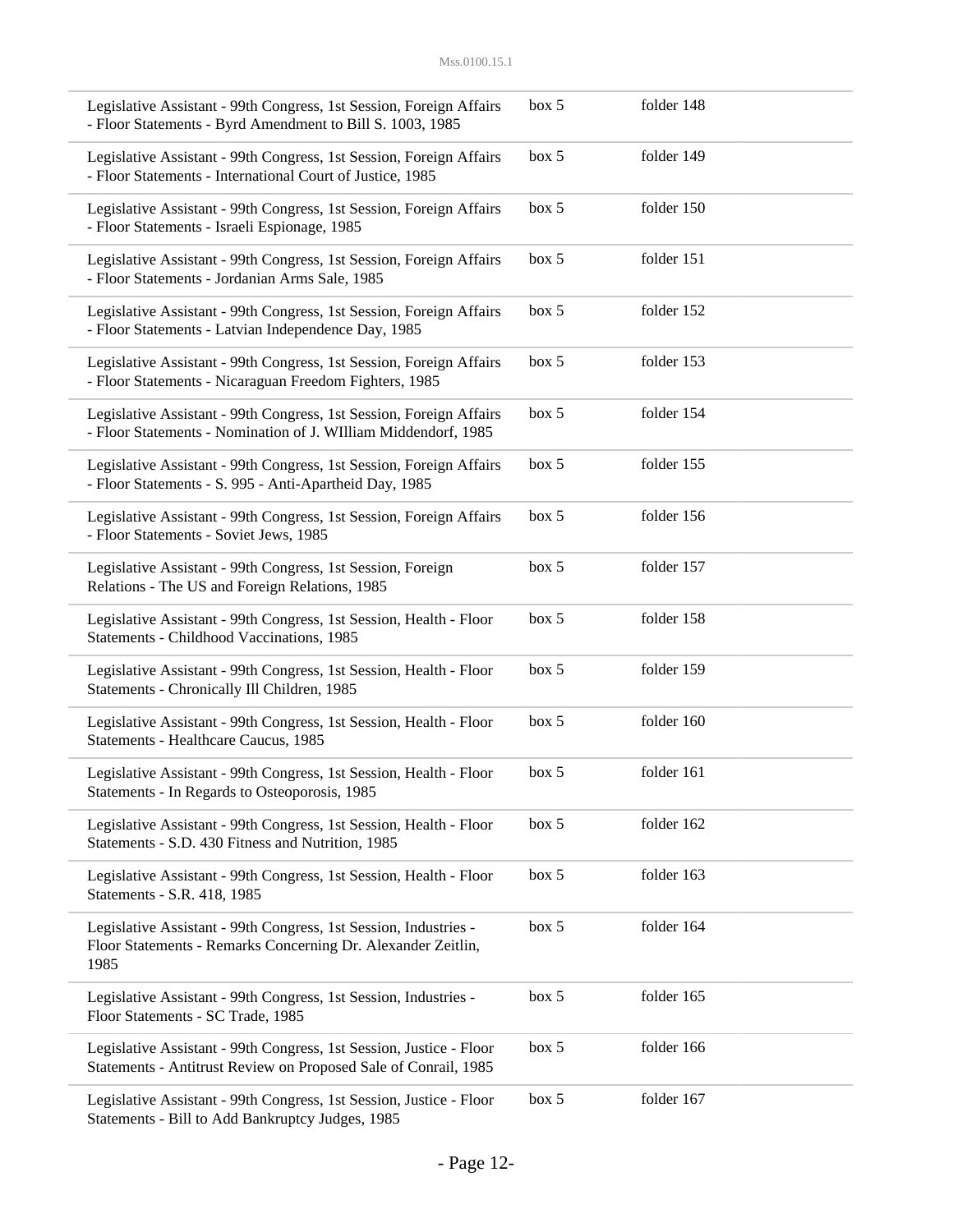| Legislative Assistant - 99th Congress, 1st Session, Justice - Floor<br>Statements - "Criminal Justice Act Revision of 1985", 1985                 | box 5 | folder 168 |  |
|---------------------------------------------------------------------------------------------------------------------------------------------------|-------|------------|--|
| Legislative Assistant - 99th Congress, 1st Session, Justice - Floor<br>Statements - Grand Jury Disclosure Amendments Act, 1985                    | box 5 | folder 169 |  |
| Legislative Assistant - 99th Congress, 1st Session, Justice - Floor<br>Statements - Protection Services for Justices and Court Personnel,<br>1985 | box 5 | folder 170 |  |
| Legislative Assistant - 99th Congress, 1st Session, Justice - Floor<br>Statements - Regarding Chief Justice Warren E. Burger, 1985                | box 5 | folder 171 |  |
| Legislative Assistant - 99th Congress, 1st Session, Labor - Floor<br>Statements - Barriers to Adoption, 1985                                      | box 5 | folder 172 |  |
| Legislative Assistant - 99th Congress, 1st Session, Labor - Floor<br>Statements - Drug Export Reform, 1985                                        | box 5 | folder 173 |  |
| Legislative Assistant - 99th Congress, 1st Session, Labor - Floor<br>Statements - "Feeding the World's Hungry", 1985                              | box 5 | folder 174 |  |
| Legislative Assistant - 99th Congress, 1st Session, Labor - Floor<br>Statements - Grove City, 1985                                                | box 5 | folder 175 |  |
| Legislative Assistant - 99th Congress, 1st Session, Labor - Floor<br>Statements - Impact of Space Technology on Human Resources,<br>1985          | box 5 | folder 176 |  |
| Legislative Assistant - 99th Congress, 1st Session, Labor - Floor<br>Statements - Manufacturing Clause of the Copyright Act, 1985                 | box 5 | folder 177 |  |
| Legislative Assistant - 99th Congress, 1st Session, Labor - Floor<br>Statements - Medical Technology Dependent Children Act, 1985                 | box 5 | folder 178 |  |
| Legislative Assistant - 99th Congress, 1st Session, Labor - Floor<br>Statements - Nomination of Chester Finn, 1985                                | box 5 | folder 179 |  |
| Legislative Assistant - 99th Congress, 1st Session, Labor - Floor<br>Statements - Nomination of Edward Curran, 1985                               | box 5 | folder 180 |  |
| Legislative Assistant - 99th Congress, 1st Session, Labor - Floor<br>Statements - Nomination of Ford B. Ford, 1985                                | box 5 | folder 181 |  |
| Legislative Assistant - 99th Congress, 1st Session, Labor - Floor<br>Statements - Overturn of the Garcia Decision, 1985                           | box 5 | folder 182 |  |
| Legislative Assistant - 99th Congress, 1st Session, Licensing and<br>Agreement - Import Licensing, 1985                                           | box 5 | folder 183 |  |
| Legislative Assistant: 1985                                                                                                                       | box 6 |            |  |
| Legislative Assistant - 99th Congress, 1st Session, Memorials -<br>Floor Statements - Will Rogers, 1985                                           | box 5 | folder 184 |  |
| Legislative Assistant - 99th Congress, 1st Session, Memorials -<br>Floor Statements - Tribute to Edwin Craig Wall, Sr., 1985                      | box 5 | folder 185 |  |
| Legislative Assistant - 99th Congress, 1st Session, Memorials -<br>Floor Statements - US Air Force Memorial, Arlington, VA, 1985                  | box 6 | folder 186 |  |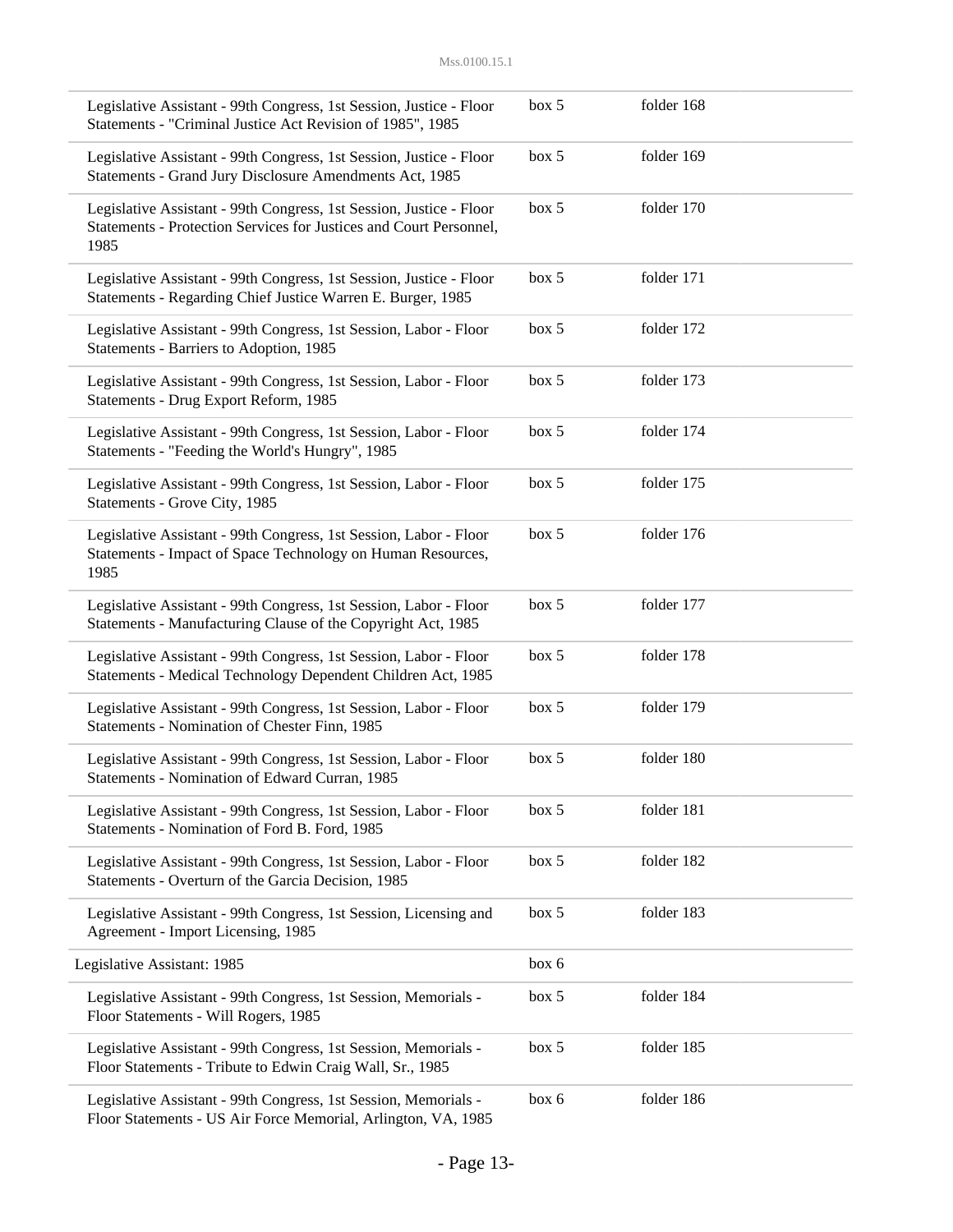| Legislative Assistant - 99th Congress, 1st Session, Military - Floor<br>Statements - Bill for Airplane Crash Widows, 1985                    | box 6 | folder 187 |  |
|----------------------------------------------------------------------------------------------------------------------------------------------|-------|------------|--|
| Legislative Assistant - 99th Congress, 1st Session, Military - Floor<br>Statements - Peacetime Military Medical Care, 1985                   | box 6 | folder 188 |  |
| Legislative Assistant - 99th Congress, 1st Session, Military - Floor<br>Statements - Coverage of Survivor Benefit Plan to Widows, 1985       | box 6 | folder 189 |  |
| Legislative Assistant - 99th Congress, 1st Session, Military - Floor<br>Statements - "Wartime Readers", 1985                                 | box 6 | folder 190 |  |
| Legislative Assistant - 99th Congress, 1st Session, Narcotics<br>Control - Floor Statements - S. 850, 1985                                   | box 6 | folder 191 |  |
| Legislative Assistant - 99th Congress, 1st Session, Personal -<br>Alcohol Caution Labels, 1985                                               | box 6 | folder 192 |  |
| Legislative Assistant - 99th Congress, 1st Session, Senior Citizens<br>- Floor Statements - "Help Yourself to Independence", 1985            | box 6 | folder 193 |  |
| Legislative Assistant - 99th Congress, 1st Session, Small Business<br>Administration - Floor Statements - S. 408, 1985                       | box 6 | folder 194 |  |
| Legislative Assistant - 99th Congress, 1st Session, Social Security<br>- Floor Statements - Survivor Benefit Plan, 1985                      | box 6 | folder 195 |  |
| Legislative Assistant - 99th Congress, 1st Session, Taxes -<br>Increasing Cigarette Taxes, 1985                                              | box 6 | folder 196 |  |
| Legislative Assistant - 99th Congress, 1st Session, Taxes - Floor<br>Statements - Deleting Cooperative Tax Provisions, 1985                  | box 6 | folder 197 |  |
| Legislative Assistant - 99th Congress, 1st Session, Taxes - Floor<br>Statements - S. 1730 - Increasing Cigarette Taxes, 1985                 | box 6 | folder 198 |  |
| Legislative Assistant - 99th Congress, 1st Session, Textiles - Floor<br>Statements - S. 1730 - Closing Textile Plant, Greenville, SC, 1985   | box 6 | folder 199 |  |
| Legislative Assistant - 99th Congress, 1st Session, Textiles - Floor<br>Statements - Customs Service Enforcement of Textile Laws, 1985       | box 6 | folder 200 |  |
| Legislative Assistant - 99th Congress, 1st Session, Textiles - Floor<br>Statements - JP Stevens and Company Inc, 1985                        | box 6 | folder 201 |  |
| Legislative Assistant - 99th Congress, 1st Session, Textiles - Floor<br>Statements - Letters from Third Graders Concerning Textiles,<br>1985 | box 6 | folder 202 |  |
| Legislative Assistant - 99th Congress, 1st Session, Textiles - Floor<br>Statements - Limiting Imports to Textile and Apparel Goods, 1985     | box 6 | folder 203 |  |
| Legislative Assistant - 99th Congress, 1st Session, Textiles - Floor<br>Statements - September 1985 Textile/ Apparel Import Figures,<br>1985 | box 6 | folder 204 |  |
| Legislative Assistant - 99th Congress, 1st Session, Textiles - Floor<br>Statements - Textile and Apparel Trade Enforcement Act, 1985         | box 6 | folder 205 |  |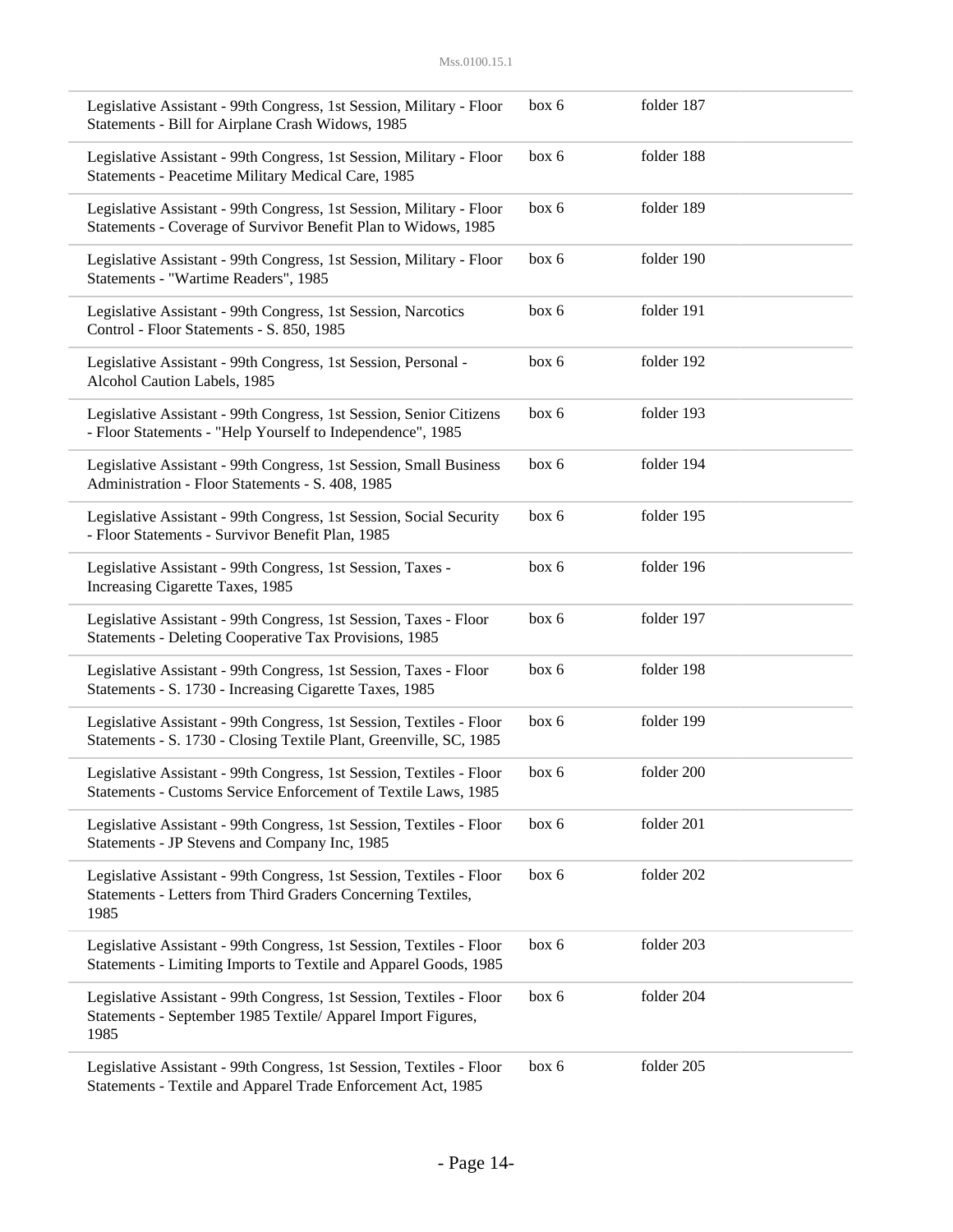| Legislative Assistant - 99th Congress, 1st Session, Textiles -<br>Hearing - Federal Enforcement of Textile and Apparel Quotas,<br>1985           | box 6 | folder 206 |  |
|--------------------------------------------------------------------------------------------------------------------------------------------------|-------|------------|--|
| Legislative Assistant - 99th Congress, 1st Session, Textiles -<br>Hearing - Federal Enforcement of Textile and Apparel Quotas pt<br>2,1985       | box 6 | folder 207 |  |
| Legislative Assistant - 99th Congress, 1st Session, Textiles -<br>Research on Textile Enforcement Act, 1985                                      | box 6 | folder 208 |  |
| Legislative Assistant - 99th Congress, 1st Session, Textiles -<br>Textile - Apparel Recovery Act, 1985                                           | box 6 | folder 209 |  |
| Legislative Assistant - 99th Congress, 1st Session, Textiles -<br>Textile Plant Closing at Ware Shoals, 1985                                     | box 6 | folder 210 |  |
| Legislative Assistant - 99th Congress, 1st Session, Textiles -<br>Textile and Apparel Trade Act of 1985, 1985                                    | box 6 | folder 211 |  |
| Legislative Assistant - 99th Congress, 1st Session, Textiles -<br>Trade and Apparel Enforcement Act, 1985                                        | box 6 | folder 212 |  |
| Legislative Assistant - 99th Congress, 1st Session, Textiles - US<br>Customs Service Regulations, 1985                                           | box 6 | folder 213 |  |
| Legislative Assistant - 99th Congress, 1st Session, Textiles -<br>Multifiber Agreement, 1985                                                     | box 6 | folder 214 |  |
| Legislative Assistant - 99th Congress, 1st Session, Trade<br>Agreement - President Communications on Textile - Apparel<br>Enforcement Act, 1985  | box 6 | folder 215 |  |
| Legislative Assistant - 99th Congress, 1st Session, Trade<br>Agreement - Floor Statements - "Foreign Targeting of US<br>Industries", 1985        | box 6 | folder 216 |  |
| Legislative Assistant - 99th Congress, 1st Session, Trade Deficit -<br>Floor Statements - December as "Made in America" Month, 1985              | box 6 | folder 217 |  |
| Legislative Assistant - 99th Congress, 1st Session, Transportation<br>- Floor Statements - Regarding Revenue and Highway<br>Construction, 1985   | box 6 | folder 218 |  |
| Legislative Assistant - 99th Congress, 1st Session, US Army -<br>Floor Statements - Achievements of Black Members of the Army<br>Air Corps, 1985 | box 6 | folder 219 |  |
| Legislative Assistant - 99th Congress, 1st Session, US Army -<br>Floor Statements - Commemoration of General Mark Wayne<br>Clark, 1985           | box 6 | folder 220 |  |
| Legislative Assistant - 99th Congress, 1st Session, US Army -<br>Floor Statements - Editorial Regarding J. Willis Cantey, 1985                   | box 6 | folder 221 |  |
| Legislative Assistant - 99th Congress, 1st Session, US Army -<br>Floor Statements - Retirement of General John W. Vessey, 1985                   | box 6 | folder 222 |  |
| Legislative Assistant - 99th Congress, 1st Session, US Navy -<br>Floor Statements - Address by Admiral James D. Watkins, 1985                    | box 6 | folder 223 |  |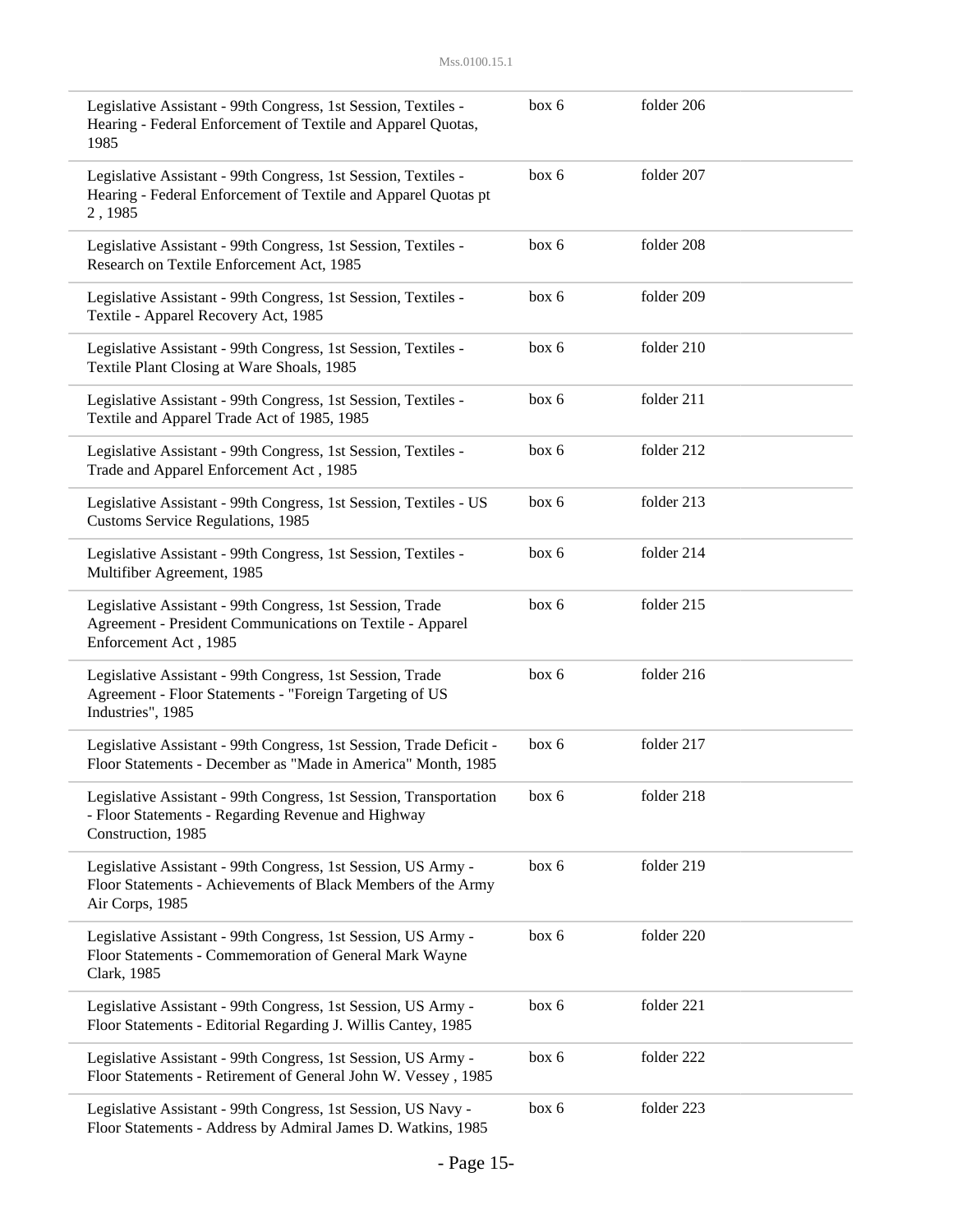| Legislative Assistant - 99th Congress, 1st Session, US Navy -<br>Floor Statements - Appointment of Admiral William J. Crowe,<br>1985  | box 6 | folder 224 |  |
|---------------------------------------------------------------------------------------------------------------------------------------|-------|------------|--|
| Legislative Assistant - 99th Congress, 1st Session, Veterans -<br>Floor Statements - Nomination of Donald E. Shasteen, 1985           | box 6 | folder 225 |  |
| Legislative Assistant - 99th Congress, 1st Session, Veterans -<br>Veteran's Administration Bill, 1985                                 | box 6 | folder 226 |  |
| Legislative Assistant: 1986, 1986                                                                                                     | box 7 |            |  |
| Legislative Assistant - 99th Congress, 2nd Session, Civil Rights:<br>Grove City and Civil Rights Laws, 1986                           | box 7 | folder 227 |  |
| Legislative Assistant - 99th Congress, 2nd Session,<br>Communication: Dan River-Yarn, 1986                                            | box 7 | folder 228 |  |
| Legislative Assistant - 99th Congress, 2nd Session,<br>Communication: Kerk Strong, 1986                                               | box 7 | folder 229 |  |
| Legislative Assistant - 99th Congress, 2nd Session,<br>Communication: Letters from Senator Thurmond to Bob Dole,<br>1986              | box 7 | folder 230 |  |
| Legislative Assistant - 99th Congress, 2nd Session,<br>Communication - Mulifiber Arrangement: Textile Industry, 1986                  | box 7 | folder 231 |  |
| Legislative Assistant - 99th Congress, 2nd Session,<br>Communication - Textile and Apparel Enforcement Act, 1986                      | box 7 | folder 232 |  |
| Legislative Assistant - 99th Congress, 2nd Session, Education:<br>Higher Education Act of 1986, 1986                                  | box 7 | folder 233 |  |
| Legislative Assistant - 99th Congress, 2nd Session, Environment -<br>SC Wildlife and Marine Resource Dept: Congaree Swamp, 1986       | box 7 | folder 234 |  |
| Legislative Assistant - 99th Congress, 2nd Session, Invitations<br>Accepted: "Convention II" continued, 1986                          | box 7 | folder 235 |  |
| Legislative Assistant - 99th Congress, 2nd Session, Monuments:<br>Boundaries of Congaree Swamp National Monument, 1986                | box 7 | folder 236 |  |
| Legislative Assistant - 99th Congress, 2nd Session, Monuments:<br>Congaree National Monument, 1986                                    | box 7 | folder 237 |  |
| Legislative Assistant - 99th Congress, 2nd Session, Monument:<br>Congaree Swamp National Monument, 1986                               | box 7 | folder 238 |  |
| Legislative Assistant - 99th Congress, 2nd Session, Monuments:<br>Hamel & Park on Congaree Swamp National Monument, 1986              | box 7 | folder 239 |  |
| Legislative Assistant - 99th Congress, 2nd Session, Narcotics<br>Control: National Council on Alcoholism and Drug Dependence,<br>1986 | box 7 | folder 240 |  |
| Legislative Assistant - 99th Congress, 2nd Session, Projects:<br>Commission on the Bicentennial of the U.S. Constitution, 1986        | box 7 | folder 241 |  |
| Legislative Assistant - 99th Congress, 2nd Session, Projects:<br>Commemoration of the Bicentennial of the Senate, 1986                | box 7 | folder 242 |  |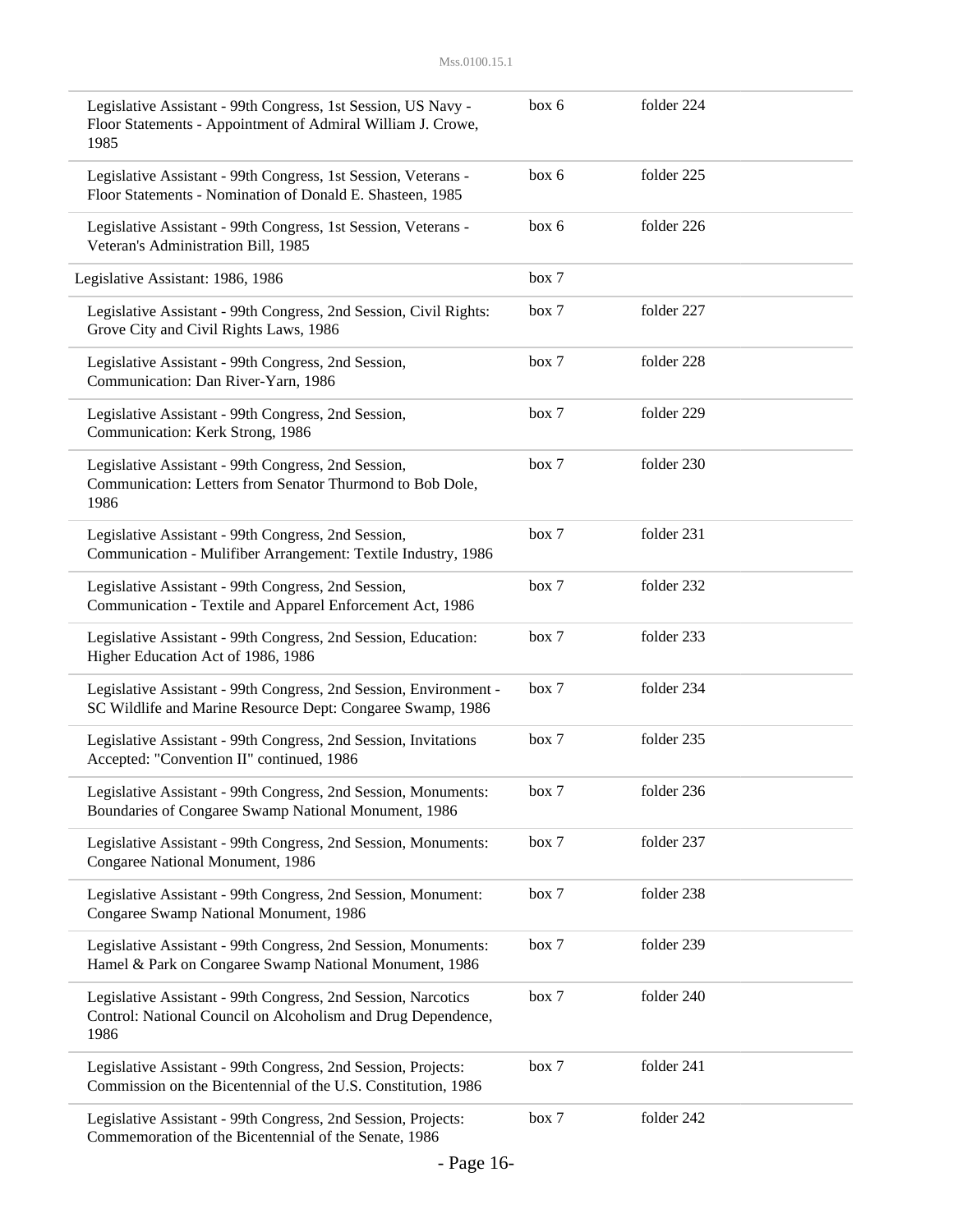| Legislative Assistant - 99th Congress, 2nd Session, Textiles:<br>Foreign Imports from China, 1986                                                     | box 7 | folder 243 |  |
|-------------------------------------------------------------------------------------------------------------------------------------------------------|-------|------------|--|
| Legislative Assistant - 99th Congress, 2nd Session, Textile:<br>Imports, 1986, 1986                                                                   | box 7 | folder 244 |  |
| Legislative Assistant - 99th Congress, 2nd Session, Textiles:<br>Imports from Korea to U.S., 1986                                                     | box 7 | folder 245 |  |
| Legislative Assistant - 99th Congress, 2nd Session, Textiles -<br>Leak Hearings, 1986                                                                 | box 7 | folder 246 |  |
| Legislative Assistant - 99th Congress, 2nd Session, Textiles -<br>More Information on the Multifiber Arrangement, 1986                                | box 7 | folder 247 |  |
| Legislative Assistant - 99th Congress, 2nd Session, Textiles -<br>Press Release, Textile Push, 1986                                                   | box 7 | folder 248 |  |
| Legislative Assistant - 99th Congress, 2nd Session, Textiles -<br>Research on Textile Initiatives, 1986                                               | box 7 | folder 249 |  |
| Legislative Assistant - 99th Congress, 2nd Session, Textiles -<br>Textiles and Apparel Enforcement Act, 1986                                          | box 7 | folder 250 |  |
| Legislative Assistant - 99th Congress, 2nd Session, Trade<br>Agreements - U.S. Foreign Trade - 1986, 1986                                             | box 7 | folder 251 |  |
| Legislative Assistant: 1987, 1987                                                                                                                     | box 8 |            |  |
| Legislative Assistant - 100th Congress, 1st Session, Budget:<br>Federal Budget - Floor Statements - Tax Treatment of Service<br>Animal Expenses, 1987 | box 8 | folder 252 |  |
| Legislative Assistant - 100th Congress, 1st Session, Civil Rights:<br>Amendments to Civil Rights Act of 1964, 1987                                    | box 8 | folder 253 |  |
| Legislative Assistant - 100th Congress, 1st Session, Civil Rights:<br>Civil Rights Act, 1987                                                          | box 8 | folder 254 |  |
| Legislative Assistant - 100th Congress, 1st Session, Civil Rights:<br>Concerns of Civil Rights Restoration Act, 1987                                  | box 8 | folder 255 |  |
| Legislative Assistant - 100th Congress, 1st Session, Civil Rights:<br>Restoration Bill Amendments Part 1, 1987                                        | box 8 | folder 256 |  |
| Legislative Assistant - 100th Congress, 1st Session, Civil Rights:<br>Restoration Bill Amendments Part 2, 1987                                        | box 8 | folder 257 |  |
| Legislative Assistant - 100th Congress, 1st Session, Civil Rights:<br>Restoration Bill Amendments Part 3, 1987                                        | box 8 | folder 258 |  |
| Legislative Assistant - 100th Congress, 1st Session, Civil Rights:<br>Restoration Bill Amendments Part 4, 1987                                        | box 8 | folder 259 |  |
| Legislative Assistant - 100th Congress, 1st Session, Civil Rights:<br>Restoration Bill Amendments Part 5, 1987                                        | box 8 | folder 260 |  |
| Legislative Assistant - 100th Congress, 1st Session,<br>Communication: Full typed speech From President to Life<br>Leaders, 1987                      | box 8 | folder 261 |  |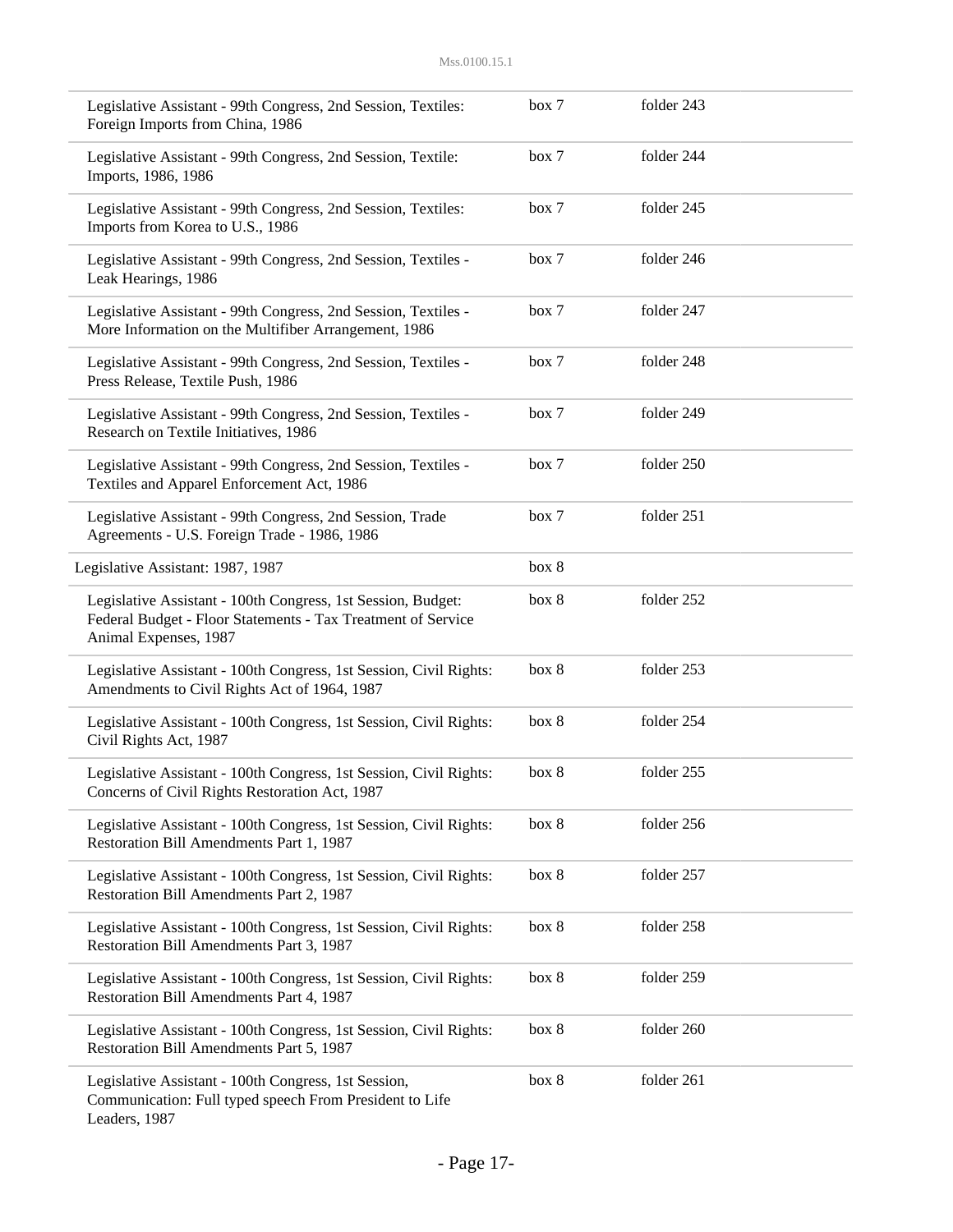| Legislative Assistant - 100th Congress, 1st Session,<br>Communication: Letters to Ben Franklin House, 1987                                               | box 8 | folder 262 |  |
|----------------------------------------------------------------------------------------------------------------------------------------------------------|-------|------------|--|
| Legislative Assistant - 100th Congress, 1st Session,<br>Communication - Sierra Club of SC: Congaree Swamp, 1987                                          | box 8 | folder 263 |  |
| Legislative Assistant - 100th Congress, 1st Session,<br>Communication - Customs Service, 1987                                                            | box 8 | folder 264 |  |
| Legislative Assistant - 100th Congress, 1st Session, Education:<br>Amendments to S. 557, 1987                                                            | box 8 | folder 265 |  |
| Legislative Assistant - 100th Congress, 1st Session, Environment:<br>Land and Natural Resources Response on Congaree Swamp<br>National Monument, 1987    | box 8 | folder 266 |  |
| Legislative Assistant - 100th Congress, 1st Session, Health:<br>Airline vs. AIDS Case, 1987                                                              | box 8 | folder 267 |  |
| Legislative Assistant - 100th Congress, 1st Session, Labor:<br>Commonwealth of the Northern Mariana Islands (CNMI), 1987                                 | box 8 | folder 268 |  |
| Legislative Assistant - 100th Congress, 1st Session, Labor: Grove<br>City Statements and Tentative Witness List, 1987                                    | box 8 | folder 269 |  |
| Legislative Assistant - 100th Congress, 1st Session, Labor: Grove<br>City Questions for Mark Disler - Deputy Assistant Attorney<br>General, 1987         | box 8 | folder 270 |  |
| Legislative Assistant: 1987, 1987                                                                                                                        | box 9 |            |  |
| Legislative Assistant - 100th Congress, 1st Session, Military:<br>Military Clothing Crisis, 1987                                                         | box 9 | folder 271 |  |
| Legislative Assistant - 100th Congress, 1st Session, Monuments:<br>Congaree Swamp National Monument, 1987                                                | box 9 | folder 272 |  |
| Legislative Assistant - 100th Congress, 1st Session, Monuments:<br>Congaree Swamp National Monument, 1987                                                | box 9 | folder 273 |  |
| Legislative Assistant - 100th Congress, 1st Session, Monuments:<br>Congaree Swamp National Monument Expansion Book on<br>"General Management Plan", 1987 | box 9 | folder 274 |  |
| Legislative Assistant - 100th Congress, 1st Session, Monuments:<br>Dept of the Interior Correspondence - Congaree Swamp, 1987                            | box 9 | folder 275 |  |
| Legislative Assistant - 100th Congress, 1st Session, Multi-Issue<br>Mail: Watermelon Board, 1987                                                         | box 9 | folder 276 |  |
| Legislative Assistant - 100th Congress, 1st Session, Narcotics<br>Abuse: Alcohol Labels Fight Begins, 1987                                               | box 9 | folder 277 |  |
| Legislative Assistant - 100th Congress, 1st Session, Narcotics<br>Abuse: Children of Alcohol and Drug Abusers, 1987                                      | box 9 | folder 278 |  |
| Legislative Assistant - 100th Congress, 1st Session, Projects:<br>"Convention II" continued, 1987                                                        | box 9 | folder 279 |  |
| Legislative Assistant - 100th Congress, 1st Session, Projects:<br>Strom Thurmond's Bicentennial Speech and other, 1987                                   | box 9 | folder 280 |  |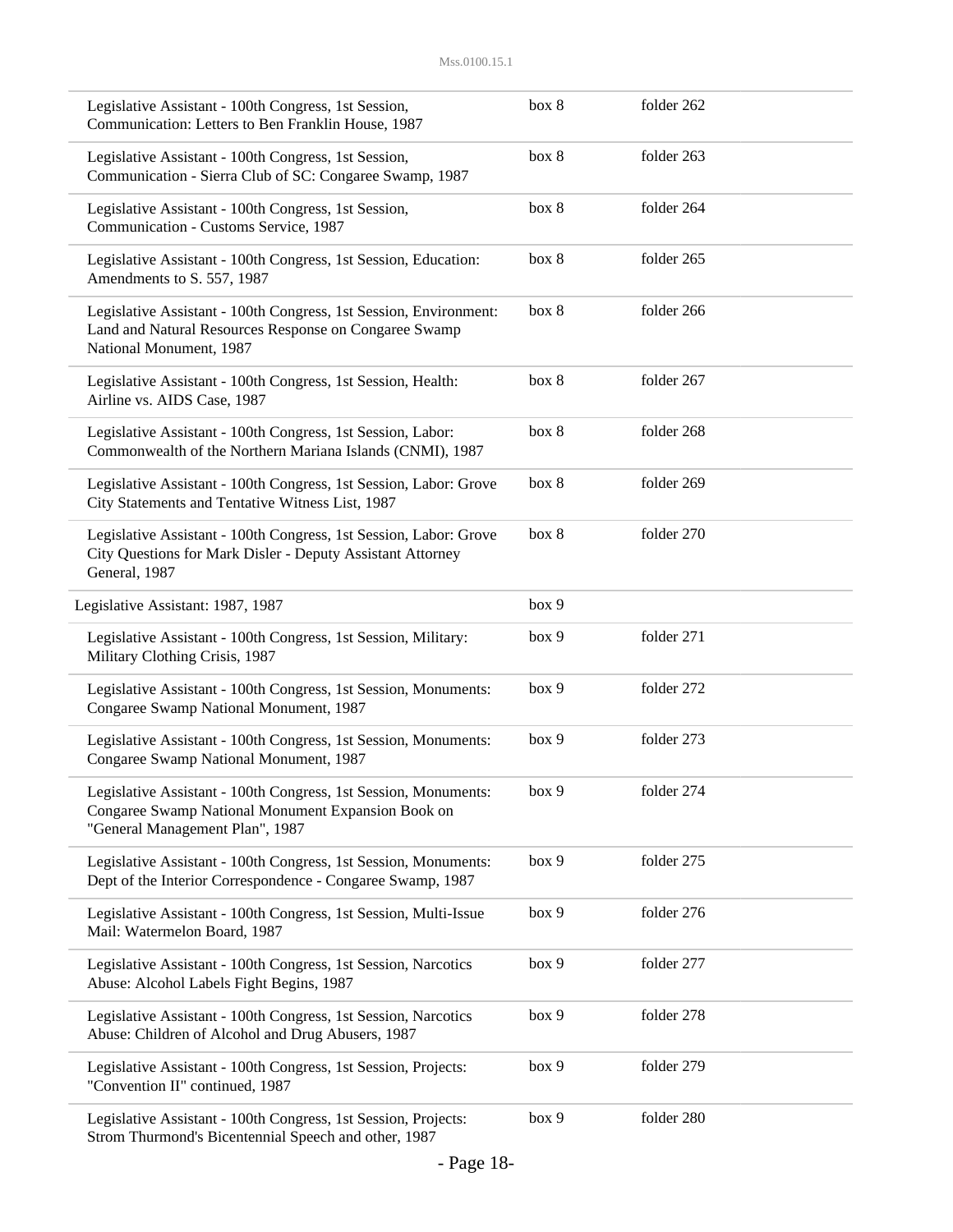| Legislative Assistant - 100th Congress, 1st Session, Textiles:<br>Customs Correspondence on Import Fraud, 1987                                                                                                    | box 9  | folder 281 |
|-------------------------------------------------------------------------------------------------------------------------------------------------------------------------------------------------------------------|--------|------------|
| Legislative Assistant - 100th Congress, 1st Session, Textiles:<br>Discussion on GATT and Textile Import Fraud, 1987                                                                                               | box 9  | folder 282 |
| Legislative Assistant - 100th Congress, 1st Session, Textiles:<br>Textile and Apparel Trade Act of 1987 Information Part 1, 1987                                                                                  | box 9  | folder 283 |
| Legislative Assistant - 100th Congress, 1st Session, Textiles:<br>Textile and Apparel Trade Act of 1987 Part 2, 1987                                                                                              | box 9  | folder 284 |
| Legislative Assistant - 100th Congress, 1st Session, Textiles:<br>Textile and Apparel Trade Act of 1987 Part 3, 1987                                                                                              | box 9  | folder 285 |
| Legislative Assistant - 100th Congress, 1st Session, Textiles:<br>Textile Bill/Co-Sponsors, 1987                                                                                                                  | box 9  | folder 286 |
| Legislative Assistant - 100th Congress, 1st Session, Textiles:<br>Textile Negotiations with Red China, 1987                                                                                                       | box 9  | folder 287 |
| Legislative Assistant - 100th Congress, 1st Session, Trade<br>Agreements: Omnibus Trade Bill, 1987                                                                                                                | box 9  | folder 288 |
| Legislative Assistant - 100th Congress, 1st Session, Textiles:<br>Textile and Apparel Trade Act of 1987, 1987                                                                                                     | box 9  | folder 289 |
| Legislative Assistant - 100th Congress, 1st Session, Trade<br>Agreements: Soviet Union, 1987                                                                                                                      | box 9  | folder 290 |
| Legislative Assistant - 100th Congress, 1st Session, Textiles:<br>Trade Agreements with Communist China, 1987                                                                                                     | box 9  | folder 291 |
| Legislative Assistant - 100th Congress, 1st Session, Trade Deficit:<br>Statements, etc, 1987                                                                                                                      | box 9  | folder 292 |
| Legislative Assistant: 1988, 1988                                                                                                                                                                                 | box 10 |            |
| Legislative Assistant - 100th Congress, 2nd Session, Agriculture:<br>Watermelon Board Communications, 1988                                                                                                        | box 10 | folder 293 |
| Legislative Assistant - 100th Congress, 2nd Session, Civil Rights:<br>Amendment to S.557 - Civil Rights Restoration Act Statement<br>by Thurmond to Clarify Coverage of Churches/Religious<br>Organizations, 1988 | box 10 | folder 294 |
| Legislative Assistant - 100th Congress, 2nd Session, Civil Rights:<br>Amendment S. 557 - Restoration Act Statement by Thurmond in<br>Reference to the Amendment offered by Sen Danforth, 1988                     | box 10 | folder 295 |
| Legislative Assistant - 100th Congress, 2nd Session, Civil Rights:<br>Amendment S. 557 - Restoration Act Statement by Thurmond<br>relating to Religious Tenets, 1988                                              | box 10 | folder 296 |
| Legislative Assistant - 100th Congress, 2nd Session, Civil Rights:<br>Amendment S. 557 - Civil Rights Restoration Act Statement by<br>Thurmond in Reference to a Substitute Amendment, 1988                       | box 10 | folder 297 |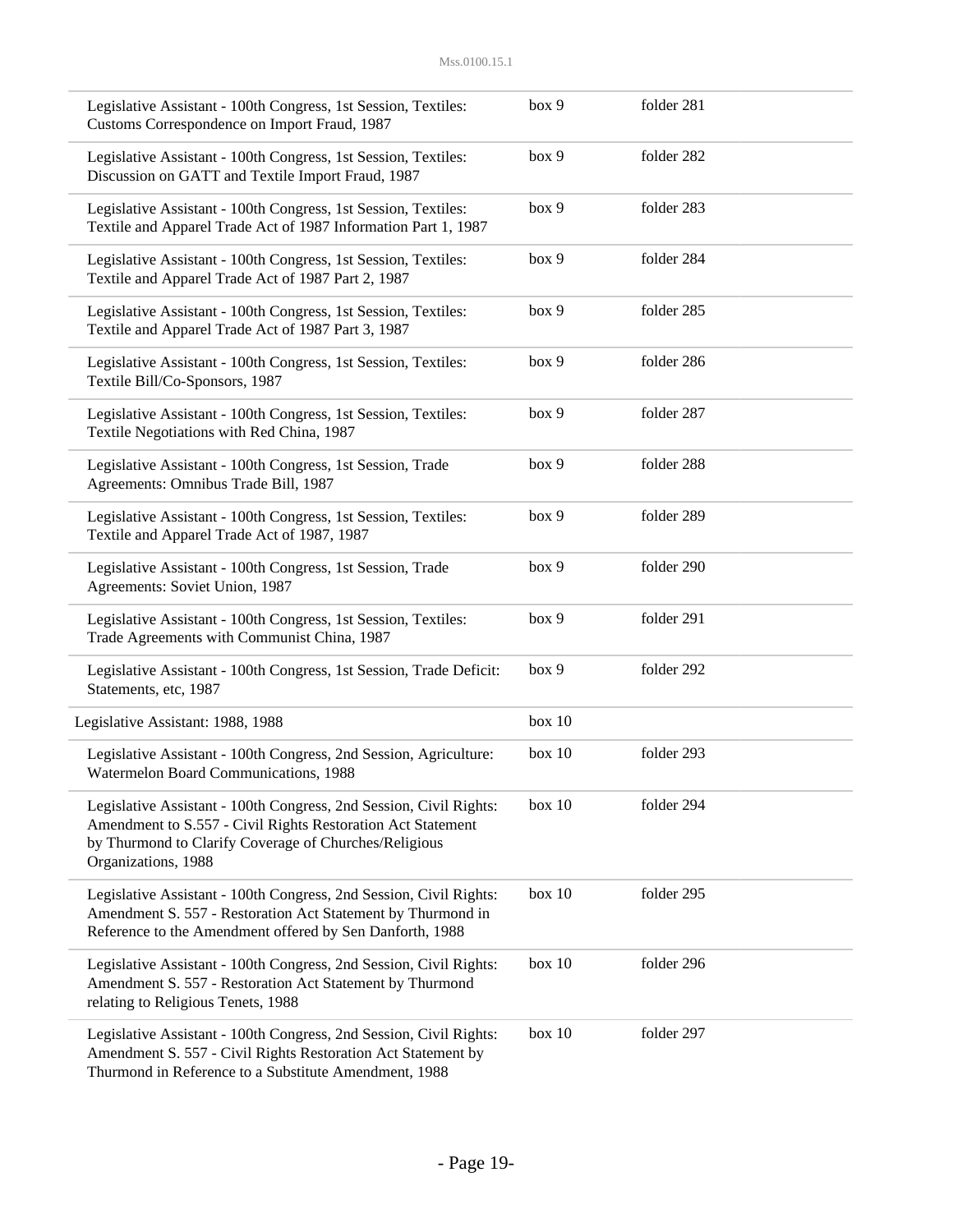| Legislative Assistant - 100th Congress, 2nd Session, Civil Rights:<br>S. 557 - Civil Rights Restoration Act Congressional Record - All<br>Three Days, 1988 | box 10   | folder 298 |  |
|------------------------------------------------------------------------------------------------------------------------------------------------------------|----------|------------|--|
| Legislative Assistant - 100th Congress, 2nd Session, Civil Rights:<br>S. 557 - Civil Rights Restoration Act Bill Comment, 1988                             | box 10   | folder 299 |  |
| Legislative Assistant - 100th Congress, 2nd Session,<br>Communication: 200th Anniversary of Ratification of U.S.<br>Constitution, 1988                     | box 10   | folder 300 |  |
| Legislative Assistant - 100th Congress, 2nd Session, Congress<br>Communications: Congaree Swamp National Monument, 1988                                    | box 10   | folder 301 |  |
| Legislative Assistant - 100th Congress, 2nd Session, Congress<br>Communications: Alcohol Abuse, 1988                                                       | box 10   | folder 302 |  |
| Legislative Assistant - 100th Congress, 2nd Session, Congress<br>Communications - Alcohol: The Disease, 1988                                               | box 10   | folder 303 |  |
| Legislative Assistant - 100th Congress, 2nd Session, Education:<br>Discussion of Funding for Voorhees College, 1988                                        | box 10   | folder 304 |  |
| Legislative Assistant - 100th Congress, 2nd Session, Education -<br>Floor Statements - Tax Relief for Religious Schools Not Operated<br>by Churches, 1988  | box 10   | folder 305 |  |
| Legislative Assistant - 100th Congress, 2nd Session, Energy &<br>Environment: Savannah River Plant Reactor, 1988                                           | box 10   | folder 306 |  |
| Legislative Assistant - 100th Congress, 2nd Session, Environment:<br>Clean Air Act, 1988                                                                   | box 10   | folder 307 |  |
| Legislative Assistant - 100th Congress, 2nd Session, Environment:<br>Savannah River Plant, 1988                                                            | box 10   | folder 308 |  |
| Legislative Assistant - 100th Congress, 2nd Session, Environment:<br>S.C. Research on Congaree Swamp, 1988                                                 | box 10   | folder 309 |  |
| Legislative Assistant - 100th Congress, 2nd Session, Environment:<br>Sierra Club and Wilderness Society, 1988                                              | box 10   | folder 310 |  |
| Legislative Assistant - 100th Congress, 2nd Session, Federal/<br>Public Lands: Parks, Recreation, and Tourism for Public Lands,<br>1988                    | box 10   | folder 311 |  |
| Legislative Assistant - 100th Congress, 2nd Session, Monuments<br>- CBO Communications: Congaree Swamp National Monument,<br>1988                          | box 10   | folder 312 |  |
| Legislative Assistant - 100th Congress, 2nd Session, Monuments:<br>Congaree Swamp National Monument, 1988                                                  | box 10   | folder 313 |  |
| Legislative Assistant - 100th Congress, 2nd Session, Monuments:<br>Congaree Swamp National Monument Expansion Part 1, 1988                                 | box 10   | folder 314 |  |
| Legislative Assistant - 100th Congress, 2nd Session, Monuments:<br>Congaree Swamp National Monument Expansion Part 2, 1988                                 | box $10$ | folder 315 |  |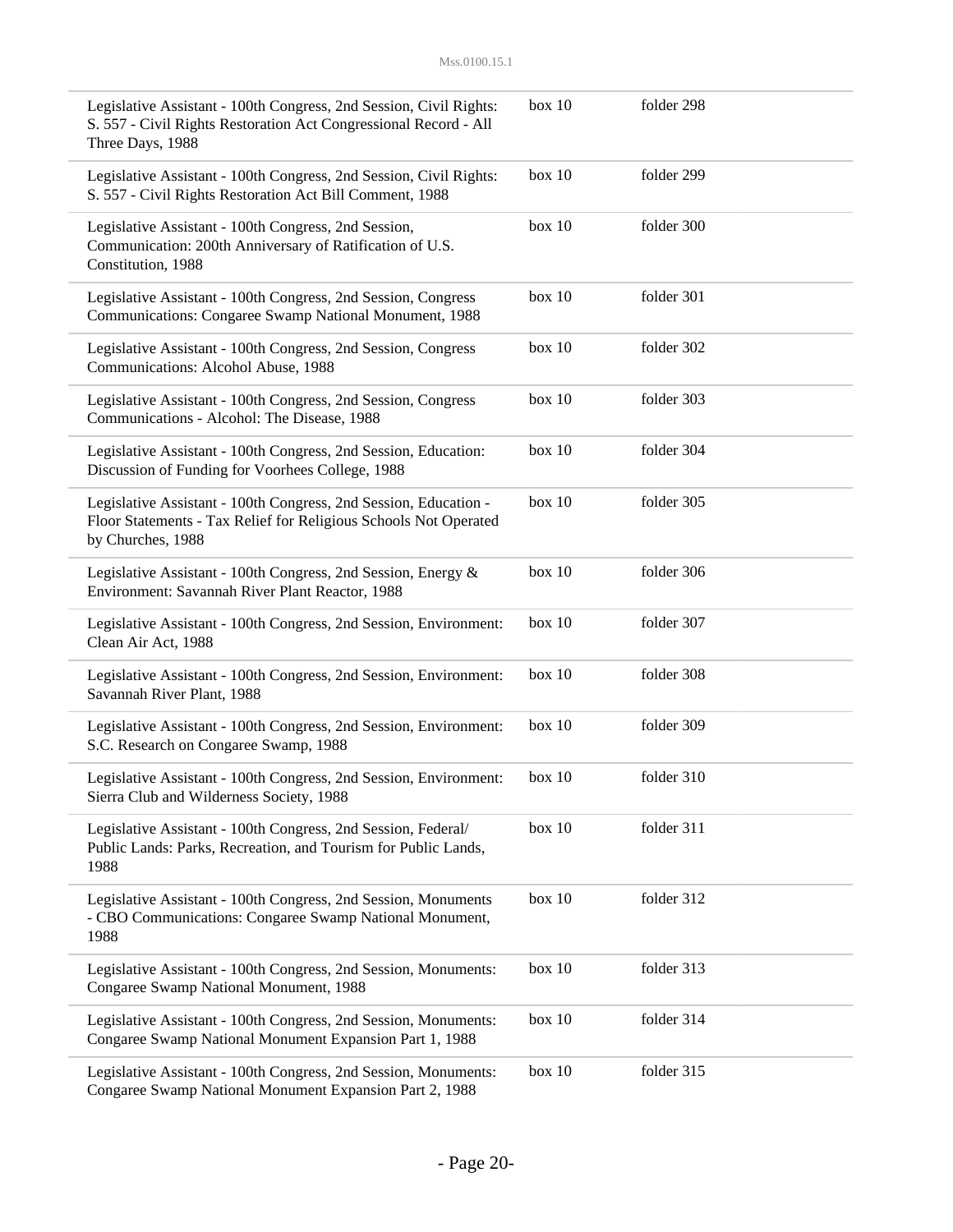| Legislative Assistant - 100th Congress, 2nd Session, Monuments:<br>Congaree Swamp National Monument Expansion Part 3, 1988                                                        | box 10 | folder 316 |  |
|-----------------------------------------------------------------------------------------------------------------------------------------------------------------------------------|--------|------------|--|
| Legislative Assistant - 100th Congress, 2nd Session, Monuments:<br>Congaree Swamp National Monument Expansion Part 4, 1988                                                        | box 10 | folder 317 |  |
| Legislative Assistant - 100th Congress, 2nd Session, Monuments:<br>Congaree Swamp National Monument, 1988                                                                         | box 10 | folder 318 |  |
| Legislative Assistant - 100th Congress, 2nd Session, Monuments:<br>Charles Pickney National Monument, 1988                                                                        | box 10 | folder 319 |  |
| Legislative Assistant - 100th Congress, 2nd Session, Monuments:<br>Congaree Swamp National Monument and Charles Pickney<br>Historical Site, 1988                                  | box 10 | folder 320 |  |
| Legislative Assistant - 100th Congress, 2nd Session, Monuments<br>- Congaree Swamp National Monument: General Management<br>Plan, 1988                                            | box 10 | folder 321 |  |
| Legislative Assistant - 100th Congress, 2nd Session, Monuments:<br>Congaree Swamp National Monument Expansion, 1988                                                               | box 10 | folder 322 |  |
| Legislative Assistant - 100th Congress, 2nd Session, Monuments:<br>Floyd Spence on Congaree Swamp National Monument<br>Expansion Act, 1988                                        | box 10 | folder 323 |  |
| Legislative Assistant - 100th Congress, 2nd Session, Monuments:<br>Dept of Interior on Congaree Swamp National Monument, 1988                                                     | box 10 | folder 324 |  |
| Legislative Assistant - 100th Congress, 2nd Session, Monuments -<br>Legal Studies: Congaree Swamp, 1988                                                                           | box 10 | folder 325 |  |
| Legislative Assistant - 100th Congress, 2nd Session, Monuments -<br>Notes and Research From Citizens on Congaree Swamp National<br>Monument, 1988                                 | box 10 | folder 326 |  |
| Legislative Assistant - 100th Congress, 2nd Session, Monuments<br>- Sierra Club Communications: Congaree Swamp National<br>Monument, 1988                                         | box 10 | folder 327 |  |
| Legislative Assistant - 100th Congress, 2nd Session, Monument<br>Communications: Congaree Swamp National Monument, 1988                                                           | box 10 | folder 328 |  |
| Legislative Assistant: 1988, 1988                                                                                                                                                 | box 11 |            |  |
| Legislative Assistant - 100th Congress, 2nd Session, Narcotics<br>Control - Alcohol, Tobacco, & illegal Drugs: Their Dangers, 1988                                                | box 11 | folder 329 |  |
| Legislative Assistant - 100th Congress, 2nd Session, Projects -<br>Convention II Reports: Bicentenial Acts, 1988                                                                  | box 11 | folder 330 |  |
| Legislative Assistant - 100th Congress, 2nd Session, Narcotics<br>Abuse: Final Report of Study of Public Opinion on Warning<br>Labels on Alcoholic Beverages: Vol. II of II, 1988 | box 11 | folder 331 |  |
| Legislative Assistant - 100th Congress, 2nd Session, Narcotics<br>Abuse: Final Report of Study of Public Opinion on Warning<br>Labels on Alcoholic Beverages: Vol. I of II, 1988  | box 11 | folder 332 |  |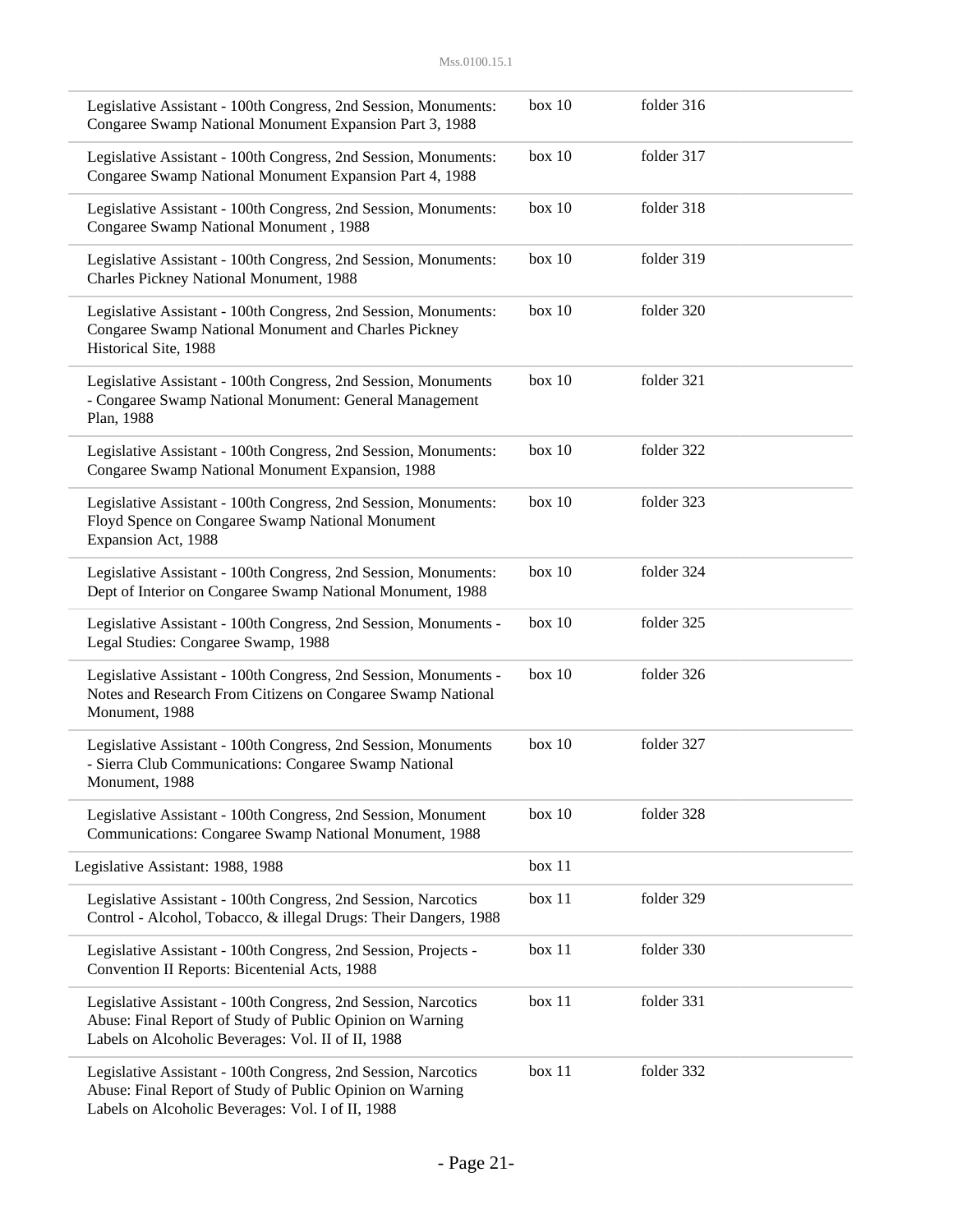| Legislative Assistant - 100th Congress, 2nd Session, Narcotics<br>Abuse: Final Report on Study of Public Opinion on Warning<br>Labels on Alcoholic Beverages: Appendices, 1988 | box 11 | folder 333 |  |
|--------------------------------------------------------------------------------------------------------------------------------------------------------------------------------|--------|------------|--|
| Legislative Assistant - 100th Congress, 2nd Session, Textiles:<br>Information Iranian Imports to USA, 1988                                                                     | box 11 | folder 334 |  |
| Legislative Assistant - 100th Congress, 2nd Session, Textiles:<br>Information on Canadian Textile Imports, 1988                                                                | box 11 | folder 335 |  |
| Legislative Assistant - 100th Congress, 2nd Session, Textiles -<br>Communications: Textile & Apparel Act, 1988                                                                 | box 11 | folder 336 |  |
| Legislative Assistant - 100th Congress, 2nd Session, Textiles -<br>Fiber, Fabric, & Apparel Coalition for Trade, 1988                                                          | box 11 | folder 337 |  |
| Legislative Assistant - 100th Congress, 2nd Session, Textiles -<br>Information Concerning Canadian Textile Imports, 1988                                                       | box 11 | folder 338 |  |
| Legislative Assistant - 100th Congress, 2nd Session, Textiles -<br>Legislative Notice: Trade and Apparel Act, 1988                                                             | box 11 | folder 339 |  |
| Legislative Assistant - 100th Congress, 2nd Session, Textiles:<br>Textile and Apparel Trade Act, 1988                                                                          | box 11 | folder 340 |  |
| Legislative Assistant - 100th Congress, 2nd Session, Textiles:<br>Textile Imports and Agreements, 1988                                                                         | box 11 | folder 341 |  |
| Legislative Assistant - 100th Congress, 2nd Session, Trade<br>Agreements: Canada, 1988                                                                                         | box 11 | folder 342 |  |
| Legislative Assistant - 100th Congress, 2nd Session, Trade<br>Agreements: Omnibus Trade and Competiveness Act, 1988                                                            | box 11 | folder 343 |  |
| Legislative Assistant - 100th Congress, 2nd Session, Trade<br>Agreements: Omnibus Trade and Competiveness Bill, 1988                                                           | box 11 | folder 344 |  |
| Legislative Assistant - 100th Congress, 2nd Session, Trade<br>Agreements: Omnibus Trade Bill, 1988                                                                             | box 11 | folder 345 |  |
| Legislative Assistant - 100th Congress, 2nd Session, Trade<br>Agreements: Trade Bill of 1987 Vote Cards, 1988                                                                  | box 11 | folder 346 |  |
| Legislative Assistant - 100th Congress, 2nd Session, Trade<br>Tariffs: Tariffs on Canadian Textile Imports, 1988                                                               | box 11 | folder 347 |  |
| Legislative Assistant - 100th Congress, 2nd Session, Trade<br>Agreements - Company Correspondence: Omnibus Trade and<br>Competiveness Act of 1988, 1988                        | box 11 | folder 348 |  |
| Legislative Assistant - 100th Congress, 2nd Session, Trade<br>Agreements - Legislative Notice: Omnibus Trade and<br>Competiveness Act of 1988, 1988                            | box 11 | folder 349 |  |
| Legislative Assistant - 100th Congress, 2nd Session, Trade<br>Agreements: Omnibus Trade & Fairness Act, 1988                                                                   | box 11 | folder 350 |  |
| Legislative Assistant - 100th Congress, 2nd Session, Wildlife:<br>Wildlife & Marine Resources Dept. and Water Resources<br>Commission, 1988                                    | box 11 | folder 351 |  |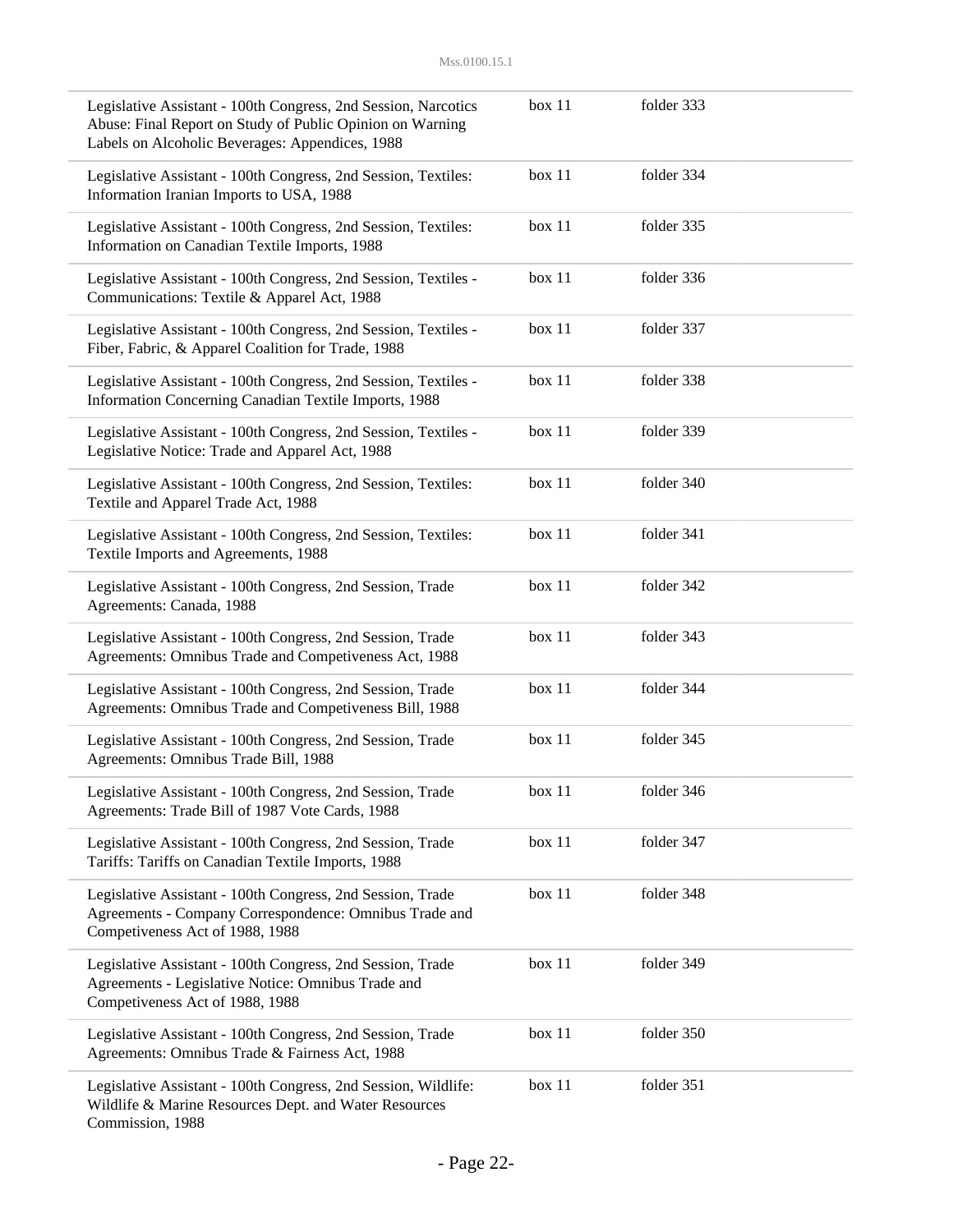| Legislative Assistant: 1989, 1989                                                                                                                     | box 12 |            |
|-------------------------------------------------------------------------------------------------------------------------------------------------------|--------|------------|
| Legislative Assistant - 101st Congress, 1st Session, Agriculture:<br>Agriculture Appropriations Bill, 1989                                            | box 12 | folder 352 |
| Legislative Assistant - 101st Congress, 1st Session, Agriculture:<br>New Clam Facility in Charleston County, 1989                                     | box 12 | folder 353 |
| Legislative Assistant - 101st Congress, 1st Session, Appointments:<br>Carla Hills, 1989                                                               | box 12 | folder 354 |
| Legislative Assistant - 101st Congress, 1st Session, Appointments:<br>Robert Mosbacher, 1989                                                          | box 12 | folder 355 |
| Legislative Assistant - 101st Congress, 1st Session, Appointments:<br>Samuel Skinner, 1989                                                            | box 12 | folder 356 |
| Legislative Assistant - 101st Congress, 1st Session, Appointments:<br>Thomas Pickering, 1989                                                          | box 12 | folder 357 |
| Legislative Assistant - 101st Congress, 1st Session, Budget<br>Appropriations: National Park Road Construction, 1989                                  | box 12 | folder 358 |
| Legislative Assistant - 101st Congress, 1st Session, Budget<br>Appropriations: Funding for Vorhees College, 1989                                      | box 12 | folder 359 |
| Legislative Assistant - 101st Congress, 1st Session, Civil Rights:<br>Civil Rights Restoration Act, 1989                                              | box 12 | folder 360 |
| Legislative Assistant - 101st Congress, 1st Session, Employment:<br>Minimum Wage Restoration Act, 1989                                                | box 12 | folder 361 |
| Legislative Assistant - 101st Congress, 1st Session, Energy Policy:<br>Rural Electrification Administration's Loan Program for Pickens,<br>S.C., 1989 | box 12 | folder 362 |
| Legislative Assistant - 101st Congress, 1st Session, Environment -<br>The Wilderness Society: Congaree Swamp, 1989                                    | box 12 | folder 363 |
| Legislative Assistant - 101st Congress, 1st Session, Iran - U.S.<br>Confrontation - Legal Affairs Council: North Denied Pension,<br>1989              | box 12 | folder 364 |
| Legislative Assistant - 101st Congress, 1st Session, Iran - U.S.<br>Confrontation: Oliver North Trial, 1989                                           | box 12 | folder 365 |
| Legislative Assistant - 101st Congress, 1st Session, Monuments:<br>Congaree Swamp National Monument, 1989                                             | box 12 | folder 366 |
| Legislative Assistant - 101st Congress, 1st Session, Monuments:<br>Congaree Swamp Maps, 1989                                                          | box 12 | folder 367 |
| Legislative Assistant - 101st Congress, 1st Session, Monuments:<br>Dept. of Interior on Congaree Swamp National Monument, 1989                        | box 12 | folder 368 |
| Legislative Assistant - 101st Congress, 1st Session, Monuments:<br>Land Protection Plan for Congaree Swamp National Monument,<br>1989                 | box 12 | folder 369 |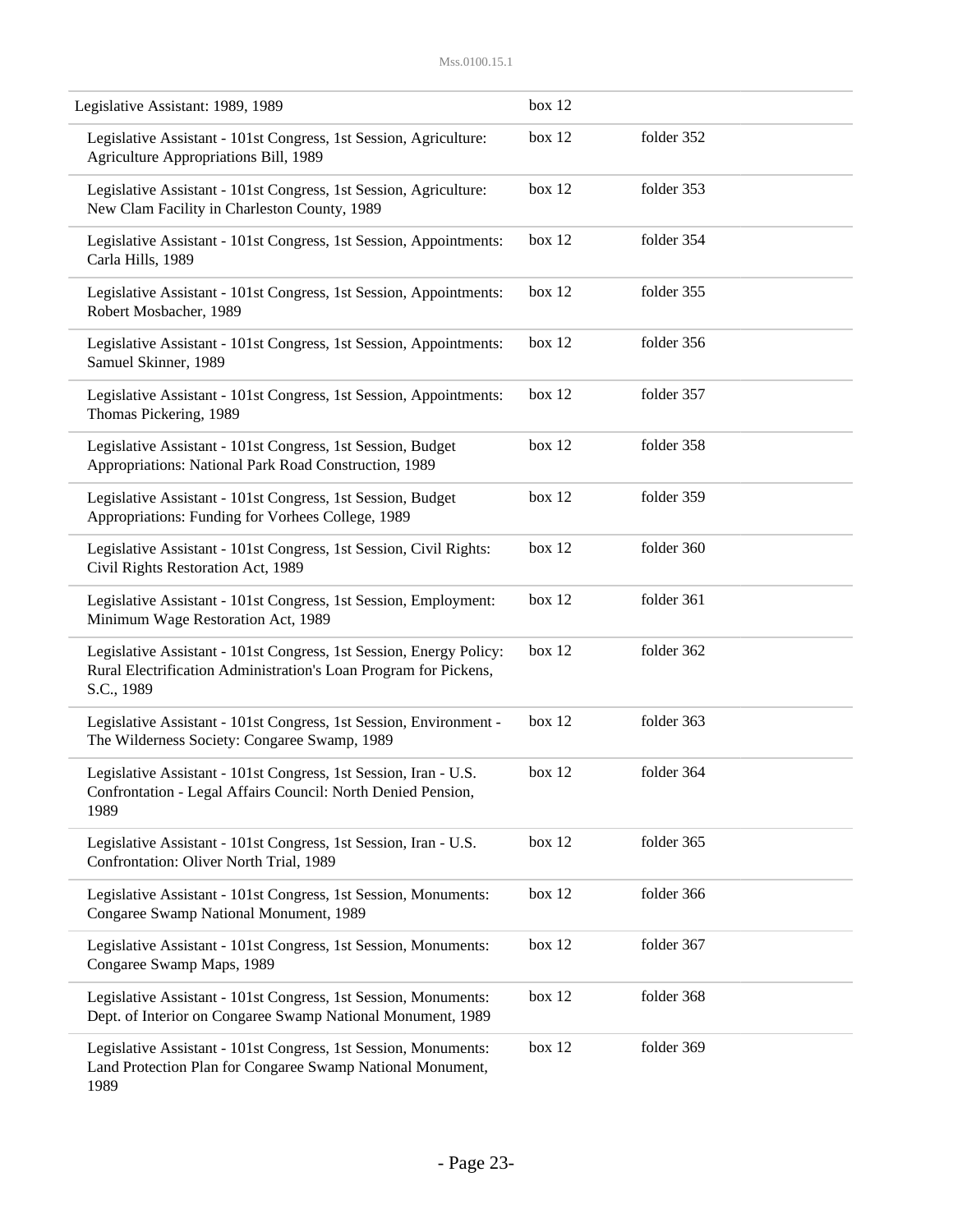| Legislative Assistant - 101st Congress, 1st Session, Monuments<br>- League of Conservation Voters: Congaree Swamp National<br>Monument, 1989            | box 12 | folder 370 |  |
|---------------------------------------------------------------------------------------------------------------------------------------------------------|--------|------------|--|
| Legislative Assistant - 101st Congress, 1st Session, Monuments -<br>Management of Basic Operations for Congaree Swamp National<br>Monument, 1989        | box 12 | folder 371 |  |
| Legislative Assistant - 101st Congress, 1st Session, Monuments -<br>Press Release on Congaree Swamp National Monument, 1989                             | box 12 | folder 372 |  |
| Legislative Assistant - 101st Congress, 1st Session, Multi - Issue<br>Mail: All Committees Notices, 1989                                                | box 12 | folder 373 |  |
| Legislative Assistant - 101st Congress, 1st Session, Multi - Issue<br>Mail: Judiciary Committee Notices, 1989                                           | box 12 | folder 374 |  |
| Legislative Assistant - 101st Congress, 1st Session, Multi - Issue<br>Mail: Republican Policy Committee Notice, 1989                                    | box 12 | folder 375 |  |
| Legislative Assistant - 101st Congress, 1st Session, Multi-Issue<br>Mail: Steering Committee Notices, 1989                                              | box 12 | folder 376 |  |
| Legislative Assistant - 101st Congress, 1st Session, Multi-Issue<br>Mail: Veteran Affairs: B-2 Bomber, 1989                                             | box 12 | folder 377 |  |
| Legislative Assistant - 101st Congress, 1st Session, Multi-Issue<br>Mail: Veteran Affairs Committee Notices, 1989                                       | box 12 | folder 378 |  |
| Legislative Assistant - 101st Congress, 1st Session, Narcotics<br>Control: Alcohol Beverage Labeling Act, 1989                                          | box 12 | folder 379 |  |
| Legislative Assistant - 101st Congress, 1st Session, Narcotics<br>Control: Alcohol Warning Labels & Impaired Driving Research,<br>1989                  | box 12 | folder 380 |  |
| Legislative Assistant - 101st Congress, 1st Session, Projects -<br>We The People: Commission on Bicentennial of Constitution,<br>1789-1989, 1989        | box 12 | folder 381 |  |
| Legislative Assistant - 101st Congress, 1st Session, Tax Policy:<br>Congress Communications on Daniel Island Tax Code, 1989                             | box 12 | folder 382 |  |
| Legislative Assistant - 101st Congress, 1st Session, Tax Policy:<br>Daniel Island Tax Code, 1989                                                        | box 12 | folder 383 |  |
| Legislative Assistant - 101st Congress, 1st Session, Tax Policy:<br>Revenue Reconciliation Proposal Part 1, 1989                                        | box 12 | folder 384 |  |
| Legislative Assistant - 101st Congress, 1st Session, Tax Policy:<br>Revenue Reconciliation Proposal Part 2, 1989                                        | box 12 | folder 385 |  |
| Legislative Assistant - 101st Congress, 1st Session, Tax Policy:<br>Revenue Reconciliation Proposal Part 3, 1989                                        | box 12 | folder 386 |  |
| Legislative Assistant - 101st Congress, 1st Session, Tax Policy<br>Communication: Harry Frank Guggenheim Foundation and Daniel<br>Island Tax Code, 1989 | box 12 | folder 387 |  |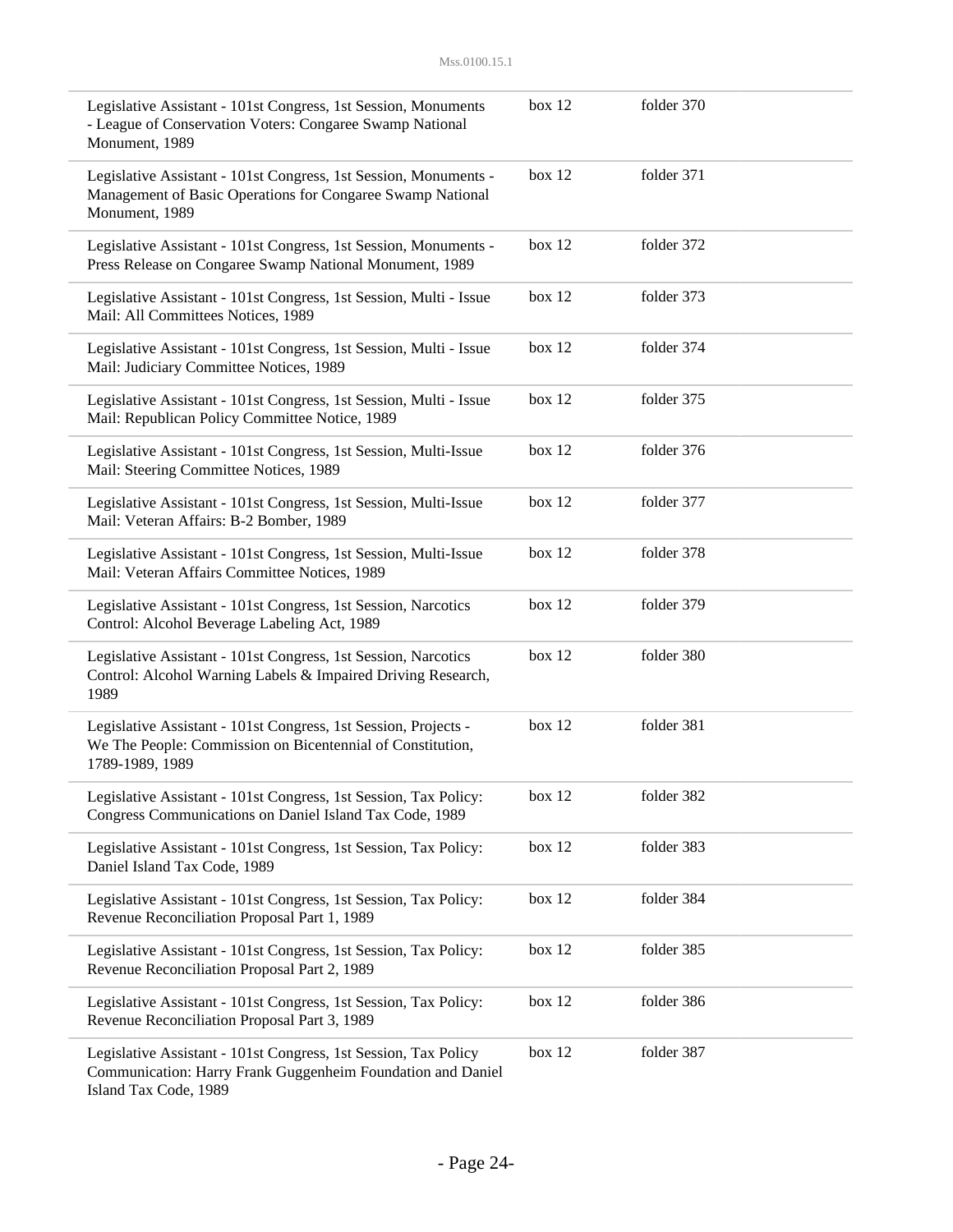| Legislative Assistant - 101st Congress, 1st Session, Textiles:<br>Migrant Workers' Protections, 1989                                                         | box 12 | folder 388 |  |
|--------------------------------------------------------------------------------------------------------------------------------------------------------------|--------|------------|--|
| Legislative Assistant - 101st Congress, 1st Session,<br>Transportation: All Planned Bills including National Voter<br>Registration Act, 1989                 | box 12 | folder 389 |  |
| Legislative Assistant - 101st Congress, 1st Session,<br>Transportation: Gerda Bikales on National Voter Registration Act<br>of 1989, 1989                    | box 12 | folder 390 |  |
| Legislative Assistant - 101st Congress, 1st Session,<br>Transportation: Transportation Appropriations Bill, 1989                                             | box 12 | folder 391 |  |
| Legislative Assistant - 101st Congress, 1st Session, Voting Rights:<br>Moter-Voter Bill, 1989                                                                | box 12 | folder 392 |  |
| Legislative Assistant - 101st Congress, 1st Session, Voting Rights:<br>Voting Registration in November of 1988, 1989                                         | box 12 | folder 393 |  |
| Legislative Assistant: 1990, 1990                                                                                                                            | box 13 |            |  |
| Legislative Assistant - 101st Congress, 2nd Session, Agriculture -<br>Dept of Agriculture: Reduction in Road Construction, 1990                              | box 13 | folder 394 |  |
| Legislative Assistant - 101st Congress, 2nd Session,<br>Appointments - Peter Nunez: Nominee to Dept. of Treasury, 1990                                       | box 13 | folder 395 |  |
| Legislative Assistant - 101st Congress, 2nd Session, Budget<br>Appropriations: Appropriations for Forest Service Road Building<br>Reduction, 1990            | box 13 | folder 396 |  |
| Legislative Assistant - 101st Congress, 2nd Session, Company<br>Correspondence - Georgia-Pacific: Forest Road Program, 1990                                  | box 13 | folder 397 |  |
| Legislative Assistant - 101st Congress, 2nd Session, Energy<br>Policy: Rural Electric Source book, 1990                                                      | box 13 | folder 398 |  |
| Legislative Assistant - 101st Congress, 2nd Session, Environment<br>National Forest Products Association: Forest Service Road, 1990                          | box 13 | folder 399 |  |
| Legislative Assistant - 101st Congress, 2nd Session, Environment<br>- President Bush's Environmental Record, 1990                                            | box 13 | folder 400 |  |
| Legislative Assistant - 101st Congress, 2nd Session, Environment<br>- Southern Wood Piedmont Company: EPA's proposed rule for<br>Congaree Swamp Timber, 1990 | box 13 | folder 401 |  |
| Legislative Assistant - 101st Congress, 2nd Session, Environment<br>- Ware Shoals/Honea Path: Waste Distribution, 1990                                       | box 13 | folder 402 |  |
| Legislative Assistant - 101st Congress, 2nd Session, Health -<br>Alcohol Warning Labels, 1990                                                                | box 13 | folder 403 |  |
| Legislative Assistant - 101st Congress, 2nd Session, Iran/US<br>Confrontation - U.S. Court of Appeals: Oliver North, 1990                                    | box 13 | folder 404 |  |
| Legislative Assistant - 101st Congress, 2nd Session, Monuments:<br>Congaree Swamp National Monument, 1990                                                    | box 13 | folder 405 |  |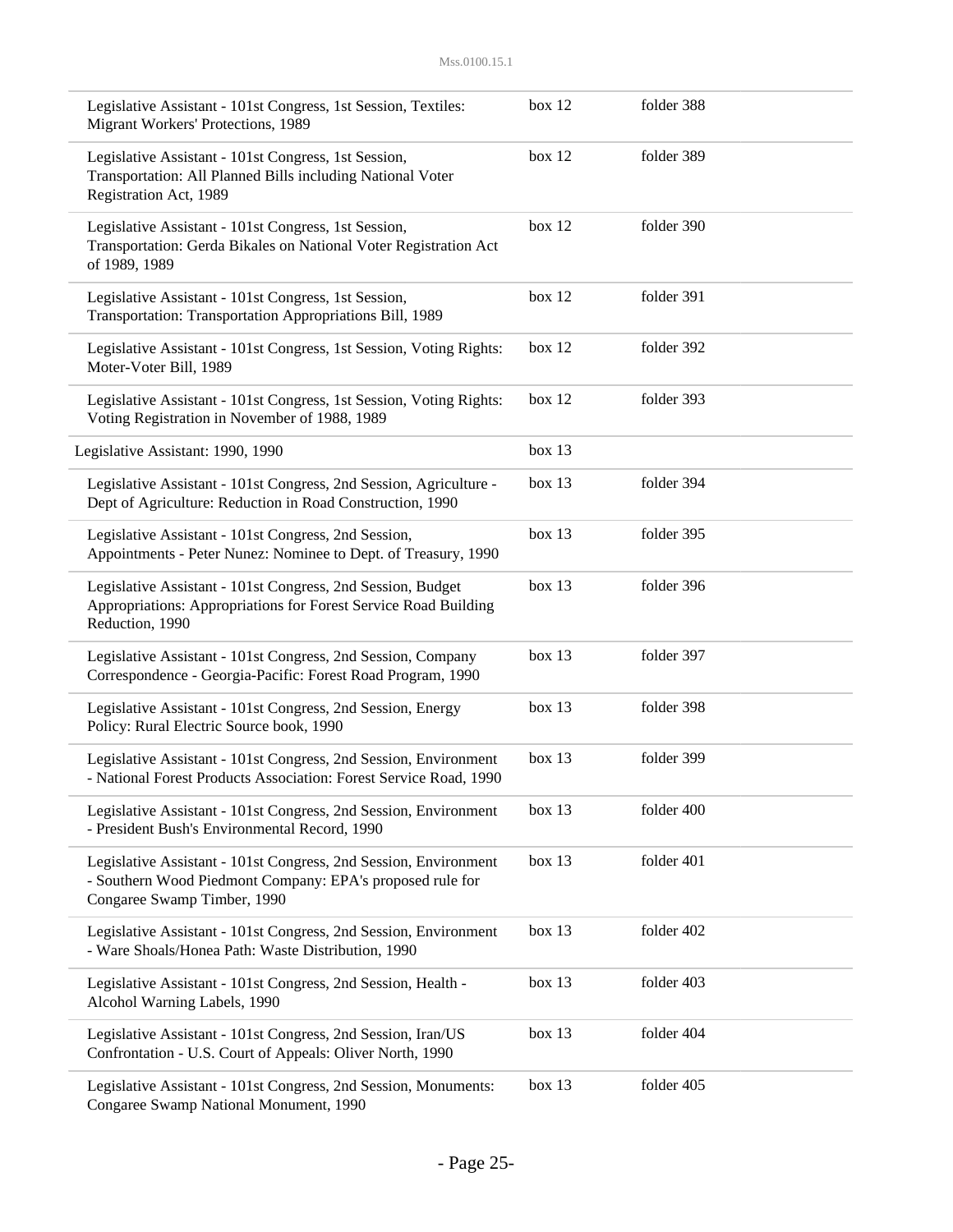| Legislative Assistant - 101st Congress, 2nd Session, Monuments:<br>Congaree Swamp National Monument Informational Booklet,<br>1990                        | box 13 | folder 406 |  |
|-----------------------------------------------------------------------------------------------------------------------------------------------------------|--------|------------|--|
| Legislative Assistant - 101st Congress, 2nd Session, Monuments -<br>Sierra Club of SC: Congaree Swamp, 1990                                               | box 13 | folder 407 |  |
| Legislative Assistant - 101st Congress, 2nd Session, Monuments -<br>SC Wildlife and Marine Resources Dept: Congaree Swamp, 1990                           | box 13 | folder 408 |  |
| Legislative Assistant - 101st Congress, 2nd Session, Narcotics<br>Control Domestics: Alcohol & Health, 1990                                               | box 13 | folder 409 |  |
| Legislative Assistant - 101st Congress, 2nd Session, Narcotics<br>Control Domestic: Alcohol Labeling Act of 1988, 1990                                    | box 13 | folder 410 |  |
| Legislative Assistant - 101st Congress, 2nd Session, Textiles:<br>GATT Negotiations on Antidumping, 1990                                                  | box 13 | folder 411 |  |
| Legislative Assistant - 101st Congress, 2nd Session,<br>Transportation/Voting Rights: Motor Voter Bill, 1990                                              | box 13 | folder 412 |  |
| Legislative Assistant - 101st Congress, 2nd Session, Voting<br>Rights: Motor-Voter Bill, 1990                                                             | box 13 | folder 413 |  |
| Legislative Assistant - 101st Congress, 2nd Session, Voting<br>Rights: Motor-Voter Bill, 1990                                                             | box 13 | folder 414 |  |
| Legislative Assistant - 101st Congress, 2nd Session, Voting<br>Rights: Motor-Voter Bill, 1990                                                             | box 13 | folder 415 |  |
| Legislative Assistant - 101st Congress, 2nd Session, Voting Rights<br>- League of Women Voters: Motor-Voter Registration Bill, 1990                       | box 13 | folder 416 |  |
| Legislative Assistant: 1991, 1991                                                                                                                         | box 14 |            |  |
| Legislative Assistant - 102nd Congress, 1st Session, Budget<br>Appropriations - Thurmond Appropriations Requests, 1991                                    | box 14 | folder 417 |  |
| Legislative Assistant - 102nd Congress, 1st Session, Civil Rights:<br>Senate Republican Conference Task Force on Hispanic Affairs,<br>1991                | box 14 | folder 418 |  |
| Legislative Assistant - 102nd Congress, 1st Session, Education -<br>Floor Statements - Tax Relief for Religious Schools Not Operated<br>by Churches, 1991 | box 14 | folder 419 |  |
| Legislative Assistant - 102nd Congress, 1st Session, Energy<br>Policy - Congress Communications on Rural Electricfication<br>Administration, 1991         | box 14 | folder 420 |  |
| Legislative Assistant - 102nd Congress, 1st Session, Energy<br>Policy - Statements by Senator Thurmond, 1991                                              | box 14 | folder 421 |  |
| Legislative Assistant - 102nd Congress, 1st Session, Environment:<br>Canada and Lumber Subsidies Part 1, 1991                                             | box 14 | folder 422 |  |
| Legislative Assistant - 102nd Congress, 1st Session, Forest<br>Management: State and private forestry, 1991                                               | box 14 | folder 423 |  |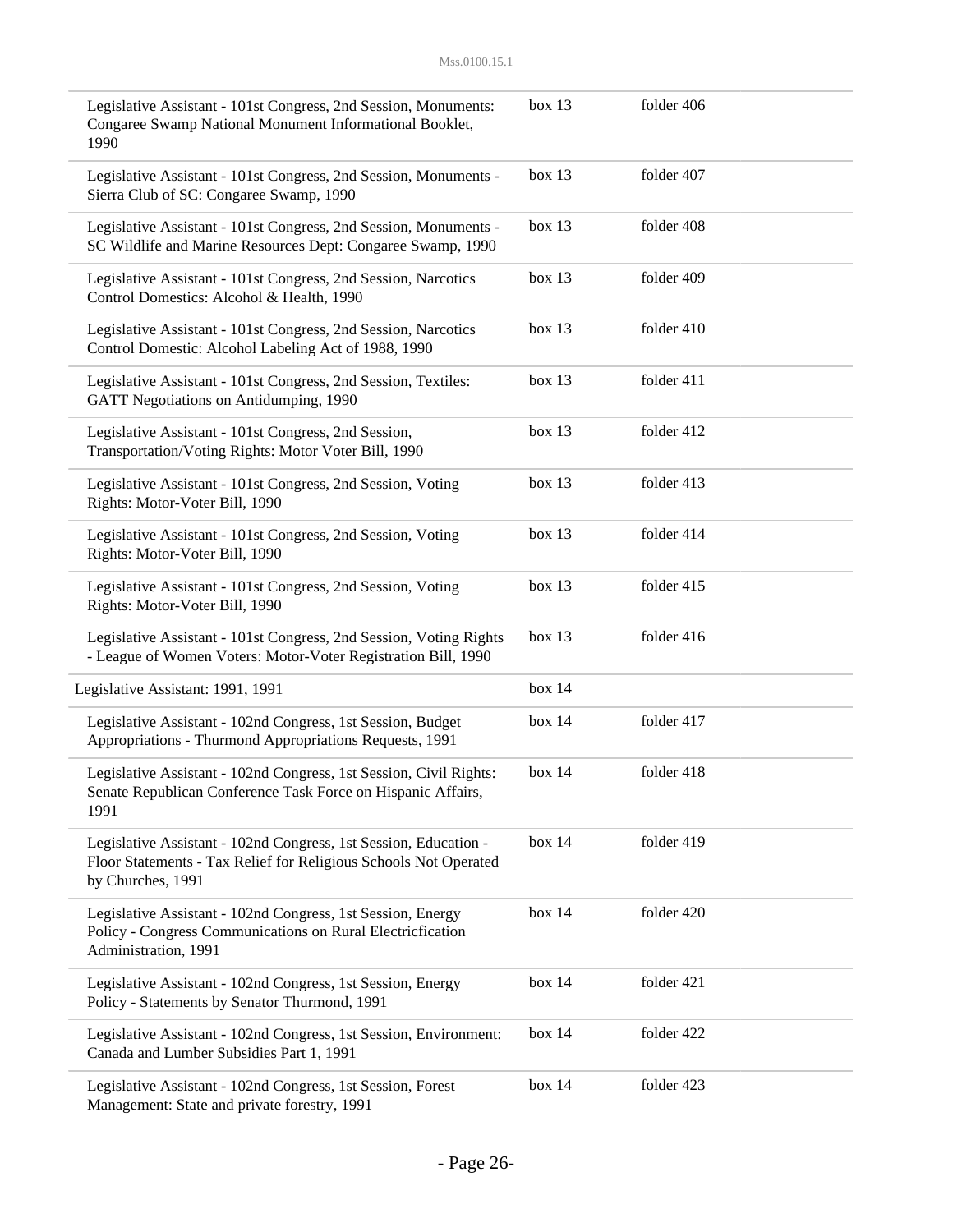| Legislative Assistant - 102nd Congress, 1st Session, Justice<br>Department: Motor-Voter Bill, 1991                                        | box 14 | folder 424 |  |
|-------------------------------------------------------------------------------------------------------------------------------------------|--------|------------|--|
| Legislative Assistant - 102nd Congress, 1st Session, Multi-Issue<br>Mail: Armed Services Committee Notices, 1991                          | box 14 | folder 425 |  |
| Legislative Assistant - 102nd Congress, 1st Session, Multi-Issue<br>Mail: Judiciary Committee Notices Part 1, 1991                        | box 14 | folder 426 |  |
| Legislative Assistant - 102nd Congress, 1st Session, Multi-Issue<br>Mail: Judiciary Committee Notice Part 2, 1991                         | box 14 | folder 427 |  |
| Legislative Assistant - 102nd Congress, 1st Session, Multi-Issue<br>Mail: Labor and Human Resources Committee Notices Part 1,<br>1991     | box 14 | folder 428 |  |
| Legislative Assistant - 102nd Congress, 1st Session, Multi-Issue<br>Mail: Labor and Human Resources Committee Notices Part 2,<br>1991     | box 14 | folder 429 |  |
| Legislative Assistant - 102nd Congress, 1st Session, Multi-Issue<br>Mail: Labor and Human Resources Committee Notices Part 3,<br>1991     | box 14 | folder 430 |  |
| Legislative Assistant - 102nd Congress, 1st Session, Multi-Issue<br>Mail: Republican Policy Committee Notices, 1991                       | box 14 | folder 431 |  |
| Legislative Assistant - 102nd Congress, 1st Session, Multi-Issue<br>Mail: Senate Steering Committee Notices, 1991                         | box 14 | folder 432 |  |
| Legislative Assistant - 102nd Congress, 1st Session, Multi-Issue<br>Mail: Veterans' Affairs Committee Notices, 1991                       | box 14 | folder 433 |  |
| Legislative Assistant - 102nd Congress, 1st Session, Narcotics<br>Control: Alcohol & Drug Abuse, 1991                                     | box 14 | folder 434 |  |
| Legislative Assistant - 102nd Congress, 1st Session, Narcotics<br>Control: Alcohol, Drug Abuse, & Prevention Research, 1991               | box 14 | folder 435 |  |
| Legislative Assistant - 102nd Congress, 1st Session, Narcotics<br>Control: "Effects of Alcohol on Families" Part 1, 1991                  | box 14 | folder 436 |  |
| Legislative Assistant - 102nd Congress, 1st Session, Narcotics<br>Control: "Effects of Alcohol on Families" Part 2, 1991                  | box 14 | folder 437 |  |
| Legislative Assistant - 102nd Congress, 1st Session, Narcotics<br>Control: "SAFE ACT", 1991                                               | box 14 | folder 438 |  |
| Legislative Assistant - 102nd Congress, 1st Session, Personal:<br>Point Cards of Strom Thurmond's, 1991                                   | box 14 | folder 439 |  |
| Legislative Assistant - 102nd Congress, 1st Session, Projects:<br>Florence Pendleton on D.C. Statehood, 1991                              | box 14 | folder 440 |  |
| Legislative Assistant - 102nd Congress, 1st Session, Textiles<br>- Textile Trade and Uruguay Round: Overseas Development<br>Council, 1991 | box 14 | folder 441 |  |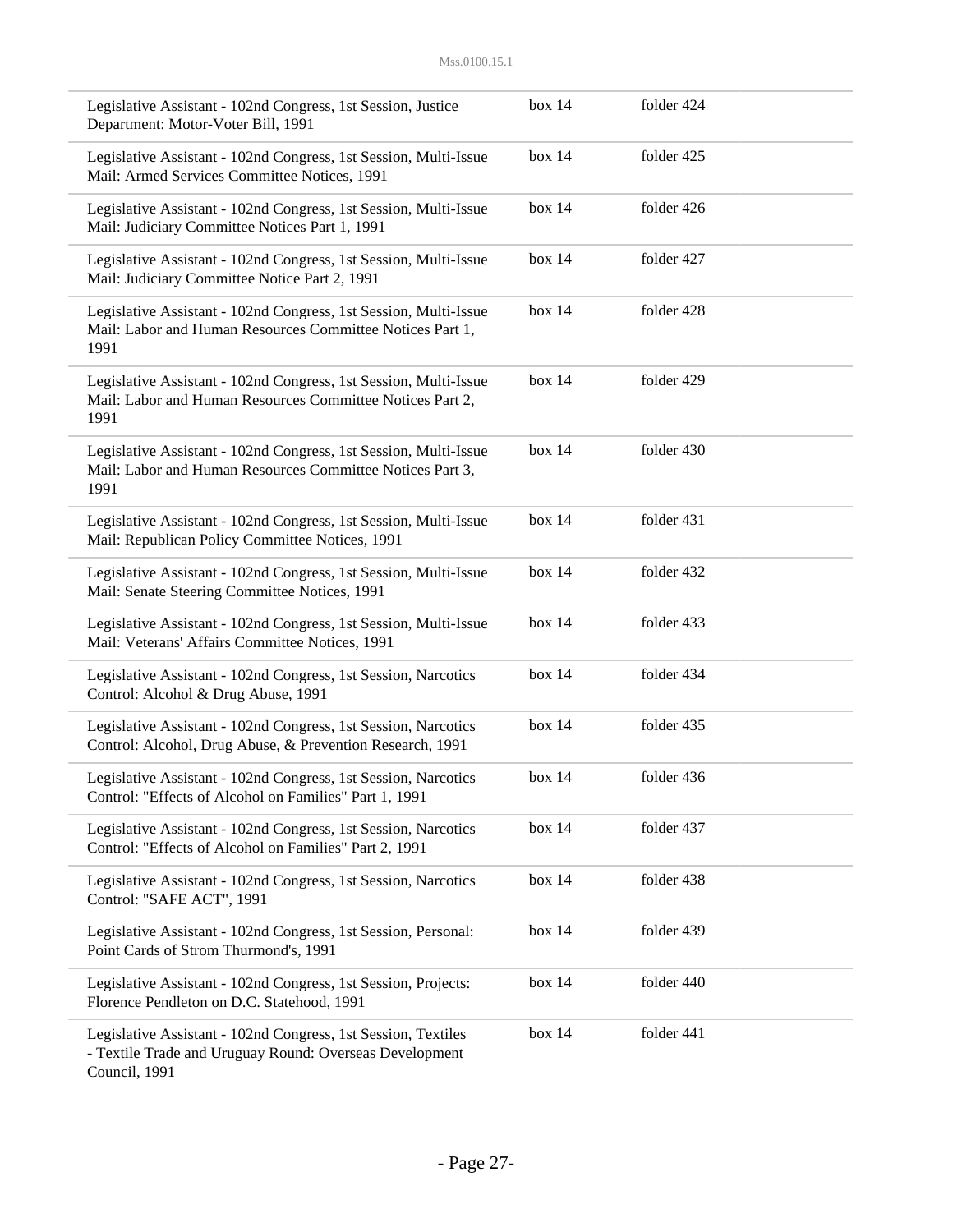| Legislative Assistant - 102nd Congress, 1st Session, Trade<br>Agreements: GATT Negotiations by National Cotton Council of<br>America, 1991                                               | box 14 | folder 442 |  |
|------------------------------------------------------------------------------------------------------------------------------------------------------------------------------------------|--------|------------|--|
| Legislative Assistant - 102nd Congress, 1st Session, Trade<br>Agreements: More on GATT Talks, 1991                                                                                       | box 14 | folder 443 |  |
| Legislative Assistant - 102nd Congress, 1st Session, Trade<br>Agreements: Textile Negotiations in Uruguay Round of GATT,<br>1991                                                         | box 14 | folder 444 |  |
| Legislative Assistant - 102nd Congress, 1st Session, Trade<br>Agreements: Thurmond Letters on GATT & MFA, 1991                                                                           | box 14 | folder 445 |  |
| Legislative Assistant - 102nd Congress, 1st Session, Voting<br>Rights: Association Correspondence on Notor-Voter Bill, 1991                                                              | box 14 | folder 446 |  |
| Legislative Assistant - 102nd Congress, 1st Session, Voting<br>Rights: Congress Communications on Motor Voter Bill, 1991                                                                 | box 14 | folder 447 |  |
| Legislative Assistant - 102nd Congress, 1st Session, Voting<br>Rights: "How They Voted", 1991                                                                                            | box 14 | folder 448 |  |
| Legislative Assistant: 1992, 1992                                                                                                                                                        | box 15 |            |  |
| Legislative Assistant - 102nd Congress, 2nd Session, Agriculture -<br>Caucus Information: Soy Bean Corps, 1992                                                                           | box 15 | folder 449 |  |
| Legislative Assistant - 102nd Congress, 2nd Session, Agriculture -<br>Department of Agriculture: (GATT) and oil seed regime, 1992                                                        | box 15 | folder 450 |  |
| Legislative Assistant - 102nd Congress, 2nd Session, Agriculture<br>- U.S. Trade Representative, Chief of Staff, & Secretary of<br>Agriculutre: Uruguay Round of GATT Negotiations, 1992 | box 15 | folder 451 |  |
| Legislative Assistant - 102nd Congress, 2nd Session,<br>Appropriations: Fiscal Year 1993 Budget, 1992                                                                                    | box 15 | folder 452 |  |
| Legislative Assistant - 102nd Congress, 2nd Session, Budget:<br>Appropriations - Government Travel Funding, 1992                                                                         | box 15 | folder 453 |  |
| Legislative Assistant - 102nd Congress, 2nd Session, Budget<br>Research: Congressional Budget Tracking System, 1992                                                                      | box 15 | folder 454 |  |
| Legislative Assistant - 102nd Congress, 2nd Session, Congress:<br>Caucuses and Legislative Service Organizations, 1992                                                                   | box 15 | folder 455 |  |
| Legislative Assistant - 102nd Congress, 2nd Session, Economy<br>(US): Underchange Relief Act, 1992                                                                                       | box 15 | folder 456 |  |
| Legislative Assistant - 102nd Congress, 2nd Session,<br>Environment: Canada and Lumber Subsidies Part 2, 1992                                                                            | box 15 | folder 457 |  |
| Legislative Assistant - 102nd Congress, 2nd Session,<br>Environment: Canada and Lumber Subsidies Part 3, 1992                                                                            | box 15 | folder 458 |  |
| Legislative Assistant - 102nd Congress, 2nd Session,<br>Environment: Canada and Lumber Subsidies Part 4, 1992                                                                            | box 15 | folder 459 |  |
| Legislative Assistant - 102nd Congress, 2nd Session,<br>Environment: H.R. 5620 - Hurricane Hugo, 1992                                                                                    | box 15 | folder 460 |  |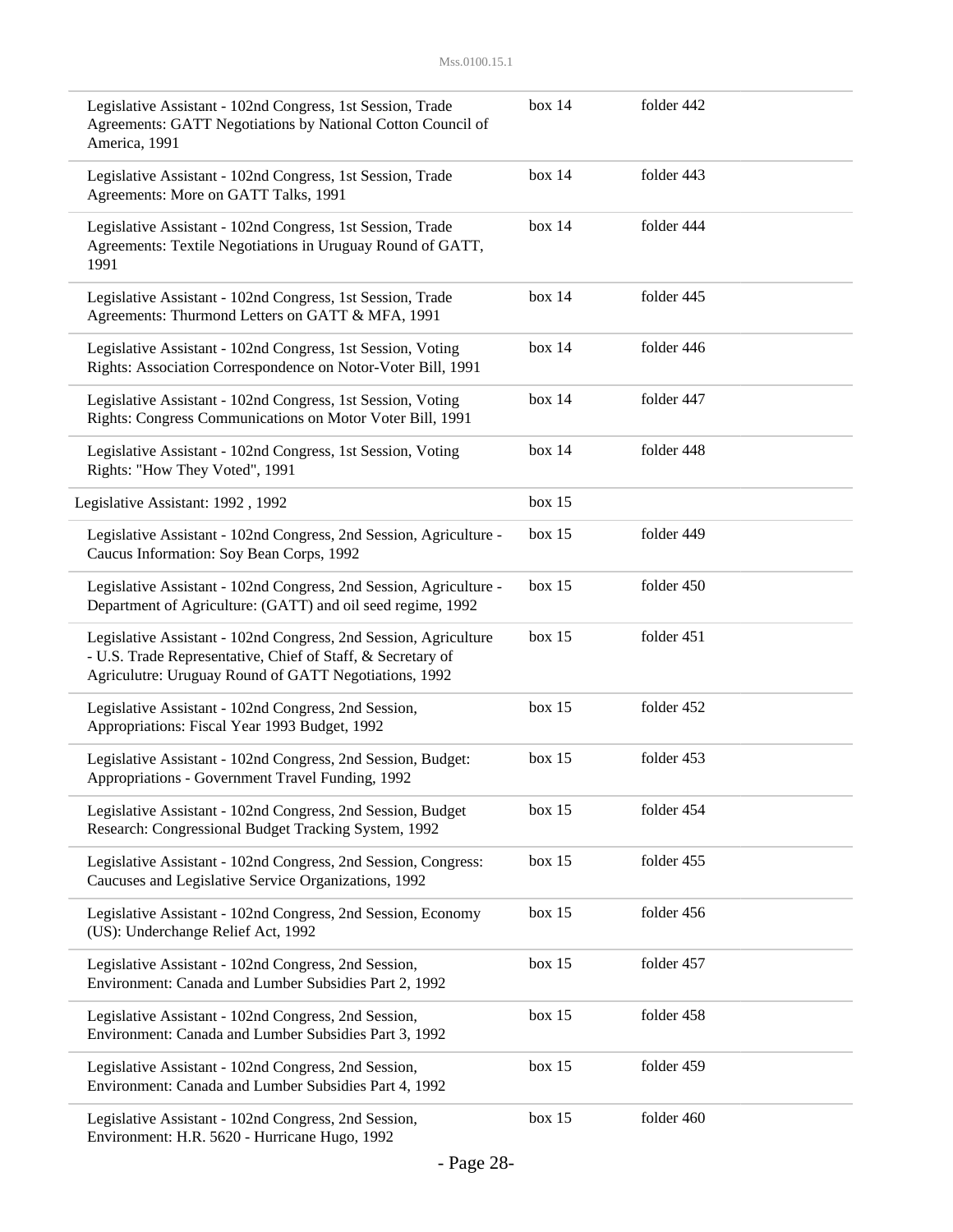| Legislative Assistant - 102nd Congress, 2nd Session, Foreign<br>Affairs: US Senate Republican Conference Task Force on<br>Hispanic Affairs Part 1, 1992            | box 15 | folder 461 |  |
|--------------------------------------------------------------------------------------------------------------------------------------------------------------------|--------|------------|--|
| Legislative Assistant - 102nd Congress, 2nd Session, Foreign<br>Affairs: US Senate Republican Conference Task Force on<br>Hispanic Affairs Part 2, 1992            | box 15 | folder 462 |  |
| Legislative Assistant - 102nd Congress, 2nd Session, Labor:<br>Federal Register, 1992                                                                              | box 15 | folder 463 |  |
| Legislative Assistant - 102nd Congress, 2nd Session, Narcotics<br>Control Domestic: Alcohol Label Examples & Pamphlets, 1992                                       | box 15 | folder 464 |  |
| Legislative Assistant - 102nd Congress, 2nd Session, Narcotics<br>Control Domestic - Department of Health and Human Services:<br>Youth and Alcohol Part 1, 1992    | box 15 | folder 465 |  |
| Legislative Assistant - 102nd Congress, 2nd Session, Narcotics<br>Control Domestic - Department of Health and Human Services:<br>Youth and Alcohol Part 2, 1992    | box 15 | folder 466 |  |
| Legislative Assistant: 1992, 1992                                                                                                                                  | box 16 |            |  |
| Legislative Assistant - 102nd Congress, 2nd Session, Personal:<br>Resumes sent to Thurmond's Office, 1992                                                          | box 16 | folder 467 |  |
| Legislative Assistant - 102nd Congress, 2nd Session, Projects -<br>Alcohol Related Injuries: State of the Art in Interventions, 1992                               | box 16 | folder 468 |  |
| Legislative Assistant - 102nd Congress, 2nd Session, Projects -<br>Marble Bust of Agnew, 1992                                                                      | box 16 | folder 469 |  |
| Legislative Assistant - 102nd Congress, 2nd Session, Projects -<br>National Coalition to Prevent Impaired Driving, 1992                                            | box 16 | folder 470 |  |
| Legislative Assistant - 102nd Congress, 2nd Session, Projects -<br>Strom Thurmond Chair, 1992                                                                      | box 16 | folder 471 |  |
| Legislative Assistant - 102nd Congress, 2nd Session, Taxes -<br>Floor Statements - Restoration of the Personal Interest Deduction,<br>1992                         | box 16 | folder 472 |  |
| Legislative Assistant - 102nd Congress, 2nd Session, Textiles:<br>American Federation of Labor and Congress of Industrial<br>Organizations: Revision of GATT, 1992 | box 16 | folder 473 |  |
| Legislative Assistant - 102nd Congress, 2nd Session, Textiles:<br>American Textile Manufacturers Institute: Uruguay Round of<br>Negotiations, 1992                 | box 16 | folder 474 |  |
| Legislative Assistant - 102nd Congress, 2nd Session, Textiles:<br>GATT Talks, 1992                                                                                 | box 16 | folder 475 |  |
| Legislative Assistant - 102nd Congress, 2nd Session, Textiles:<br>Proposed Draft Text for Textiles in GATT Negotiations, 1992                                      | box 16 | folder 476 |  |
| Legislative Assistant - 102nd Congress, 2nd Session, Textiles -<br>Textile Negotiations: Uruguay Round, 1992                                                       | box 16 | folder 477 |  |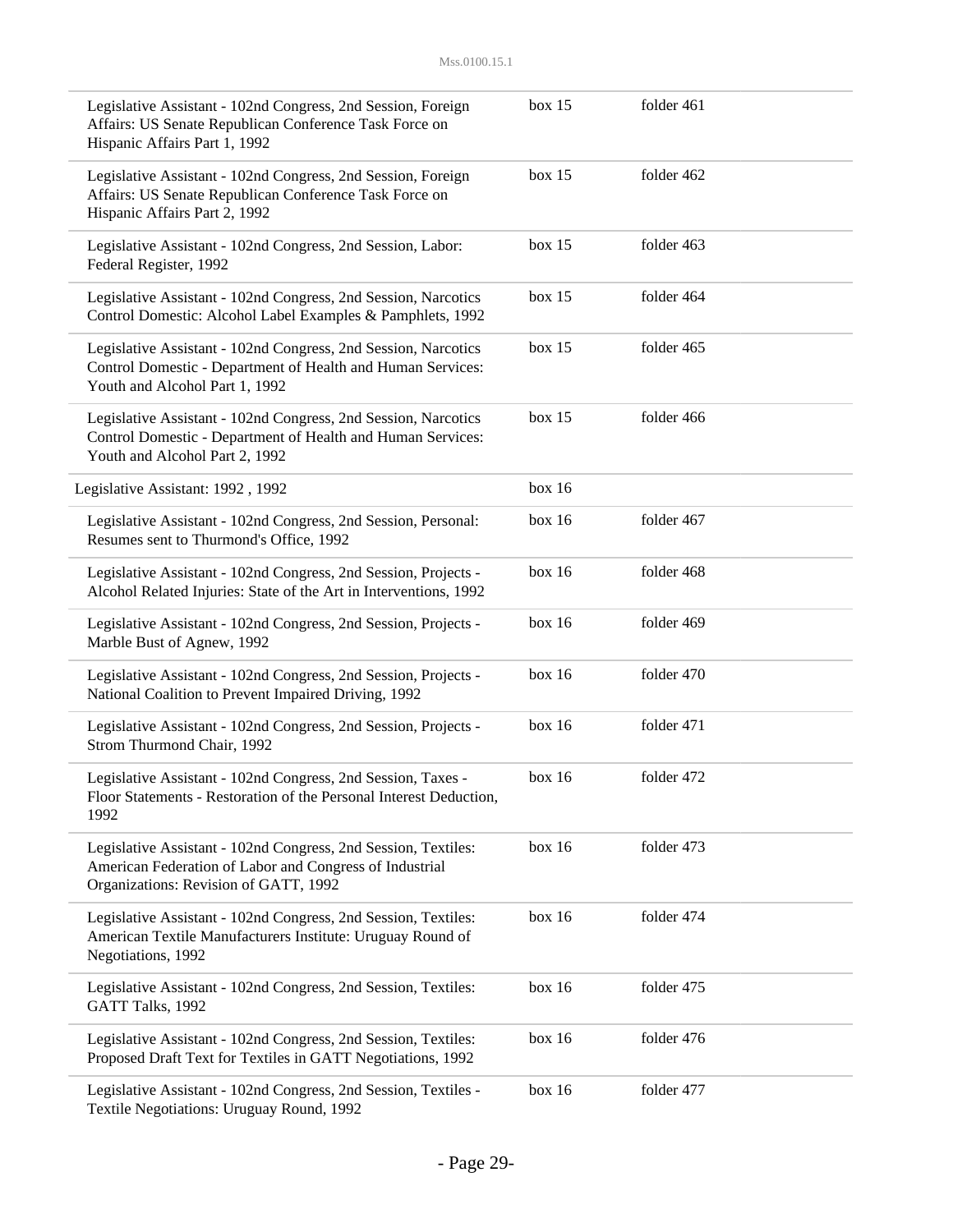| Legislative Assistant - 102nd Congress, 2nd Session, Trade<br>Agreements - Informational Booklet - NAFTA, 1992                                                      | box 16 | folder 478 |  |
|---------------------------------------------------------------------------------------------------------------------------------------------------------------------|--------|------------|--|
| Legislative Assistant - 102nd Congress, 2nd Session, Trade<br>Agreements - Press Release on NAFTA, 1992                                                             | box 16 | folder 479 |  |
| Legislative Assistant - 102nd Congress, 2nd Session,<br>Transportation - U.S. Department of Transportation: Highway<br>Safety and Impaired Driving Statistics, 1992 | box 16 | folder 480 |  |
| Legislative Assistant - 102nd Congress, 2nd Session, Voting<br>Rights: Motor - Voter Bill, 1992                                                                     | box 16 | folder 481 |  |
| Legislative Assistant - 102nd Congress, 2nd Session, Voting<br>Rights: Motor - Voter Bill, 1992                                                                     | box 16 | folder 482 |  |
| Legislative Assistant - 102nd Congress, 2nd Session, Voting<br>Rights: Motor - Voter Bill, 1992                                                                     | box 16 | folder 483 |  |
| Legislative Assistant - 102nd Congress, 2nd Session, Voting<br>Rights: Motor-Voter/Final Passage, 1992                                                              | box 16 | folder 484 |  |
| Legislative Assistant: 1993, 1993                                                                                                                                   | box 17 |            |  |
| Legislative Assistant - 103rd Congress, 1st Session, Agriculture<br>Information-Ag for NAFTA Association: NAFTA Support, 1993                                       | box 17 | folder 485 |  |
| Legislative Assistant - 103rd Congress, 1st Session, Budget<br>Appropriations: H.R. 2492 - DC Appropriation Bill, FY 1994,<br>1993                                  | box 17 | folder 486 |  |
| Legislative Assistant - 103rd Congress, 1st Session, Budget<br>Appropriations: Appropriations Bill - (ICC) + Notes, 1993                                            | box 17 | folder 487 |  |
| Legislative Assistant - 103rd Congress, 1st Session, Budget<br>Appropriations: Legislative Staff Cuts, 1993                                                         | box 17 | folder 488 |  |
| Legislative Assistant - 103rd Congress, 1st Session, Budget<br>Appropriations: Funding Resolution for 1993 and 1994, 1993                                           | box 17 | folder 489 |  |
| Legislative Assistant - 103rd Congress, 1st Session, Campaign<br>finance reform: Campaing Finance Reform part 1, 1993                                               | box 17 | folder 490 |  |
| Legislative Assistant - 103rd Congress, 1st Session, Campaign<br>finance reform: Campaign Finance Reform Part 2, 1993                                               | box 17 | folder 491 |  |
| Legislative Assistant - 103rd Congress, 1st Session, Campaign<br>finance reform: Campaign Finance Reform Part 3, 1993                                               | box 17 | folder 492 |  |
| Legislative Assistant - 103rd Congress, 1st Session, Campaign<br>finance reform: Campaign Finance Reform Part 4, 1993                                               | box 17 | folder 493 |  |
| Legislative Assistant - 103rd Congress, 1st Session, Campaign<br>finance reform: Congressional Reform Proposal, 1993                                                | box 17 | folder 494 |  |
| Legislative Assistant - 103rd Congress, 1st Session, Company<br>Correspondence - Fruit of Loom: Requested Guidelines to<br>Uruguay Round Agreement, 1993            | box 17 | folder 495 |  |
| Legislative Assistant - 103rd Congress, 1st Session, Congress:<br>Concern with Clinton's Economic Plan, 1993                                                        | box 17 | folder 496 |  |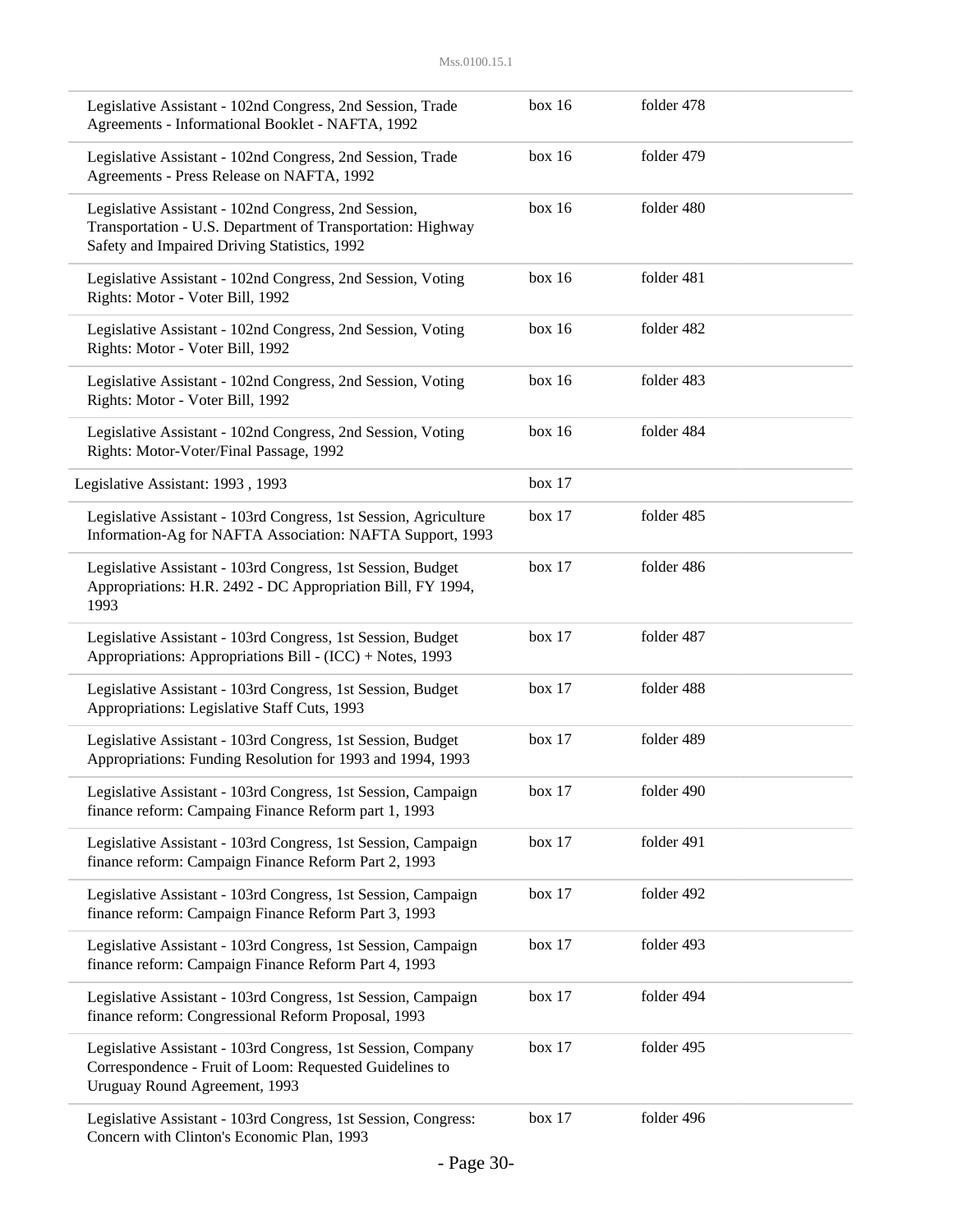| Legislative Assistant - 103rd Congress, 1st Session, Congress:<br>Joint Committee on the Organization of Congress-Hearing<br>Summary April '93, 1993                   | box 17 | folder 497 |
|------------------------------------------------------------------------------------------------------------------------------------------------------------------------|--------|------------|
| Legislative Assistant - 103rd Congress, 1st Session, Congress:<br>Joint Committee on the Organization of Congress-Hearings May<br>'93, 1993                            | box 17 | folder 498 |
| Legislative Assistant - 103rd Congress, 1st Session, Congress:<br>Joint Committee on the Organization of Congress January '93, Part<br>1, 1993                         | box 17 | folder 499 |
| Legislative Assistant - 103rd Congress, 1st Session, Congress:<br>Joint Committee on the Organization of Congress January '93 Part<br>2, 1993                          | box 17 | folder 500 |
| Legislative Assistant - 103rd Congress, 1st Session, Congress:<br>Joint Committee on the Organization of Congress January '93 Part<br>3, 1993                          | box 17 | folder 501 |
| Legislative Assistant - 103rd Congress, 1st Session, Congress:<br>103rd Committee Makeup, 1993                                                                         | box 17 | folder 502 |
| Legislative Assistant - 103rd Congress, 1st Session, Congress:<br>Comparison of Senate and House Reconciliation Bills, 1993                                            | box 17 | folder 503 |
| Legislative Assistant - 103rd Congress, 1st Session, Congress:<br>Joint Committee on the Organization of Congress - Hearings June<br>'93, 1993                         | box 17 | folder 504 |
| Legislative Assistant - 103rd Congress, 1st Session, Education -<br>Floor Statements - Tax Relief for Religious Schools Not Operated<br>by Churches, 1993              | box 17 | folder 505 |
| Legislative Assistant - 103rd Congress, 1st Session, Free Trade<br>Agreements: NAFTA Benefits, 1993                                                                    | box 17 | folder 506 |
| Legislative Assistant - 103rd Congress, 1st Session, Free Trade<br>Agreements: NAFTA-White House Correspondence, 1993                                                  | box 17 | folder 507 |
| Legislative Assistant - 103rd Congress, 1st Session, Free Trade<br>Agreements: NAFTA Agreements, 1993                                                                  | box 17 | folder 508 |
| Legislative Assistant - 103rd Congress, 1st Session, Free Trade<br>Agreement - Howrey & Simon: NAFTA regarding Ceramic Tiles,<br>1993                                  | box 17 | folder 509 |
| Legislative Assistant - 103rd Congress, 1st Session, Free Trade<br>Agreements: Merrill Lynch Report on NAFTA Opportunities,<br>1993                                    | box 17 | folder 510 |
| Legislative Assistant - 103rd Congress, 1st Session, Free Trades<br>- Environmental Protection Agency: 1 Page papers outlining<br>NAFTA's environmental benefits, 1993 | box 17 | folder 511 |
| Legislative Assistant - 103rd Congress, 1st Session, Free Trade<br>Agreement - NAFTA: Loss of Jobs because of Failing Textiles,<br>1993                                | box 17 | folder 512 |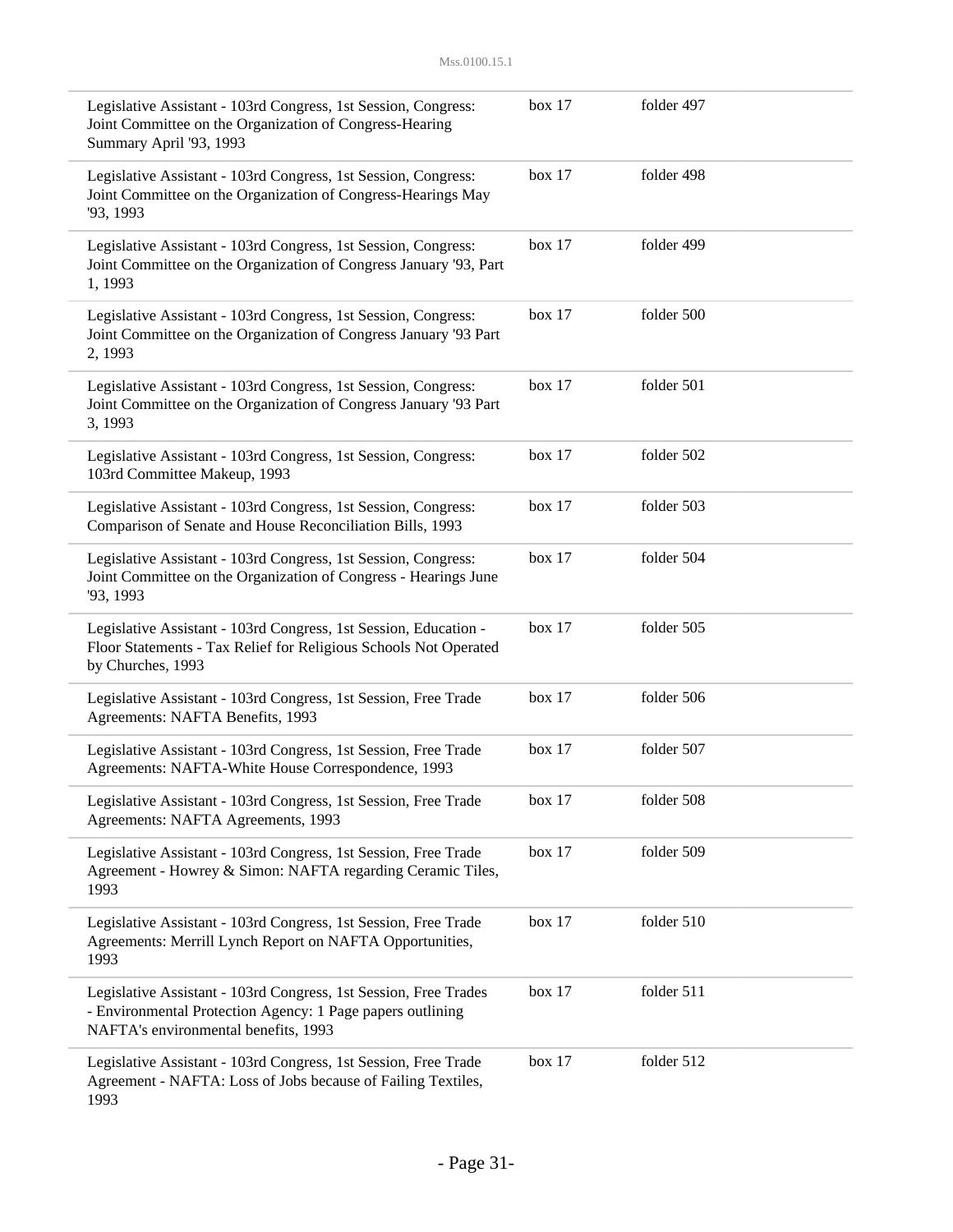| Legislative Assistant - 103rd Congress, 1st Session, Free Trade<br>Agreements - NAFTA, 1993                                                                     | box 17 | folder 513 |  |
|-----------------------------------------------------------------------------------------------------------------------------------------------------------------|--------|------------|--|
| Legislative Assistant - 103rd Congress, 1st Session, Free Trade<br>Agreements: Uruguay Round Negotiations, 1993                                                 | box 17 | folder 514 |  |
| Legislative Assistant: 1993, 1993                                                                                                                               | box 18 |            |  |
| Legislative Assistant - 103rd Congress, 1st Session, Health-<br>Statements/Correspondence: Health Security Act September 1993,<br>1993                          | box 18 | folder 515 |  |
| Legislative Assistant - 103rd Congress, 1st Session, Health-<br>Statements/Correspondence: Health Security Act October 1993,<br>1993                            | box 18 | folder 516 |  |
| Legislative Assistant - 103rd Congress, 1st Session, Health:<br>Health Security Act, 1993                                                                       | box 18 | folder 517 |  |
| Legislative Assistant - 103rd Congress, 1st Session, Health:<br>Health Security Act December 1993, 1993                                                         | box 18 | folder 518 |  |
| Legislative Assistant - 103rd Congress, 1st Session, Health:<br>Health Security Act November 1993, 1993                                                         | box 18 | folder 519 |  |
| Legislative Assistant - 103rd Congress, 1st Session, Health: S. 91<br>- National Women's Health Resource Center, 1993                                           | box 18 | folder 520 |  |
| Legislative Assistant - 103rd Congress, 1st Session, Multi - Issue<br>Mail: Joint Committee on the Organization of Congress, 1993                               | box 18 | folder 521 |  |
| Legislative Assistant - 103rd Congress, 1st Session, Narcotics<br>Control Domestic: Alcohol use in the U.S., 1993                                               | box 18 | folder 522 |  |
| Legislative Assistant - 103rd Congress, 1st Session, Narcotics<br>Control Domestic: Alcohol and Drug Safety/Treatment Services,<br>1993                         | box 18 | folder 523 |  |
| Legislative Assistant - 103rd Congress, 1st Session, Narcotics<br>Control: National Associations Against Impaired Driving and<br>Alcohol Tax, 1993              | box 18 | folder 524 |  |
| Legislative Assistant - 103rd Congress, 1st Session, Textiles -<br>American Textile Manufacturers Institute: NAFTA, 1993                                        | box 18 | folder 525 |  |
| Legislative Assistant - 103rd Congress, 1st Session, Textiles:<br>GATT, 1993                                                                                    | box 18 | folder 526 |  |
| Legislative Assistant - 103rd Congress, 1st Session, Trade<br>Agreements - American Textile Manufacturers Institute: Uruguay<br>Round Talks of the (GATT), 1993 | box 18 | folder 527 |  |
| Legislative Assistant - 103rd Congress, 1st Session, Trade<br>Agreements - Chicken Production Industry & Uruguay Round<br>Negotiations, 1993                    | box 18 | folder 528 |  |
| Legislative Assistant - 103rd Congress, 1st Session, Trade<br>Agreements - Congress Communication on NAFTA Part 1, 1993                                         | box 18 | folder 529 |  |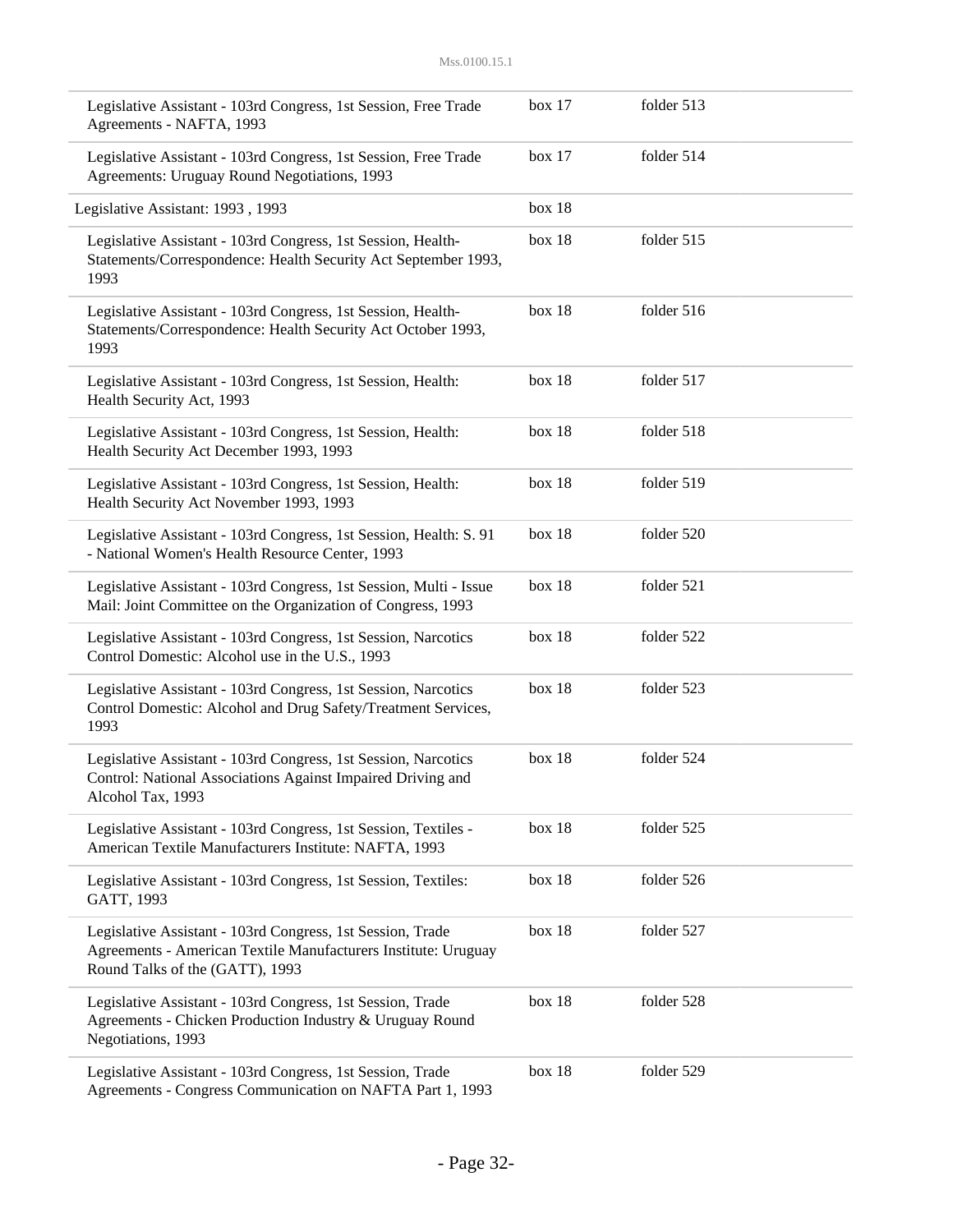| Legislative Assistant - 103rd Congress, 1st Session, Trade<br>Agreements - Crompton & Knowles Corporation: Impart<br>Sensitivity on GATT, 1993     | box 18 | folder 530 |  |
|----------------------------------------------------------------------------------------------------------------------------------------------------|--------|------------|--|
| Legislative Assistant - 103rd Congress, 1st Session, Trade<br>Agreements - Congress Communications on NAFTA Part 2, 1993                           | box 18 | folder 531 |  |
| Legislative Assistant - 103rd Congress, 1st Session, Trade<br>Agreements on Textiles: Textiles and Apparel in Uruguay Round<br>Negotiations, 1993  | box 18 | folder 532 |  |
| Legislative Assistant - 103rd Congress, 1st Session, Trade<br>Agreements - Hudson Institute: Impact of NAFTA on US Jobs and<br><b>Wages</b> , 1993 | box 18 | folder 533 |  |
| Legislative Assistant - 103rd Congress, 1st Session, Trade<br>Agreements - NAFTA, 1993                                                             | box 18 | folder 534 |  |
| Legislative Assistant - 103rd Congress, 1st Session, Trade<br>Agreement - NAFTA: Business Communication, 1993                                      | box 18 | folder 535 |  |
| Legislative Assistant - 103rd Congress, 1st Session, Trade<br>Agreement - NAFTA, 1993                                                              | box 18 | folder 536 |  |
| Legislative Assistant - 103rd Congress, 1st Session, Trade<br>Agreements - President, U.S. Trade Rep, & Ambassador:<br>Uruguay, 1993               | box 18 | folder 537 |  |
| Legislative Assistant - 103rd Congress, 1st Session, Trade<br>Agreements - The NAFTA and Beyond Commission, 1993                                   | box 18 | folder 538 |  |
| Legislative Assistant - 103rd Congress, 1st Session, Trade<br>Agreements - Support for NAFTA, 1993                                                 | box 18 | folder 539 |  |
| Legislative Assistant - 103rd Congress, 1st Session, Trade<br>Agreements - Uruguay Round Negotiations, 1993                                        | box 18 | folder 540 |  |
| Legislative Assistant - 103rd Congress, 1st Session,<br>Transportation - American Trucking Association: ICC<br>Amendment, 1993                     | box 18 | folder 541 |  |
| Legislative Assistant - 103rd Congress, 1st Session,<br>Transportation: ICC Funding, 1993                                                          | box 18 | folder 542 |  |
| Legislative Assistant - 103rd Congress, 1st Session,<br>Transportation: Interstate Commerce Commission, 1993                                       | box 18 | folder 543 |  |
| Legislative Assistant - 103rd Congress, 1st Session, Voting<br>Rights: Illegal Aliens and Motor-Voter Registration, 1993                           | box 18 | folder 544 |  |
| Legislative Assistant - 103rd Congress, 1st Session, Voting Rights<br>- Senate Amendments: Motor Voter Registration Bill, 1993                     | box 18 | folder 545 |  |
| Legislative Assistant - 103rd Congress, 1st Session, White House<br>Correspondence: Uruguay Round Negotiations, 1993                               | box 18 | folder 546 |  |
| Legislative Assistant: 1994, 1994                                                                                                                  | box 19 |            |  |
| Legislative Assistant - 103rd Congress, 2nd Session,<br>Appointments: Derek Shearer Nomination, 1994                                               | box 19 | folder 547 |  |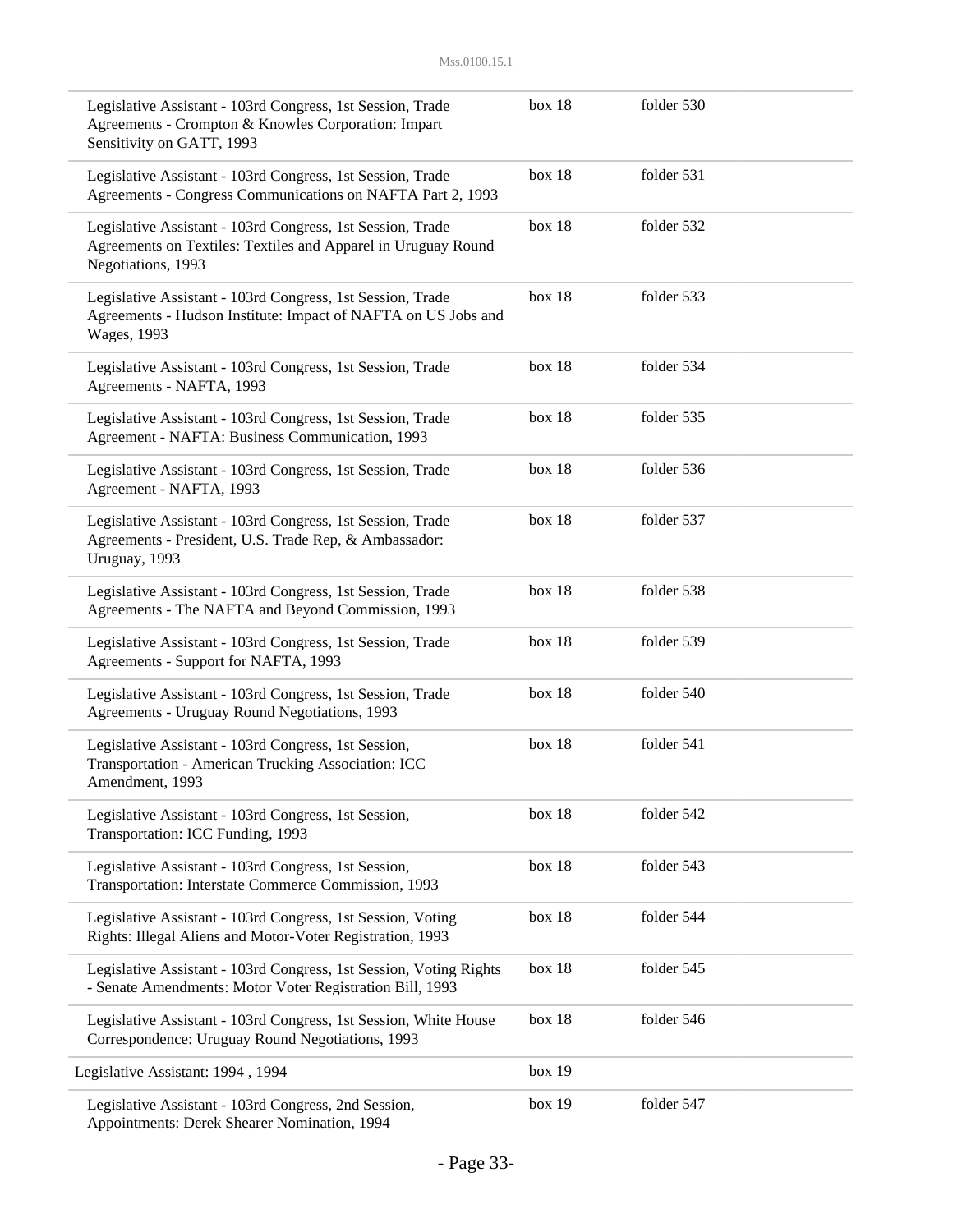| Legislative Assistant - 103rd Congress, 2nd Session,<br>Appointments - The Center For Security Policy: Shearer and<br>Brown Nominations, 1993                             | box 19 | folder 548 |
|---------------------------------------------------------------------------------------------------------------------------------------------------------------------------|--------|------------|
| Legislative Assistant - 103rd Congress, 2nd Session,<br>Appointments: Sam Brown Nomination, 1993                                                                          | box 19 | folder 549 |
| Legislative Assistant - 103rd Congress, 2nd Session,<br>Appropriations Dept. of Recreation & Parks for SC:<br>Appropriations Bill Amendments, 1993                        | box 19 | folder 550 |
| Legislative Assistant - 103rd Congress, 2nd Session, Biographical<br>Information and Notes - Sam Brown Nominated by Bill Clinton,<br>1994                                 | box 19 | folder 551 |
| Legislative Assistant - 103rd Congress, 2nd Session, Budget<br>Appropriations - Amendments to HR. 4603: Appropriations Bill,<br>1994                                      | box 19 | folder 552 |
| Legislative Assistant - 103rd Congress, 2nd Session, Budget<br>Appropriations - FY 1995 Commerce, Justice, State, & Judiciary<br>Appropriations Bill, 1994                | box 19 | folder 553 |
| Legislative Assistant - 103rd Congress, 2nd Session, Budget<br>Appropriations - Appropriations Bill Amendment: HR. 4603,<br>1994                                          | box 19 | folder 554 |
| Legislative Assistant - 103rd Congress, 2nd Session, Budget<br>Appropriations - D.C. Appropriations Bill, FY 1995 Includes D.C.<br>School of Law possible shut-down, 1994 | box 19 | folder 555 |
| Legislative Assistant - 103rd Congress, 2nd Session, Budget<br>Appropriations - S.C. Appropriations Overview in Appropriations<br>Bill, 1994                              | box 19 | folder 556 |
| Legislative Assistant - 103rd Congress, 2nd Session, Employment:<br>In Regards to S.55 - Striker Replacement Bill, 1994                                                   | box 19 | folder 557 |
| Legislative Assistant - 103rd Congress, 2nd Session,<br>Correspondence with Dept. of Treasury: World Trade<br>Organization, 1994                                          | box 19 | folder 558 |
| Legislative Assistant - 103rd Congress, 2nd Session, Dept of<br>Treasury Correspondence: GATT, 1994                                                                       | box 19 | folder 559 |
| Legislative Assistant - 103rd Congress, 2nd Session, Free Trade<br>Agreements - U.S. Trade Representative: GATT, 1994                                                     | box 19 | folder 560 |
| Legislative Assistant - 103rd Congress, 2nd Session, Government<br>Personnel: Improving Operations of Legislative Branch of the<br>Federal Government, 1994               | box 19 | folder 561 |
| Legislative Assistant - 103rd Congress, 2nd Session, Health:<br>Bingaman Amendment on Structure, 1994                                                                     | box 19 | folder 562 |
| Legislative Assistant - 103rd Congress, 2nd Session, Health:<br>Amendment by Thurmond regarding S. 1779, 1994                                                             | box 19 | folder 563 |
| Legislative Assistant - 103rd Congress, 2nd Session, Health:<br>Wellstone Amendment to Title V - Sec. 5216, 1994                                                          | box 19 | folder 564 |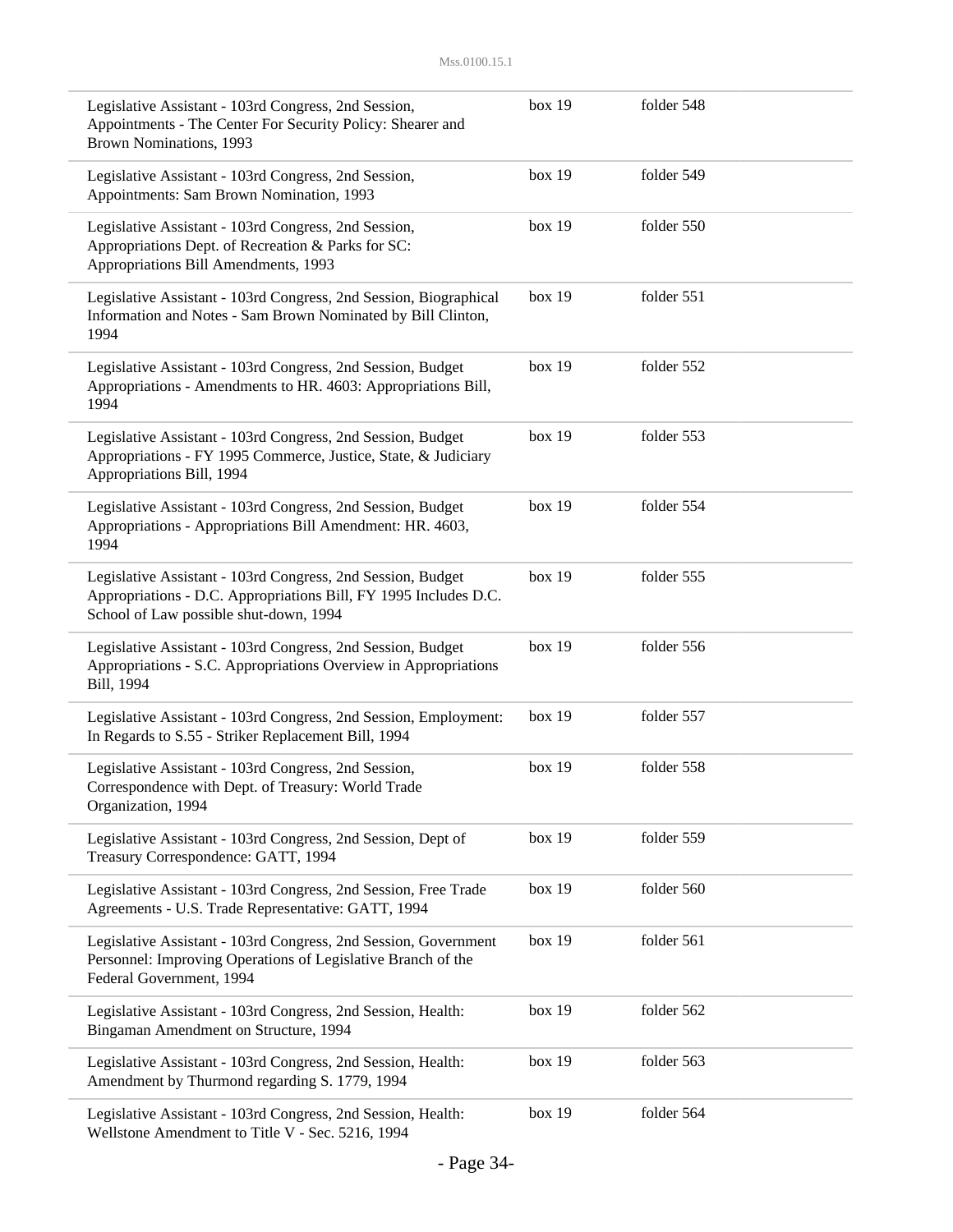| Legislative Assistant - 103rd Congress, 2nd Session, Health -<br>Health Security Act June '94, 1994                                 | box 19 | folder 565 |  |
|-------------------------------------------------------------------------------------------------------------------------------------|--------|------------|--|
| Legislative Assistant - 103rd Congress, 2nd Session, Health -<br>Health Security Act May '94, 1994                                  | box 19 | folder 566 |  |
| Legislative Assistant - 103rd Congress, 2nd Session, Health -<br>Health Security Act April '94, 1994                                | box 19 | folder 567 |  |
| Legislative Assistant - 103rd Congress, 2nd Session, Health -<br>Health Security Act March '94, 1994                                | box 19 | folder 568 |  |
| Legislative Assistant - 103rd Congress, 2nd Session, Health -<br>Health Security Act February '94, 1994                             | box 19 | folder 569 |  |
| Legislative Assistant - 103rd Congress, 2nd Session, Health -<br>Health Security Act January '94, 1994                              | box 19 | folder 570 |  |
| Legislative Assistant - 103rd Congress, 2nd Session, Health:<br>Health Security Act, 1994                                           | box 19 | folder 571 |  |
| Legislative Assistant - 103rd Congress, 2nd Session, Health -<br>Statement by Sen. Thurmond Health Security Act - Abortion,<br>1994 | box 19 | folder 572 |  |
| Legislative Assistant - 103rd Congress, 2nd Session, National Sec:<br>Strom Thurmond's Press Coverage and Talking Points, 1994      | box 19 | folder 573 |  |
| Legislative Assistant - 103rd Congress, 2nd Session, Nominations<br>- Against Sam Brown's Nomination, 1994                          | box 19 | folder 574 |  |
| Legislative Assistant - 103rd Congress, 2nd Session, Nominations<br>- Shearer's Views on National Security: Nominations, 1994       | box 19 | folder 575 |  |
| Legislative Assistant - 103rd Congress, 2nd Session, Personal -<br>D.C. Statehood Commission Letters, 1994                          | box 19 | folder 576 |  |
| Legislative Assistant - 103rd Congress, 2nd Session, Presidential<br>Correspondence - GATT and Uruguay Round, 1994                  | box 19 | folder 577 |  |
| Legislative Assistant - 103rd Congress, 2nd Session, Presidential<br>Correspondence - Uruguay Round of GATT Agreement, 1994         | box 19 | folder 578 |  |
| Legislative Assistant - 103rd Congress, 2nd Session, Multi - Issue<br>Mail: D.C. Statehood, 1994                                    | box 19 | folder 579 |  |
| Legislative Assistant - 103rd Congress, 2nd Session, Public Land -<br>City Parks Department: Small Business Act Amendments, 1994    | box 19 | folder 580 |  |
| Legislative Assistant: 1994, 1994                                                                                                   | box 20 |            |  |
| Legislative Assistant - 103rd Congress, 2nd Session, Tax Policy -<br>Effect of GATT on State & Federal Tax System, 1994             | box 20 | folder 581 |  |
| Legislative Assistant - 103rd Congress, 2nd Session, Textiles -<br>Amendment to Uruguay Round Proposed by Strom Thurmond,<br>1994   | box 20 | folder 582 |  |
| Legislative Assistant - 103rd Congress, 2nd Session, Textiles -<br>Breaux-Cardin Amendment to GATT, 1994                            | box 20 | folder 583 |  |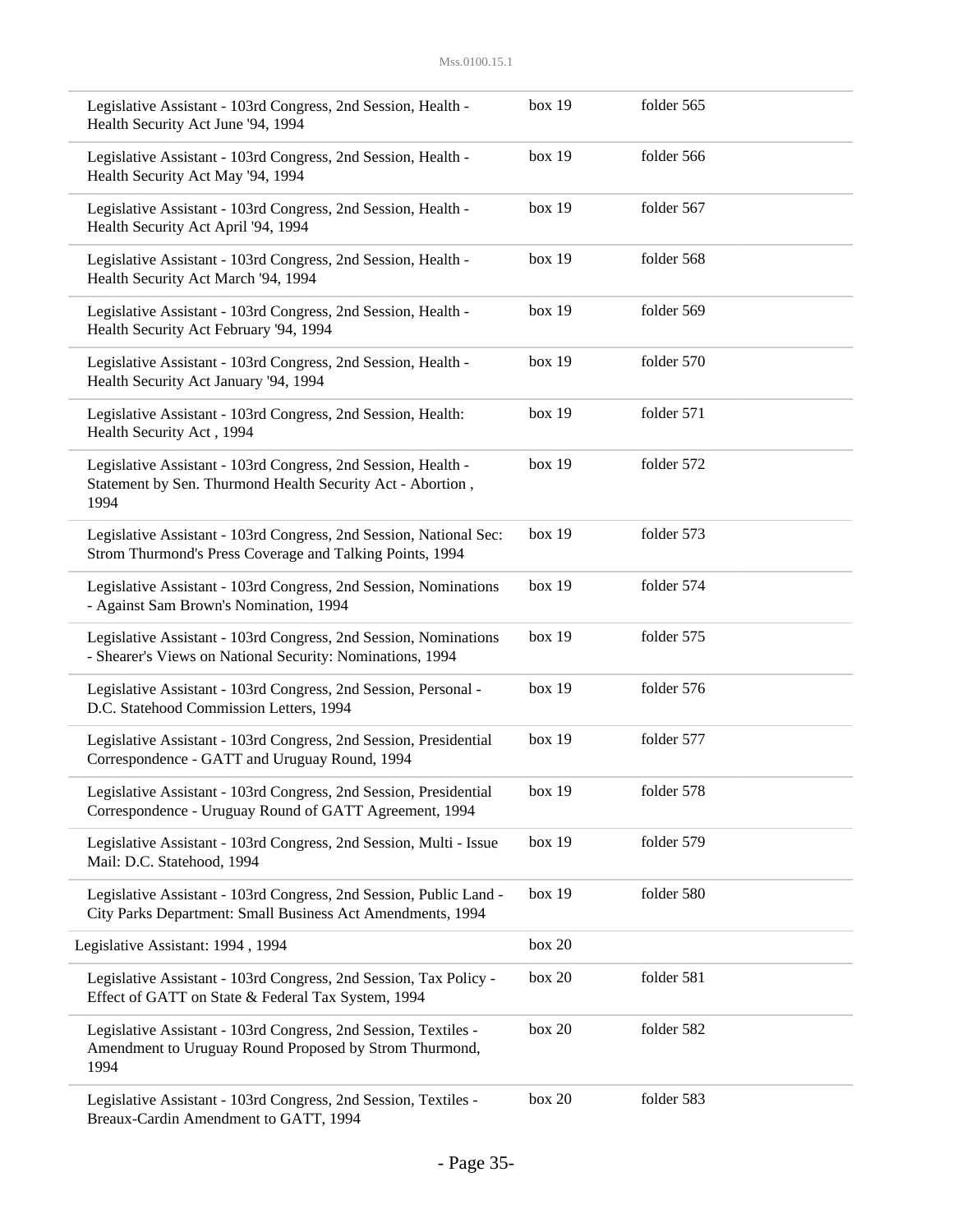| Legislative Assistant - 103rd Congress, 2nd Session, Textiles -<br>GATT "Pre-emption of Laws", 1994                                                      | box 20 | folder 584 |  |
|----------------------------------------------------------------------------------------------------------------------------------------------------------|--------|------------|--|
| Legislative Assistant - 103rd Congress, 2nd Session, Textiles -<br>(GATT) talks, 1994                                                                    | box 20 | folder 585 |  |
| Legislative Assistant - 103rd Congress, 2nd Session, Textiles -<br>GATT and Uruguay Round Part 1, 1994                                                   | box 20 | folder 586 |  |
| Legislative Assistant - 103rd Congress, 2nd Session, Textiles -<br>GATT and Uruguay Round Part 2, 1994                                                   | box 20 | folder 587 |  |
| Legislative Assistant - 103rd Congress, 2nd Session, Textiles -<br>GATT and Uruguay Round Part 3, 1994                                                   | box 20 | folder 588 |  |
| Legislative Assistant - 103rd Congress, 2nd Session, Textiles -<br>Uruguay Round of GATT Agreement Part 4, 1994                                          | box 20 | folder 589 |  |
| Legislative Assistant - 103rd Congress, 2nd Session, Textiles -<br>H.R. 4426 - Uruguay Round, 1994                                                       | box 20 | folder 590 |  |
| Legislative Assistant - 103rd Congress, 2nd Session, Textiles -<br>Kinghorn and Associates: Textiles and (GATT), 1994                                    | box 20 | folder 591 |  |
| Legislative Assistant - 103rd Congress, 2nd Session, Textiles -<br>National Association of Countries: GATT Proposals effect on<br>Local Government, 1994 | box 20 | folder 592 |  |
| Legislative Assistant - 103rd Congress, 2nd Session, Textiles -<br>Sen Thurmond and President Clinton Uruguay Round and GATT<br>Talks, 1994              | box 20 | folder 593 |  |
| Legislative Assistant - 103rd Congress, 2nd Session, Textiles -<br>Thurmond Urges Fairness for U.S. Textiles in GATT Agreement,<br>1994                  | box 20 | folder 594 |  |
| Legislative Assistant - 103rd Congress, 2nd Session, Textiles -<br>Trade Negotiations: The Uruguay Round, 1994                                           | box 20 | folder 595 |  |
| Legislative Assistant - 103rd Congress, 2nd Session, Textiles -<br>Uruguay Round Agreement of GATT, 1994                                                 | box 20 | folder 596 |  |
| Legislative Assistant - 103rd Congress, 2nd Session, Textiles -<br>Uruguay Round Agreement, 1994                                                         | box 20 | folder 597 |  |
| Legislative Assistant - 103rd Congress, 2nd Session, Textiles -<br>Uruguay Round of GATT Agreement, 1994                                                 | box 20 | folder 598 |  |
| Legislative Assistant - 103rd Congress, 2nd Session, Textiles -<br>Budget Waiver for Uruguay Round of GATT, 1994                                         | box 20 | folder 599 |  |
| Legislative Assistant - 103rd Congress, 2nd Session, Trade<br>Agreements - Harvard Law Calls for GATT Treaty Vote, 1994                                  | box 20 | folder 600 |  |
| Legislative Assistant - 103rd Congress, 2nd Session, Trade<br>Agreements - North American Free Trade Agreement (NAFTA),<br>1994                          | box 20 | folder 601 |  |
| Legislative Assistant - 103rd Congress, 2nd Session, Trade<br>Agreements - S. 2467 Legislation related to the (GATT), 1994                               | box 20 | folder 602 |  |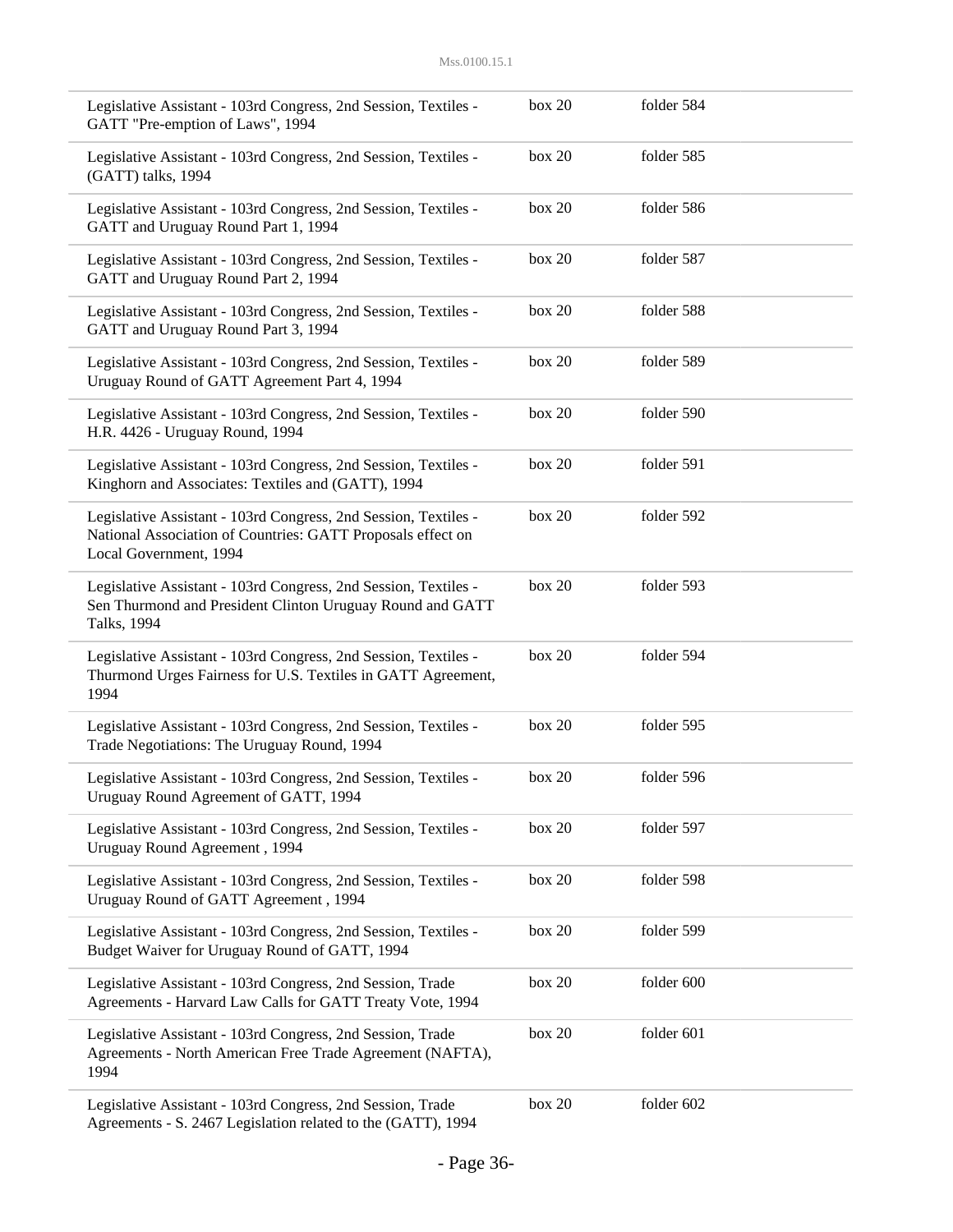| Legislative Assistant - 103rd Congress, 2nd Session, Trade<br>Agreements - Statement by Thurmond Regarding WTO, 1994                                           | box 20 | folder 603 |  |
|----------------------------------------------------------------------------------------------------------------------------------------------------------------|--------|------------|--|
| Legislative Assistant - 103rd Congress, 2nd Session, Trade<br>Agreements - Thurmond Against the GATT, 1994                                                     | box 20 | folder 604 |  |
| Legislative Assistant - 103rd Congress, 2nd Session, Trade<br>Agreements - Uruguay Round Agreements Act, 1994                                                  | box 20 | folder 605 |  |
| Legislative Assistant - 103rd Congress, 2nd Session, Trade<br>Agreements - Uruguay Round of GATT Agreement, 1994                                               | box 20 | folder 606 |  |
| Legislative Assistant - 103rd Congress, 2nd Session, Trade<br>Agreements - Uruguay Round of GATT, 1994                                                         | box 20 | folder 607 |  |
| Legislative Assistant - 103rd Congress, 2nd Session, Trade<br>Agreements - Uruguay Round of GATT Agreement, 1994                                               | box 20 | folder 608 |  |
| Legislative Assistant - 103rd Congress, 2nd Session, Trade<br>Agreements - WTO and GATT Part 1, 1994                                                           | box 20 | folder 609 |  |
| Legislative Assistant - 103rd Congress, 2nd Session, Trade<br>Agreements - WTO and GATT Part 2, 1994                                                           | box 20 | folder 610 |  |
| Legislative Assistant - 103rd Congress, 2nd Session, Trade<br>Agreements - WTO and GATT Part 3, 1994                                                           | box 20 | folder 611 |  |
| Legislative Assistant - 103rd Congress, 2nd Session, Trade<br>Agreements - WTO and GATT Part 4, 1994                                                           | box 20 | folder 612 |  |
| Legislative Assistant - 103rd Congress, 2nd Session, Trade<br>Agreements - WTO and GATT Part 5, 1994                                                           | box 20 | folder 613 |  |
| Legislative Assistant - 103rd Congress, 2nd Session, Trade<br>Agreements - WTO and GATT Part 6, 1994                                                           | box 20 | folder 614 |  |
| Legislative Assistant - 103rd Congress, 2nd Session, Trade<br>Agreements - WTO and GATT Part 7, 1994                                                           | box 20 | folder 615 |  |
| Legislative Assistant: 1995, 1995                                                                                                                              | box 21 |            |  |
| Legislative Assistant - 104th Congress, 1st Session, Budget:<br>Appropriations - Transport Appropriations Bill, FY 1996, 1995                                  | box 21 | folder 616 |  |
| Legislative Assistant - 104th Congress, 1st Session, Budget:<br>Appropriations - VA-HUD Appropriations Bill, 1995                                              | box 21 | folder 617 |  |
| Legislative Assistant - 104th Congress, 1st Session, Budget:<br>Appropriations - VA-HUD Appropriations Bill, 1995                                              | box 21 | folder 618 |  |
| Legislative Assistant - 104th Congress, 1st Session, Budget:<br>Appropriations - Arnold & Porter: VA-HUD Appropriations Bill,<br>1995                          | box 21 | folder 619 |  |
| Legislative Assistant - 104th Congress, 1st Session, Budget:<br>Appropriations - U.S. Dept of Housing & Urban Development:<br>VA-HUD Appropriations Bill, 1995 | box 21 | folder 620 |  |
| Legislative Assistant - 104th Congress, 1st Session, Budget:<br>Federal-USTTA Funding, 1995                                                                    | box 21 | folder 621 |  |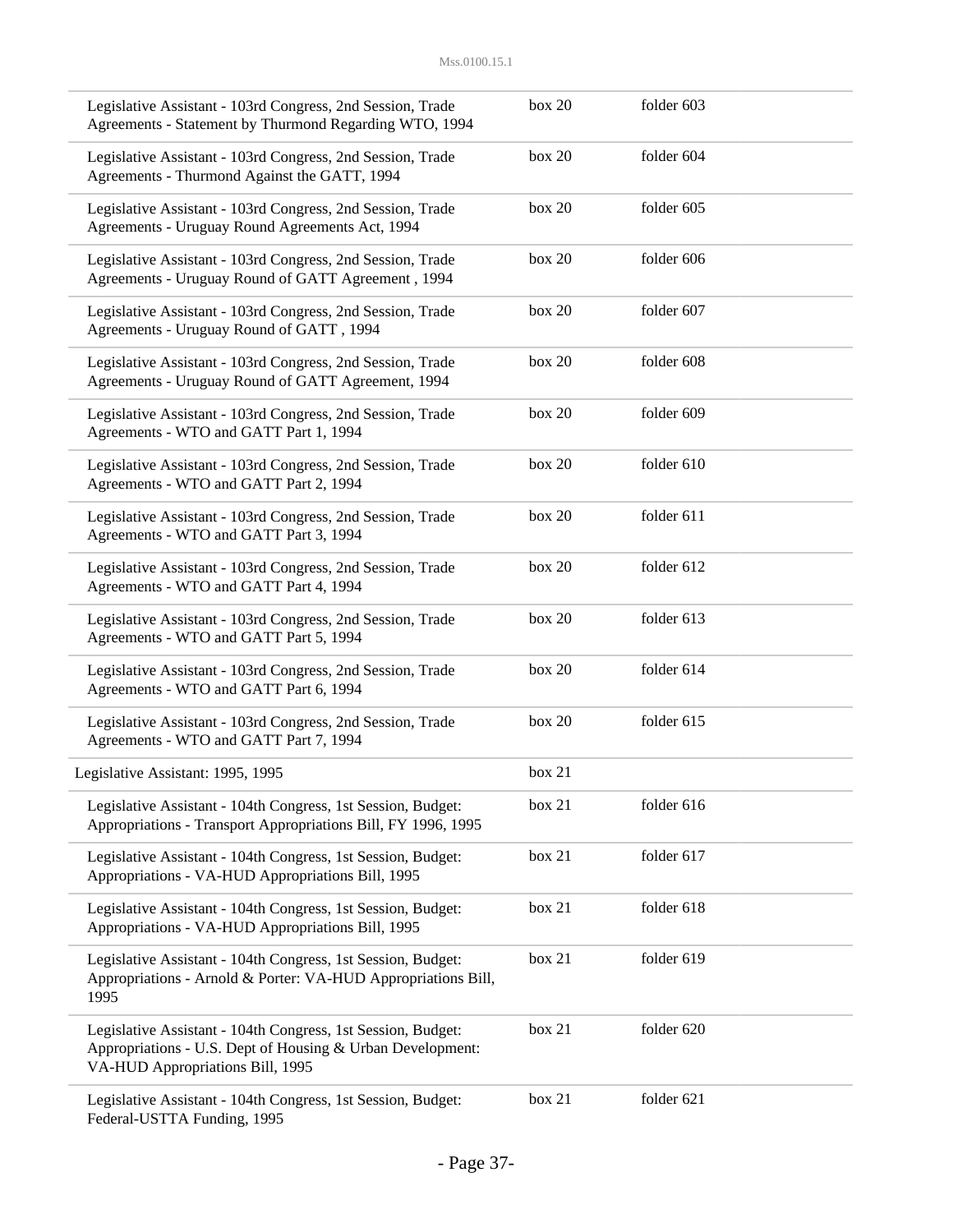| Legislative Assistant - 104th Congress, 1st Session, Budget:<br>Federal Budget - FY 1996, 1995                                                                    | box 21 | folder 622 |
|-------------------------------------------------------------------------------------------------------------------------------------------------------------------|--------|------------|
| Legislative Assistant - 104th Congress, 1st Session, Civil Rights -<br>Moratorium Legislation, 1995                                                               | box 21 | folder 623 |
| Legislative Assistant - 104th Congress, 1st Session, Congress -<br>Alternative Option for Regulatory Reform Proposal, 1995                                        | box 21 | folder 624 |
| Legislative Assistant - 104th Congress, 1st Session, Congress -<br>"Congressional Coverage", 1995                                                                 | box 21 | folder 625 |
| Legislative Assistant - 104th Congress, 1st Session, Economy -<br>Concerned Citizen on Moratorium Legislation, 1995                                               | box 21 | folder 626 |
| Legislative Assistant - 104th Congress, 1st Session, Economy -<br>Committee on Securities Litigation: Private Securities Litigation<br>Reform Legislation, 1995   | box 21 | folder 627 |
| Legislative Assistant - 104th Congress, 1st Session, Economy<br>- Comptroller General & Sec. of State for SC: S.240 Private<br>Securities Litigation Reform, 1995 | box 21 | folder 628 |
| Legislative Assistant - 104th Congress, 1st Session, Economy -<br>H.R. 2076 Commerce, Justice, and State, 1995                                                    | box 21 | folder 629 |
| Legislative Assistant - 104th Congress, 1st Session, Economy -<br>NASCAT Manual: S.240 Securities Litigation Reform, 1995                                         | box 21 | folder 630 |
| Legislative Assistant - 104th Congress, 1st Session, Economy -<br>Private Securities and Civil Litigation Reform: S.240, 1995                                     | box 21 | folder 631 |
| Legislative Assistant - 104th Congress, 1st Session, Economy -<br>Private Securities and Civil Litigation Reform: S.240 pt 2, 1995                                | box 21 | folder 632 |
| Legislative Assistant - 104th Congress, 1st Session, Economy -<br>Private Securities and Civil Litigation Reform: S.240 pt 3, 1995                                | box 21 | folder 633 |
| Legislative Assistant - 104th Congress, 1st Session, Economy -<br>Private Securities and Civil Litigation Reform: S.240 pt 4, 1995                                | box 21 | folder 634 |
| Legislative Assistant - 104th Congress, 1st Session, Economy -<br>Private Securities and Civil Litigation Reform: S.240 pt 5, 1995                                | box 21 | folder 635 |
| Legislative Assistant - 104th Congress, 1st Session, Economy -<br>"Comprehensive Regulatory Reform Act of 1995" S.343, 1995                                       | box 21 | folder 636 |
| Legislative Assistant - 104th Congress, 1st Session, Economy -<br>Statement by Senator Thurmond on "Regulatory Reform Act of<br>1995" S.343, 1995                 | box 21 | folder 637 |
| Legislative Assistant - 104th Congress, 1st Session, Endangered<br>Species - Historic Charlestion Foundation: Amendments to H.R 9<br>and H.R. 925, 1995           | box 21 | folder 638 |
| Legislative Assistant - 104th Congress, 1st Session, Health -<br>S.219: Regulatory Transition Act: Moratorium Legislation, 1995                                   | box 21 | folder 639 |
| Legislative Assistant - 104th Congress, 1st Session, Housing -<br>Residents of Public and Assisted Housing: H.R. 2099, 1995                                       | box 21 | folder 640 |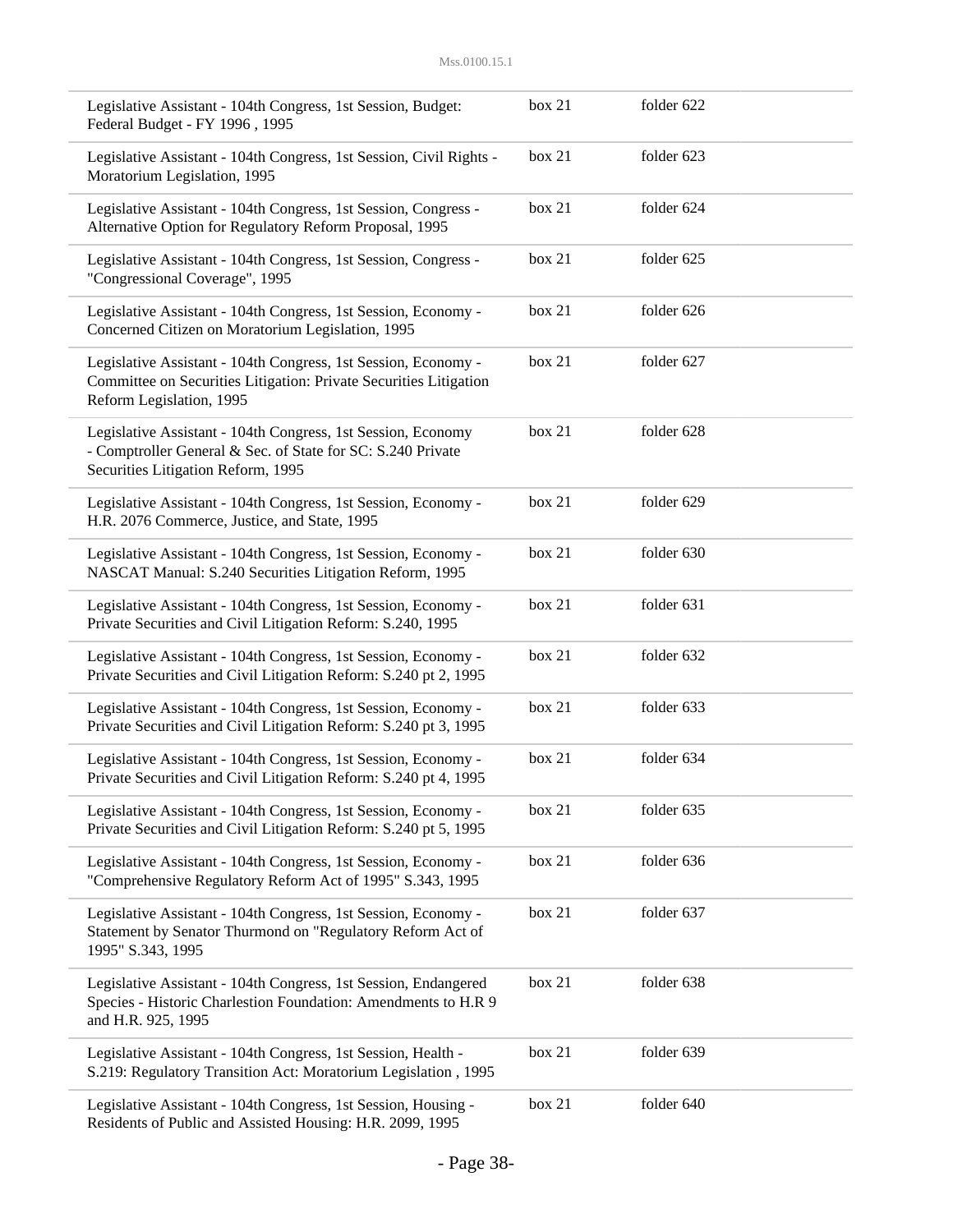| Legislative Assistant - 104th Congress, 1st Session, Labor - Job<br>Creation and Wage Enhancement Act, 1995                                              | box 21 | folder 641 |  |
|----------------------------------------------------------------------------------------------------------------------------------------------------------|--------|------------|--|
| Legislative Assistant - 104th Congress, 1st Session, Multi-Issue<br>Mail - Citizen's Letters on Wage Enhancement Bill, 1995                              | box 21 | folder 642 |  |
| Legislative Assistant - 104th Congress, 1st Session, Multi-Issue<br>Mail - Wage Enhancement Act, 1995                                                    | box 21 | folder 643 |  |
| Legislative Assistant - 104th Congress, 1st Session, Projects -<br>District of Columbia: What Makes the Financial Condition in D.C.<br>so Fragile?, 1995 | box 21 | folder 644 |  |
| Legislative Assistant - 104th Congress, 1st Session,<br>Transportation - Claremont Institute: Federal Mandates in<br>Transportation, 1995                | box 21 | folder 645 |  |
| Legislative Assistant - 104th Congress, 1st Session,<br>Transportation - Departments of Transportation: Donor State<br>Coalition, 1995                   | box 21 | folder 646 |  |
| Legislative Assistant - 104th Congress, 1st Session,<br>Transportation - Facts on Amendments to Transportation BIII,<br>1995                             | box 21 | folder 647 |  |
| Legislative Assistant - 104th Congress, 1st Session,<br>Transportation - National Highway System Designation Act,<br>1995                                | box 21 | folder 648 |  |
| Legislative Assistant - 104th Congress, 1st Session,<br>Transportation - National Highway System Designation Act pt 2,<br>1995                           | box 21 | folder 649 |  |
| Legislative Assistant - 104th Congress, 1st Session,<br>Transportation - NOAA Fleet Replacement and Modernization<br>Plan (FRAM), 1995                   | box 21 | folder 650 |  |
| Legislative Assistant - 104th Congress, 1st Session,<br>Transportation - S.1396 - Interstate Commerce Commission<br>Sunset Act, 1995                     | box 21 | folder 651 |  |
| Legislative Assistant - 104th Congress, 1st Session,<br>Transportation - SC Highway Funding, 1995                                                        | box 21 | folder 652 |  |
| Legislative Assistant - 104th Congress, 1st Session,<br>Transportation - Transportation Systems and Policy, 1995                                         | box 21 | folder 653 |  |
| Legislative Assistant - 104th Congress, 1st Session, Wildlife - SC<br>Coastal Conservation League: DDT Implications in H.R. 9, 1995                      | box 21 | folder 654 |  |
| Legislative Assistant: 1996, 1996                                                                                                                        | box 22 |            |  |
| Legislative Assistant - 104th Congress, 2nd Session, Budget:<br>Federal Budget - H.R. 3019 Balanced Budget Downpayment Act,<br>1996                      | box 22 | folder 655 |  |
| Legislative Assistant - 104th Congress, 2nd Session, Congress -<br>Hurricane Funding, 1996                                                               | box 22 | folder 656 |  |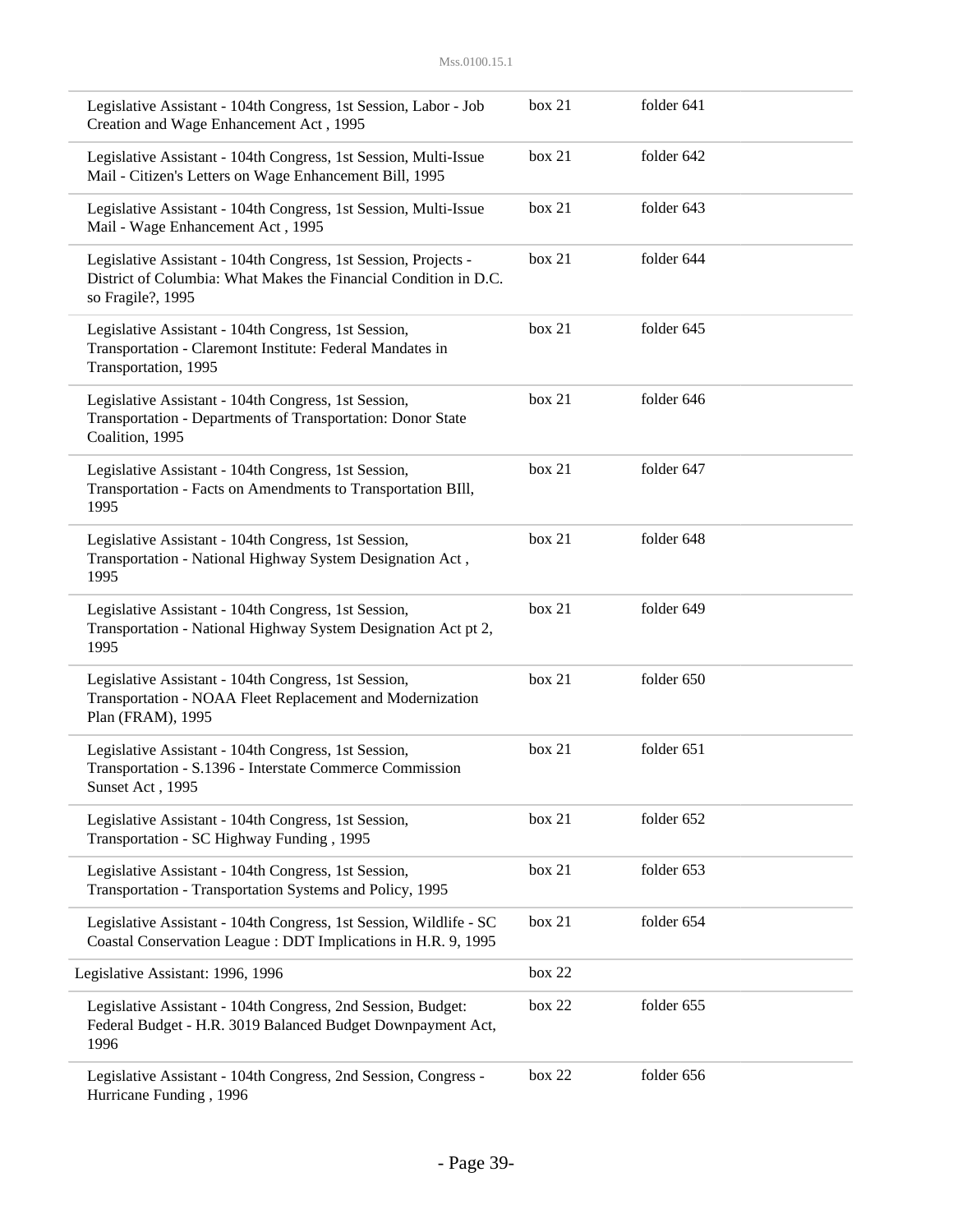| Legislative Assistant - 104th Congress, 2nd Session, Congress -<br>Bill Amendments to ISTEA: Reauthorization, 1996                                             | box 22 | folder 657 |  |
|----------------------------------------------------------------------------------------------------------------------------------------------------------------|--------|------------|--|
| Legislative Assistant - 104th Congress, 2nd Session, Economy -<br>Funding for Economic Development Administration, 1996                                        | box 22 | folder 658 |  |
| Legislative Assistant - 104th Congress, 2nd Session, Foreign<br>Affairs - Floor Statements - Cuban Liberty and Democratic<br>Solidarity Act, 1996              | box 22 | folder 659 |  |
| Legislative Assistant - 104th Congress, 2nd Session, Historic<br>Preservation - C.S.S H.L. Hunley, 1996                                                        | box 22 | folder 660 |  |
| Legislative Assistant - 104th Congress, 2nd Session, Historic<br>Preservation - C.S.S. H.L. Hunley in American Heritage, 1996                                  | box 22 | folder 661 |  |
| Legislative Assistant - 104th Congress, 2nd Session, Historic<br>Preservation - State of SC Senate: H.L. Hunley, 1996                                          | box 22 | folder 662 |  |
| Legislative Assistant - 104th Congress, 2nd Session, Historic<br>Preservation - Thurmond on C.S.S Hunley, 1996                                                 | box 22 | folder 663 |  |
| Legislative Assistant - 104th Congress, 2nd Session, Housing -<br>H.R. 3666: Departments of VA's and Housing FY 1997, 1996                                     | box 22 | folder 664 |  |
| Legislative Assistant - 104th Congress, 2nd Session, Projects -<br>Letters in Regards to Limehouse Bridge, 1996                                                | box 22 | folder 665 |  |
| Legislative Assistant - 104th Congress, 2nd Session, Science and<br>Technology - Science Authorization Act, 1996                                               | box 22 | folder 666 |  |
| Legislative Assistant - 104th Congress, 2nd Session, Small<br>Business Administration - SB Programs Act, 1996                                                  | box 22 | folder 667 |  |
| Legislative Assistant - 104th Congress, 2nd Session,<br>Transportation Booklet - SC Transportation Policy and Research<br>Council: ISTEA Reauthorization, 1996 | box 22 | folder 668 |  |
| Legislative Assistant - 104th Congress, 2nd Session,<br>Transportation - Bill Drafts: ISTEA Reauthorization, 1996                                              | box 22 | folder 669 |  |
| Legislative Assistant - 104th Congress, 2nd Session,<br>Transportation - Bill Drafts: Surface Transportation Policy<br>Project, 1996                           | box 22 | folder 670 |  |
| Legislative Assistant - 104th Congress, 2nd Session,<br>Transportation - Federal Highway Funding: ISTEA<br>Reauthorization, 1996                               | box 22 | folder 671 |  |
| Legislative Assistant - 104th Congress, 2nd Session,<br>Transportation - Federal Highway Trust Fund: ISTEA, 1996                                               | box 22 | folder 672 |  |
| Legislative Assistant - 104th Congress, 2nd Session,<br>Transportation - Hypothetical Questions about Transportation Bill<br>and GAO Study, 1996               | box 22 | folder 673 |  |
| Legislative Assistant - 104th Congress, 2nd Session,<br>Transportation - Protection of Donor States: Transportation Bill,<br>1996                              | box 22 | folder 674 |  |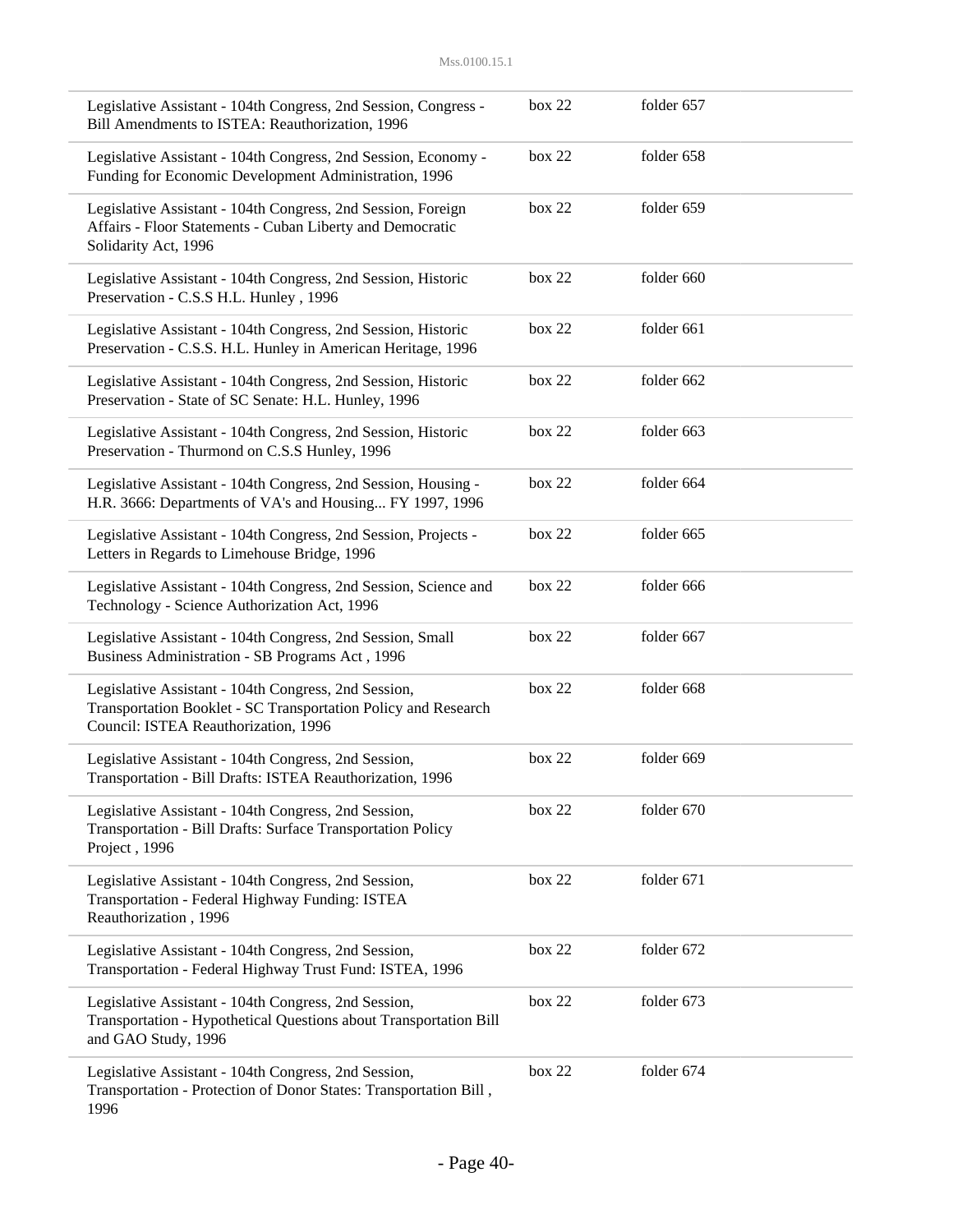| Legislative Assistant - 104th Congress, 2nd Session,<br>Transportation - ISTEA Informational Handouts, 1996                                               | box 22     | folder 675 |  |
|-----------------------------------------------------------------------------------------------------------------------------------------------------------|------------|------------|--|
| Legislative Assistant - 104th Congress, 2nd Session,<br>Transportation - SC Department of Transportation: ISTEA<br>Reauthorization, 1996                  | box $22$   | folder 676 |  |
| Legislative Assistant - 104th Congress, 2nd Session,<br>Transportation - SC Department of Transportation: ISTEA<br>Meeting Agenda, 1996                   | box 22     | folder 677 |  |
| Legislative Assistant - 104th Congress, 2nd Session,<br>Transportation - SC Department of Transportation: ISTEA<br>Reauthorization (STEP21 Program), 1996 | box 22     | folder 678 |  |
| Legislative Assistant - 104th Congress, 2nd Session,<br>Transportation - SC Department of Transportation:<br>Reauthorization of ISTEA, 1996               | box 22     | folder 679 |  |
| Legislative Assistant - 104th Congress, 2nd Session,<br>Transportation - STEP 21 Program and Coalition Fact Sheets,<br>1996                               | box 22     | folder 680 |  |
| Legislative Assistant - 104th Congress, 2nd Session,<br>Transportation - "STEP 21" Information Part 1, 1996                                               | box 22     | folder 681 |  |
| Legislative Assistant - 104th Congress, 2nd Session,<br>Transportation - "STEP 21" Information Part 2, 1996                                               | box 22     | folder 682 |  |
| Legislative Assistant - 104th Congress, 2nd Session,<br>Transportation - "STEP 21:" ISTEA Reauthorization<br>Transportation Bill, 1996                    | box 22     | folder 683 |  |
| Legislative Assistant - 104th Congress, 2nd Session,<br>Transportation - Thurmond Addresses Amendments to<br>Transportation Bill, 1996                    | box 22     | folder 684 |  |
| Legislative Assistant - 104th Congress, 2nd Session,<br>Transportation - Transportation Appropriations FY 1997, 1996                                      | box 22     | folder 685 |  |
| Legislative Assistant - 104th Congress, 2nd Session,<br>Transportation - Transportation Policy: ISTEA Reauthorization,<br>1996                            | box 22     | folder 686 |  |
| Legislative Assistant - 104th Congress, 2nd Session,<br>Transportation - Transportation Policy: ISTEA Reauthorization pt<br>2, 1996                       | box 22     | folder 687 |  |
| Legislative Assistant - 104th Congress, 2nd Session,<br>Transportation - Transportation Bill: "Thurmond Fights for<br>Dollars" Press Release, 1996        | box $22\,$ | folder 688 |  |
| Legislative Assistant: 1997, 1997                                                                                                                         | box 23     |            |  |
| Legislative Assistant - 105th Congress, 1st Session, Budget:<br>Appropriations - Amendment to Supplemental Appropriations<br>Bill, 1997                   | box 23     | folder 689 |  |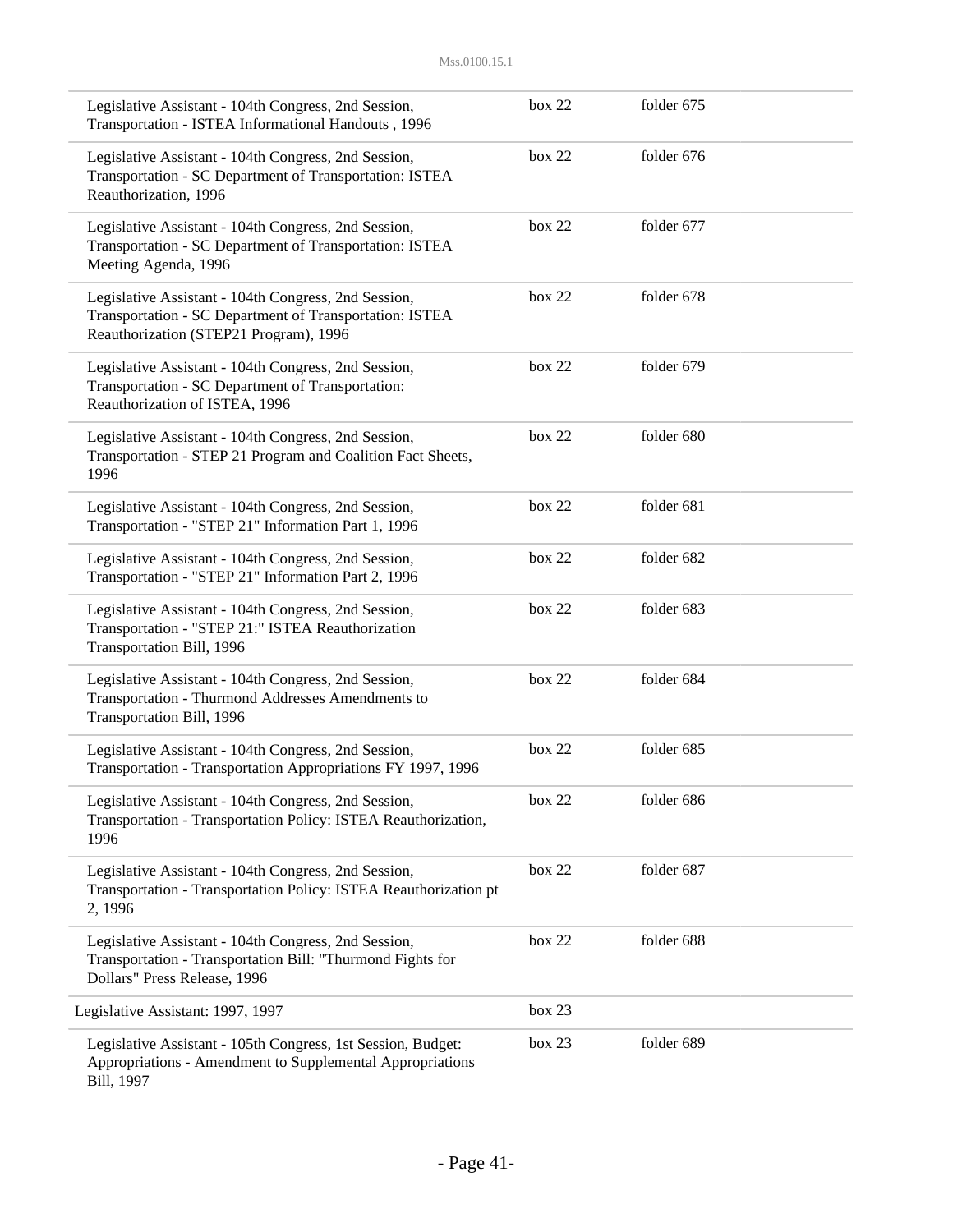| Legislative Assistant - 105th Congress, 1st Session, Budget:<br>Appropriations - CRS Research on Appropriations for FY 1997,<br>1997                    | box 23 | folder 690 |
|---------------------------------------------------------------------------------------------------------------------------------------------------------|--------|------------|
| Legislative Assistant - 105th Congress, 1st Session, Budget:<br>Appropriations - Leigh Corporation: Supplemental Appropriations<br>Bill, 1997           | box 23 | folder 691 |
| Legislative Assistant - 105th Congress, 1st Session, Budget:<br>Appropriations - Department of Commerce Appropriation Bill,<br>1997                     | box 23 | folder 692 |
| Legislative Assistant - 105th Congress, 1st Session, Budget:<br>Federal Budget - Corrections to FY 1996 Calculations, 1997                              | box 23 | folder 693 |
| Legislative Assistant - 105th Congress, 1st Session, Housing -<br>Reconciliation Bill, 1997                                                             | box 23 | folder 694 |
| Legislative Assistant - 105th Congress, 1st Session, Information<br>Policy - Communication with National Broadcasters on Content<br>Rating System, 1997 | box 23 | folder 695 |
| Legislative Assistant - 105th Congress, 1st Session, Narcotics<br>Control - Attorney General Settlement Agreement pt 1, 1997                            | box 23 | folder 696 |
| Legislative Assistant - 105th Congress, 1st Session, Narcotics<br>Control - Attorney General Settlement Agreement pt 2, 1997                            | box 23 | folder 697 |
| Legislative Assistant - 105th Congress, 1st Session, Narcotics<br>Control - In Regards to Smoking /Tobacco, 1997                                        | box 23 | folder 698 |
| Legislative Assistant - 105th Congress, 1st Session, Narcotics<br>Control - Tobacco Industry pt 1, 1997                                                 | box 23 | folder 699 |
| Legislative Assistant - 105th Congress, 1st Session, Narcotics<br>Control - Tobacco Industry pt 2, 1997                                                 | box 23 | folder 700 |
| Legislative Assistant - 105th Congress, 1st Session, Narcotics<br>Control - Tobacco Industry pt 3, 1997                                                 | box 23 | folder 701 |
| Legislative Assistant - 105th Congress, 1st Session, Narcotics<br>Control - Tobacco Marketing, 1997                                                     | box 23 | folder 702 |
| Legislative Assistant - 105th Congress, 1st Session, NASA -<br>International Space Station, 1997                                                        | box 23 | folder 703 |
| Legislative Assistant - 105th Congress, 1st Session,<br>Transportation - Rodney Slater, Regarding ISTEA, 1997                                           | box 23 | folder 704 |
| Legislative Assistant - 105th Congress, 1st Session,<br>Transportation - Specter- Wuden Letter, 1997                                                    | box 23 | folder 705 |
| Legislative Assistant - 105th Congress, 1st Session,<br>Transportation - South Carolina Highways, 1997                                                  | box 23 | folder 706 |
| Legislative Assistant - 105th Congress, 1st Session,<br>Transportation - S.672 - The ESA Bill, 1997                                                     | box 23 | folder 707 |
| Legislative Assistant - 105th Congress, 1st Session,<br>Transportation - Transportation Empowerment Act, 1997                                           | box 23 | folder 708 |